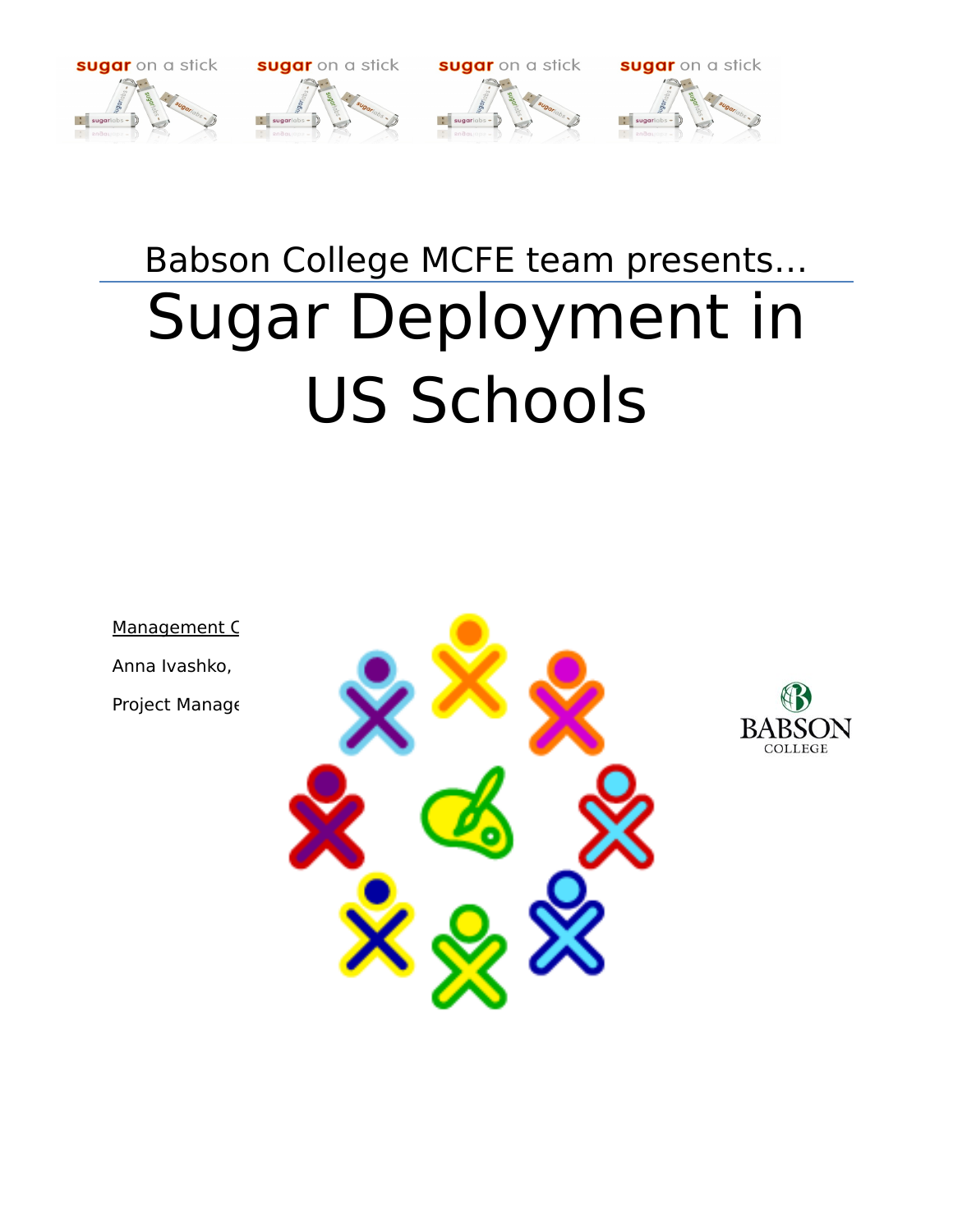# **Table of Contents**

| I. | Executive                |                     | Summary                   |                               |  |  |
|----|--------------------------|---------------------|---------------------------|-------------------------------|--|--|
|    | 3                        |                     |                           |                               |  |  |
|    |                          | 1.1 Introduction    |                           |                               |  |  |
|    | 3<br>1.2 Methodologies   |                     |                           |                               |  |  |
|    |                          | 3                   |                           |                               |  |  |
|    |                          | <b>1.3 Findings</b> | and                       | Summary                       |  |  |
|    |                          |                     |                           |                               |  |  |
|    | II. Introduction         |                     |                           |                               |  |  |
|    | 5<br>III. Methodologies  |                     |                           |                               |  |  |
|    | 5                        |                     |                           |                               |  |  |
|    | III.1                    |                     | Secondary research        |                               |  |  |
|    | $5\overline{5}$<br>III.2 |                     |                           | Primary Research              |  |  |
|    |                          |                     |                           | 6                             |  |  |
|    |                          |                     | III.2.1 Interviews        |                               |  |  |
|    |                          |                     | 6                         |                               |  |  |
|    |                          |                     |                           | III.2.2 Meeting Observations  |  |  |
|    | III.3                    |                     | <b>Financial Research</b> |                               |  |  |
|    | 7<br>IV. Findings        |                     | and Groundwork            |                               |  |  |
|    | 7                        |                     |                           |                               |  |  |
|    | IV.1                     |                     | Secondary Research        |                               |  |  |
|    | 7                        |                     |                           | <b>IV.1.1</b> Existing Market |  |  |
|    |                          |                     | 8                         |                               |  |  |
|    |                          |                     | 9                         | IV.1.2 School Systems         |  |  |
|    |                          |                     | IV.1.3 Teacher            | Types                         |  |  |
|    |                          |                     | 10                        |                               |  |  |
|    |                          | IV.1.4 Sugar        |                           | Games                         |  |  |
|    |                          | <b>IV.1.5 LOGO</b>  | 10                        |                               |  |  |
|    |                          |                     | 12                        |                               |  |  |
|    | IV.2                     | Primary             |                           | Research                      |  |  |
|    |                          |                     | 13                        |                               |  |  |
|    |                          | IV.2.1 Sugar's      |                           | Advantages                    |  |  |
|    |                          |                     | 13<br>$IV.2.2$ Sugar's    | Disadvantages                 |  |  |
|    |                          |                     | 13                        |                               |  |  |

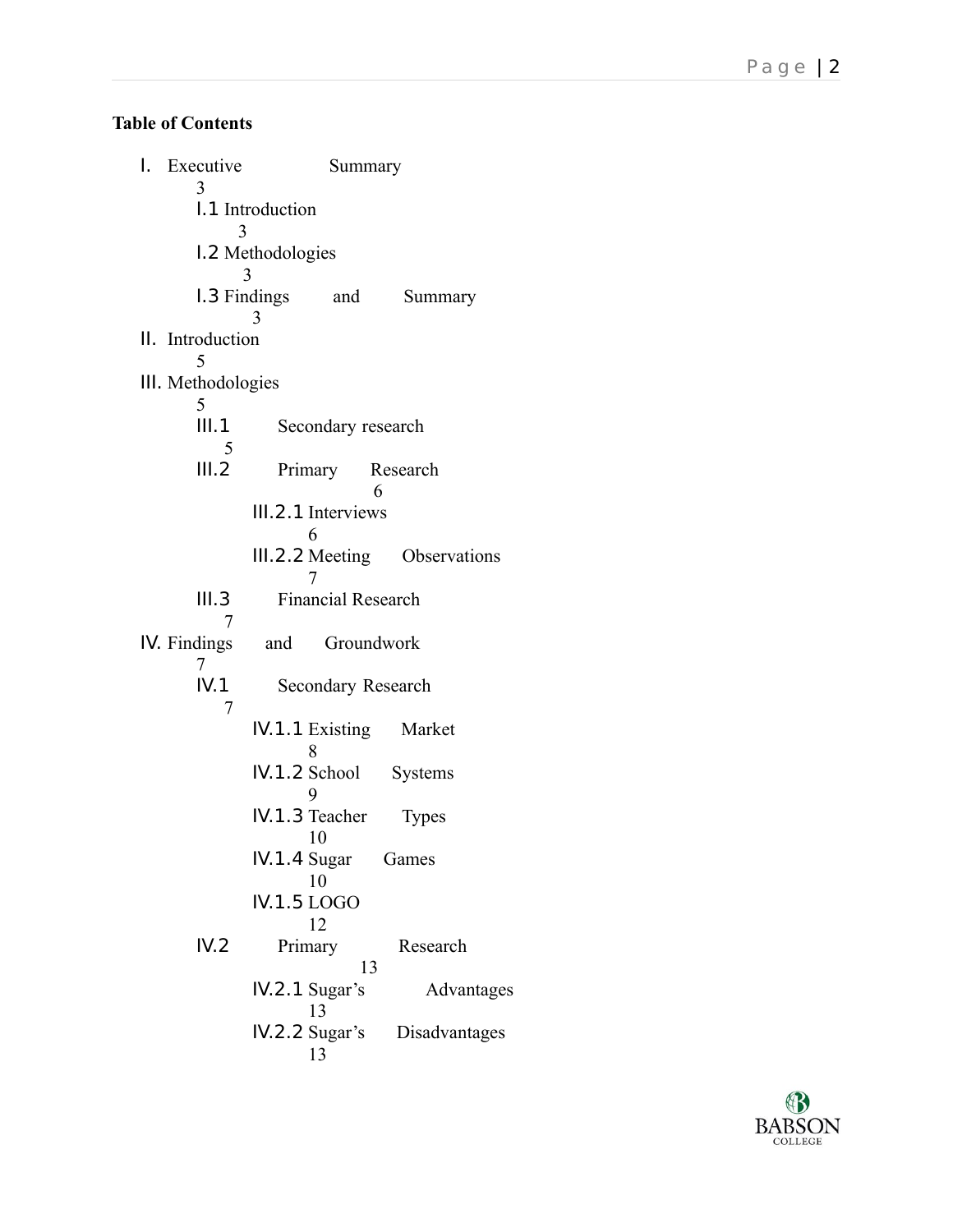| IV.2.3 Insights                                                   |    |         |
|-------------------------------------------------------------------|----|---------|
| 13<br>IV.2.4 Opinions on Implementation<br>14                     |    |         |
| V. Analysis<br>16                                                 |    |         |
| V <sub>1</sub><br>Secondary Research Analysis                     |    |         |
| 16                                                                |    |         |
| V.2<br>Primary<br>Research<br>Analysis<br>17                      |    |         |
| V.3<br><b>SWOT</b><br>Analysis<br>19                              |    |         |
| V.4<br>Approaches to the School System<br>21                      |    |         |
| V.5<br>Financial Analysis<br>22                                   |    |         |
| V.6<br>Funding<br>22                                              |    |         |
| V.6.1 No Child Left Behind<br>23                                  |    |         |
| V.6.2 Race to the Top<br>23                                       |    |         |
| VI. Sugar on a Stick Implementation Plan<br>26                    |    |         |
| VI.1<br>1:<br><b>Step</b>                                         |    | Initial |
| Exposure<br>VI.2                                                  | 27 |         |
| Step 2: Validate and Receive Feedback<br>29                       |    |         |
| VI.3<br>Step 3: Execute Pilot Testing and Identify Problems<br>29 |    |         |
| VI.4<br>Step 4: Refining the Process<br>30                        |    |         |
| VI.5<br>Step 5: Prepare for Wide System Implementation<br>30      |    |         |
| VI.5.1 Establishing the team and environment<br>31                |    |         |
| VI.5.2 Prepare the program and consumer communities<br>31         |    |         |
| VI.5.3 Marketing<br>32                                            |    |         |
| VI.6<br>6: Deploy System<br><b>Step</b><br>33                     |    |         |
| VI.6.1 Introduction<br>33                                         |    |         |

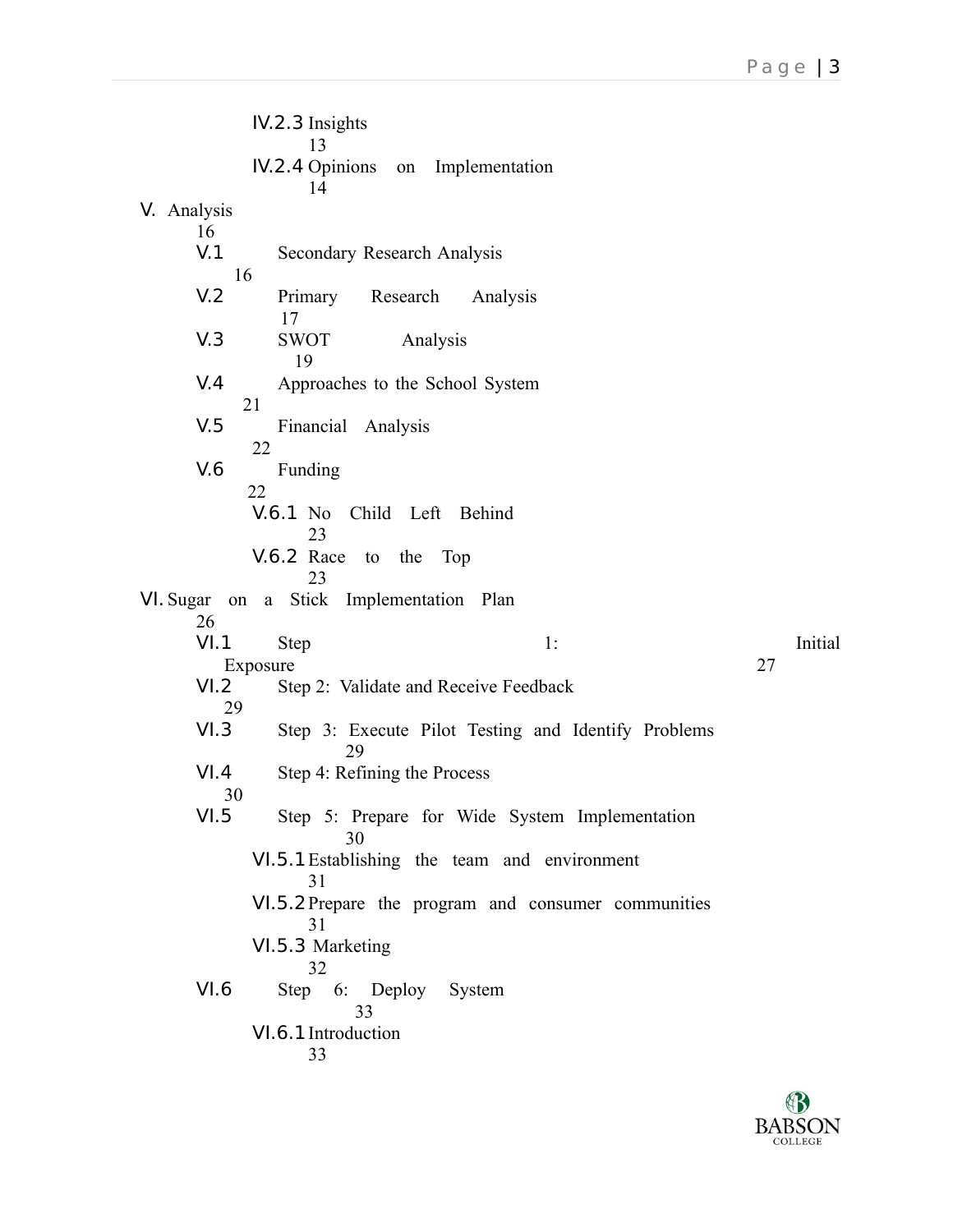|       | VI.6.2 Training<br>33                                                      |                |
|-------|----------------------------------------------------------------------------|----------------|
|       | VI.6.3 Communication and Synchronization<br>35                             |                |
|       | 7: Transition of Ownership to<br>VI.7<br><b>Step</b>                       | the Performing |
|       | Organization<br>36                                                         |                |
| VII.  | Timeline of Implementation - Gant Chart<br>37                              |                |
| VIII. | Conclusion and Recommendations                                             |                |
|       | 38                                                                         |                |
|       | IX. Works Cited                                                            | 39             |
|       | X. Appendix I- Interview with Caroline<br>Meeks<br>40                      |                |
|       | XI. Appendix II- Interview with Ann Koufman<br>44                          |                |
| XII.  | Appendix III- Interview with Gerald Ardito<br>46                           |                |
| XIII. | Appendix IV- Interview with Michael O'Keefe<br>52                          |                |
| XIV.  | Appendix V- Interview with Robert McKenna<br>56                            |                |
| XV.   | Appendix VI- Interview with Barbara Vincent<br>59                          |                |
| XVI.  | Appendix VII- Interview with Rob Stergis<br>62                             |                |
|       | XVII. Appendix VIII- Phone Interview Cold Calls<br>63                      |                |
|       | XVIII. Appendix IX- Summary of the Lowell School Principals' Meeting<br>65 |                |
| XIX.  | Appendix X- Excel Spreadsheet Analysis of Interviews<br>68                 |                |

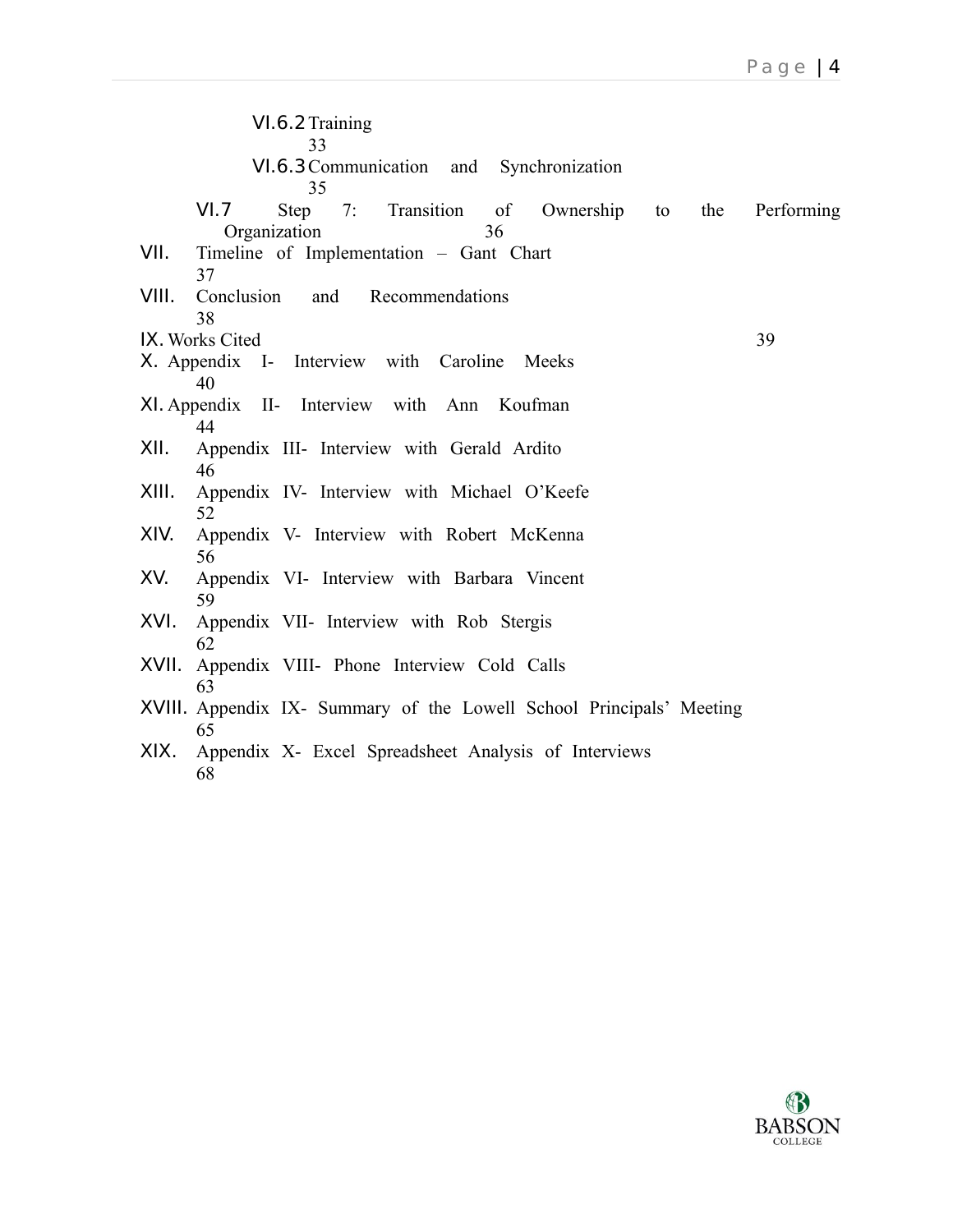## I. Executive Summary

#### **1.1 Introduction**

Sugar Labs is a non-profit organization that has developed an award-winning educational software platform, called Sugar, to provide children ages 5-12 with supplemental education tools and now plans a broad level of implementation in the US.

This Babson MCFE consulting team has completed the following tasks:

Understand the targeted audience and create a model for Sugar implementation

 Understand the barriers currently limiting Sugar software adaption in elementary schools

 Study the impact of Sugar software implementation in several initial pilot school programs

 Recommend a general strategy for effectively implementing Sugar software in US school systems

#### **1.2 Methodologies**

The team has conducted primary research by interviewing superintendents, principals and technical education teachers in school systems where Sugar has already been introduced. The team also conducted secondary research that identified teacher types, sources of funding, previous software implementations, and the business framework of new product development cycles. The feedback has created groundwork for recommendations to improve the existing framework for implementing Sugar.

#### **1.3 Findings and Conclusions**

Based on our research, Sugar's most prominent strengths are:

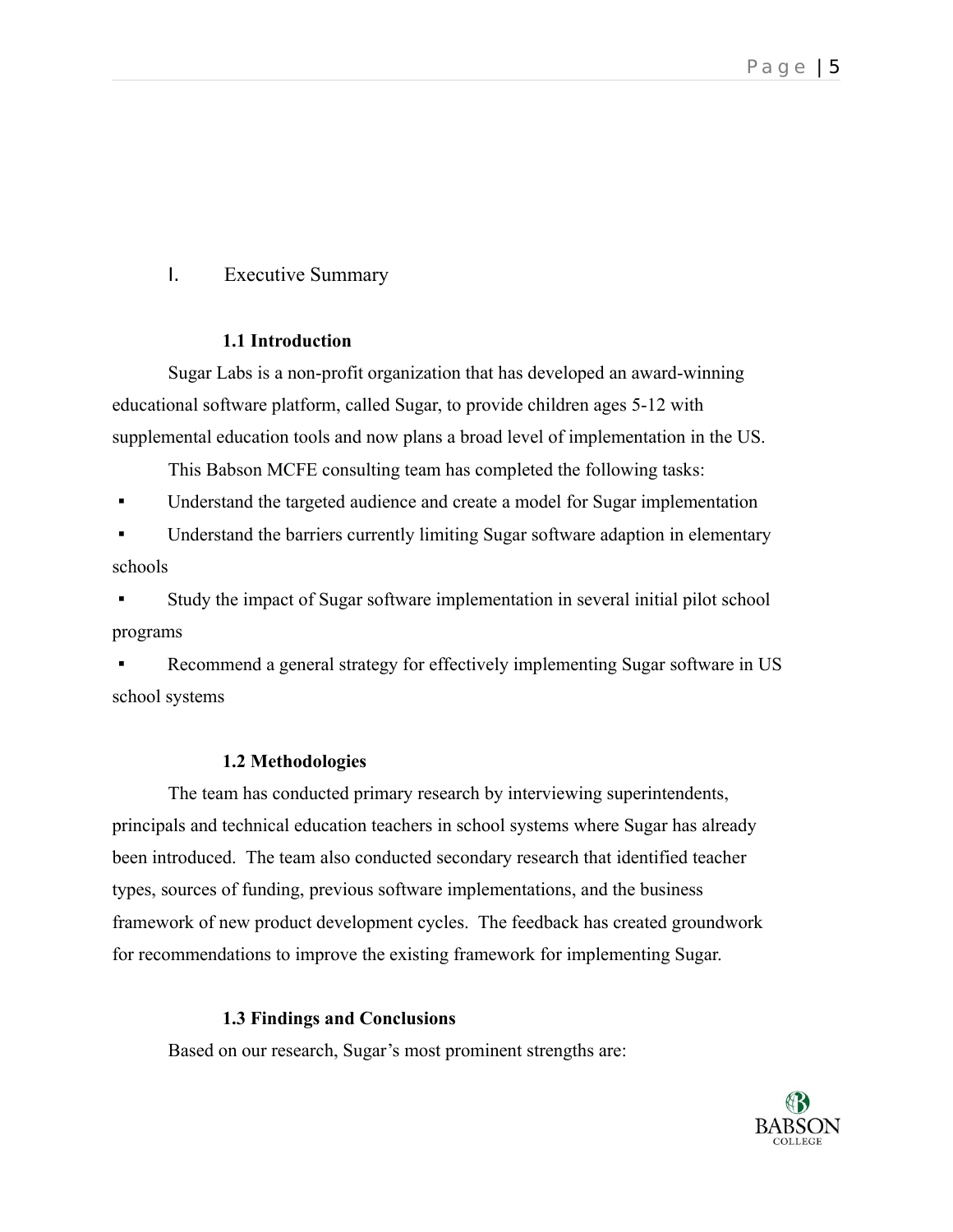- **the breadth of integrated content**
- that it is flexible and customizable to broadly meet teacher's needs and curriculums
- the collaborative and interactive learning experience tailored for children On the other hand, challenges facing Sugar include:
- the necessity for heavy introduction training
- a lack of a centralized support system for educators using Sugar
- the software's lack of certain advanced features important in American school

## systems

- the current form of Sugar on a Stick is unreliable.
- the largest obstacle for Sugar is the teachers' lack of free time as well as pressure to uphold mandated testing standards. Resistance to innovation and change in the school systems creates additional obstacles for Sugar implementation.

Based on our analysis, the team recommends four points for improving Sugar implementation:

1. Sugar Labs should enable greater educator support and collaboration using an online web-based support center) for educators and end users.

2. Sugar Labs should centralize and standardize introductory training. This implies that Sugar Labs should provide more tangible guidelines for teachers during their first exposure.

3. The best initial point of contact with the school market should be targeted at educational technology teachers and superintendents.

4. Sugar Labs should have a standardized program to present its introduction to school systems.

The following report contains a detailed implementation plan as well as an analysis of the consequences of each step. Additional research on sources of funding exemplifies how the plan can become reality.

II. Introduction

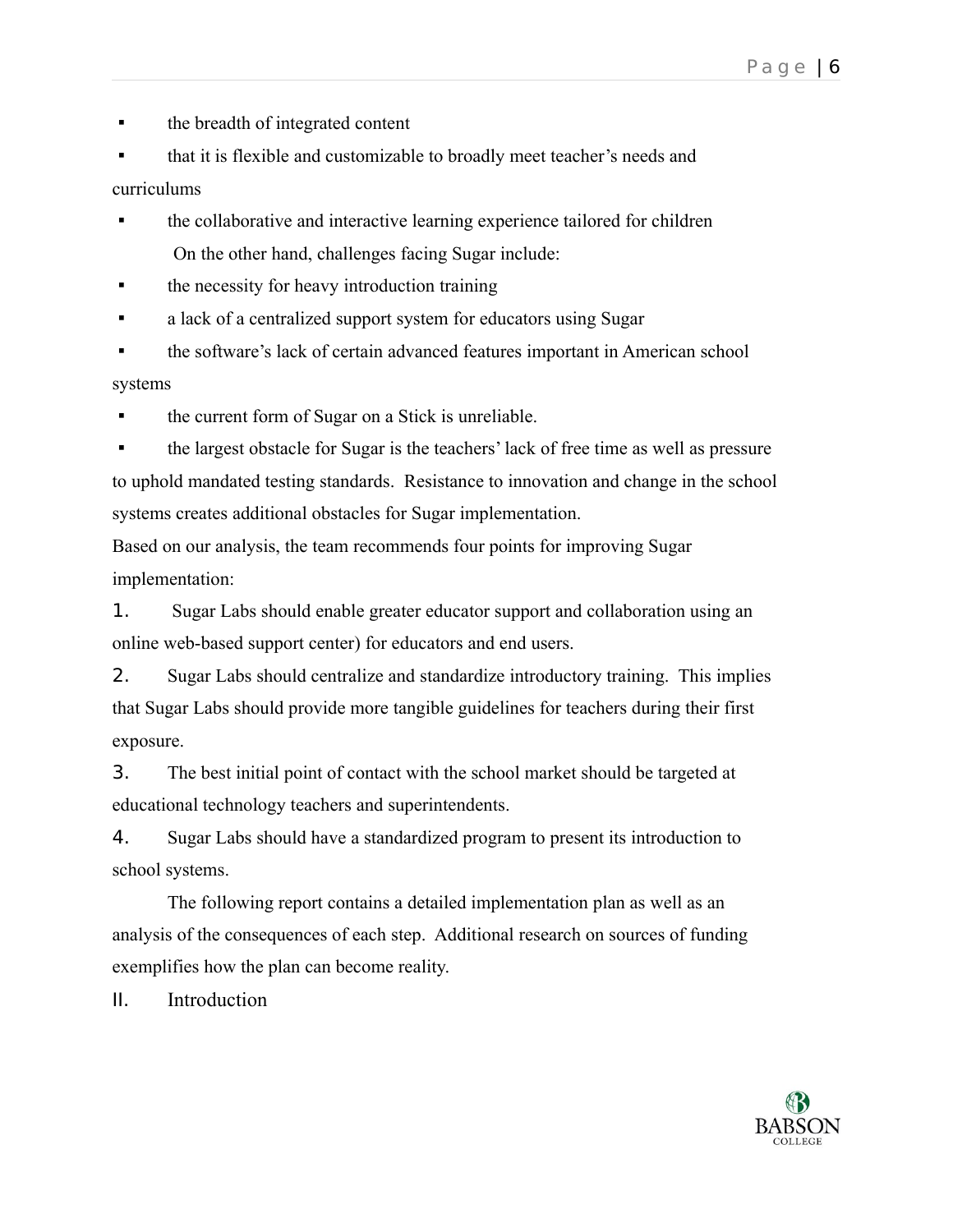Sugar Labs is a non-profit organization formed in May of 2008. The company distributes Sugar software, an award-winning educational software platform that provides children ages 5-12 with an alternative to traditional education. The program reinforced and enhances teacher's curriculums to serve as a learning tool uses its easily customizable format. Furthermore, aside from the learning enhancing activities, Sugar can educate children in simple computer programming. Sugar Labs, originally working in close collaboration with the One Laptop Per Child initiative, began distributing the Sugar software operating on XO laptop computers to underdeveloped countries including Uruguay, Peru and other global location.

 In May 2008, Walter Bender formed Sugar Labs, giving the Sugar software capability to run off a USB memory stick without the use and expense of an XO laptop. Mr. Bender's focus was to bring the software into the US and create a standardized implementation framework for Sugar software on a broad scale in elementary schools nationwide. To help facilitate a broad deployment of Sugar, the Babson MCFE team has created a coherent introduction plan with recommendations.

The team's research provides not only a business framework of the new product development cycle, but also a 360-degree evaluation of Sugar's capabilities in relation to needs of the target market. The feedback has created groundwork for recommendations to improve the existing frameworks for implementing Sugar.

III. Methodologies

#### III.1 **Secondary Research**

To begin, the team conducted secondary research on the existing environment, the demographics of the school systems included in the project's focus, and the software's target market. Research included general feedback on the product, different teacher types and their approaches to education, case studies on Logo — a software similar to Sugar in its design and purpose, and a general background on the Sugar software and activities Sugar offers.

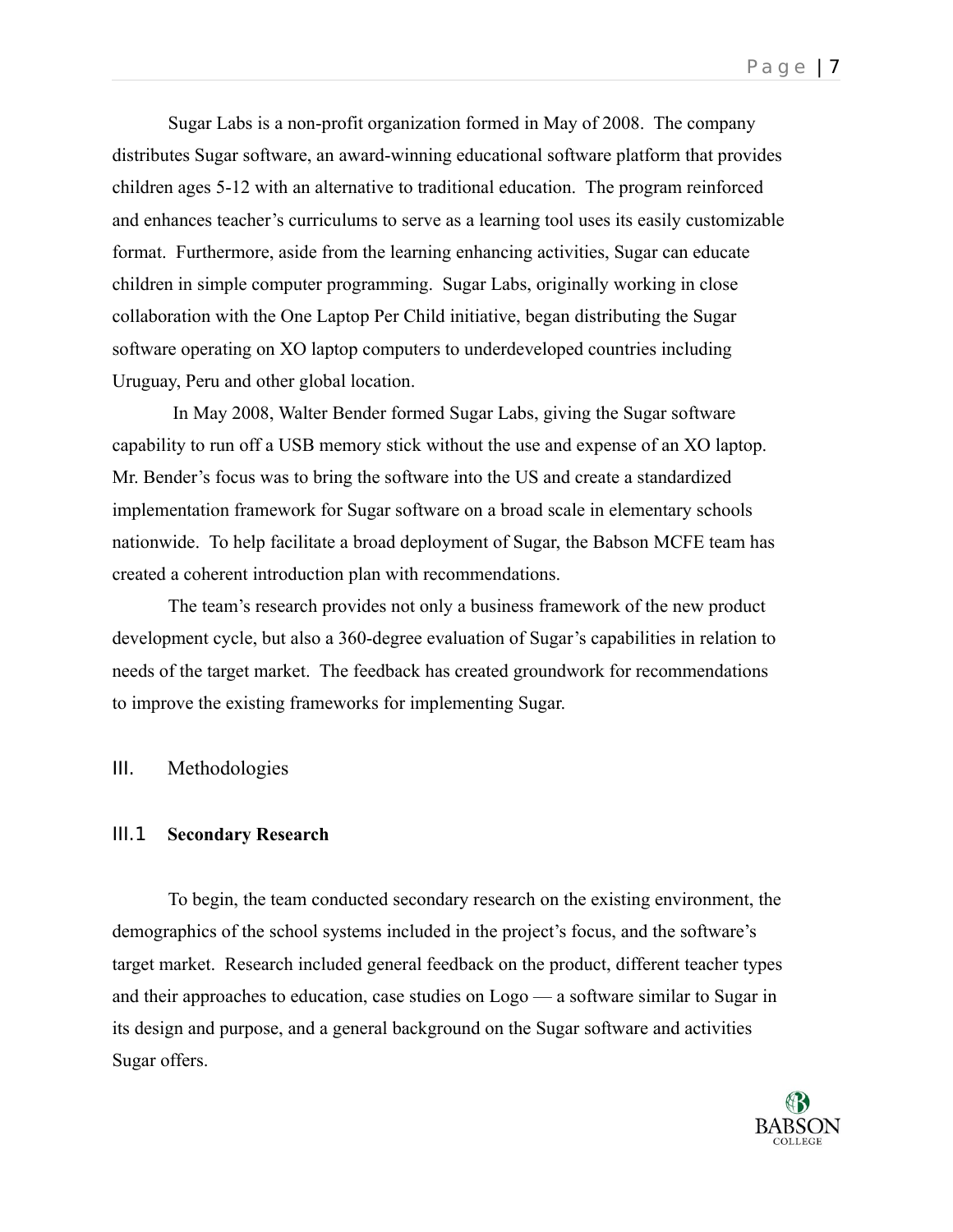The initial research laid the groundwork for areas to pursue in primary research.

#### III.2 **Primary Research**

Primary research involved interviews with elementary school and high school employees of different ranks and from schools with different levels of exposure to the Sugar software. The research included the Meadowbrook School in Weston, MA and Rising Tide Charter School in Plymouth, MA — schools with no previous exposure to Sugar, the Watertown School System in Watertown, MA — currently piloting the program for the first year, the Pierre Van Cortlandt Middle School in Croton, NY – one and a half years into their implementation, and finally the Birmingham School System in Birmingham, AL— actively using the One Laptop Per Child laptops running the Sugar software since 2008.

The interviewees included individuals who ranged from superintendents to Technology Education teachers, both with previous familiarity with the Sugar software and without. The different perspectives offered a full-picture of the strengths and weaknesses of Sugar and identified a number of recurring problems in a majority of the implementations.

#### III.3 **Meeting Observations**

The team attended several meetings with educators to observe the first hand the reactions of the attendees and their degree of receptiveness to the software. Walter Bender's introductory meeting with the principals, technology education teachers and educators of the Watertown schools systems also provided exposure to his introduction methods allowing the team insight to give specific recommendations on the introduction from an "outsider's" perspective.

#### III.4 **Financial Research**

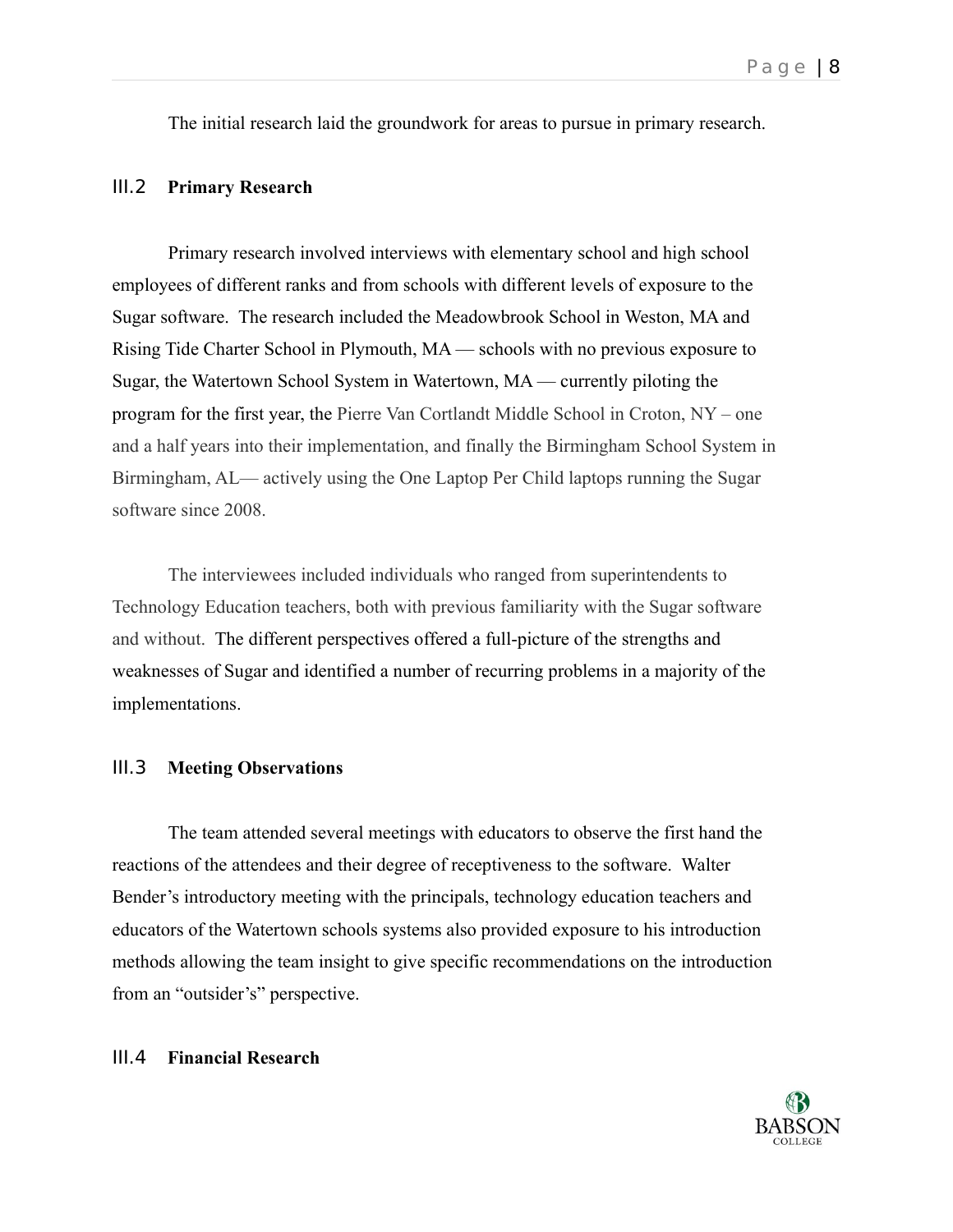The team has conducted cost of ownership research and pinpointed an approximate cost of professional development in the US elementary schools to present the cost of Sugar to the schools.

Research on funding available to support Sugar Labs in their implementation identified two national funding programs: the No Child Left Behind Act--targeting technology integration--and the Race to the Top federal grant targeting innovation in new teaching method. (Find further information in 5.6 Funding Section)

#### IV. Findings and Groundwork

## IV.1 **Secondary Research**

## IV.1.1 *Existing Market*

David Farning, a Sugar Labs representative, stated there was "no established market for computers in early childhood education" in Jul 2009 IAEP Market Analysis notes (Farning). This is because the market has "not yet proven financially viable for existing software or hardware vendors to build a business" while the existing, large vendors have the market power to "drive out individual smaller competitors who threaten their existing markets" (Farning).

Based on the findings, Sugar Labs should encourage vertical collaboration to promote for-profit firms, like Caroline Meeks's backup system for the USB, to build a market around the Sugar platform and Sugar on a Stick technology. An interview with Caroline Meeks in the later sections of the report discusses her for-profit business idea to back up the Sugar on a Stick USBs. Creating a collection of firms and a package of services that support the product will solidify and broaden its standing as developmental education software.

## IV.1.2 *School System Demographics*

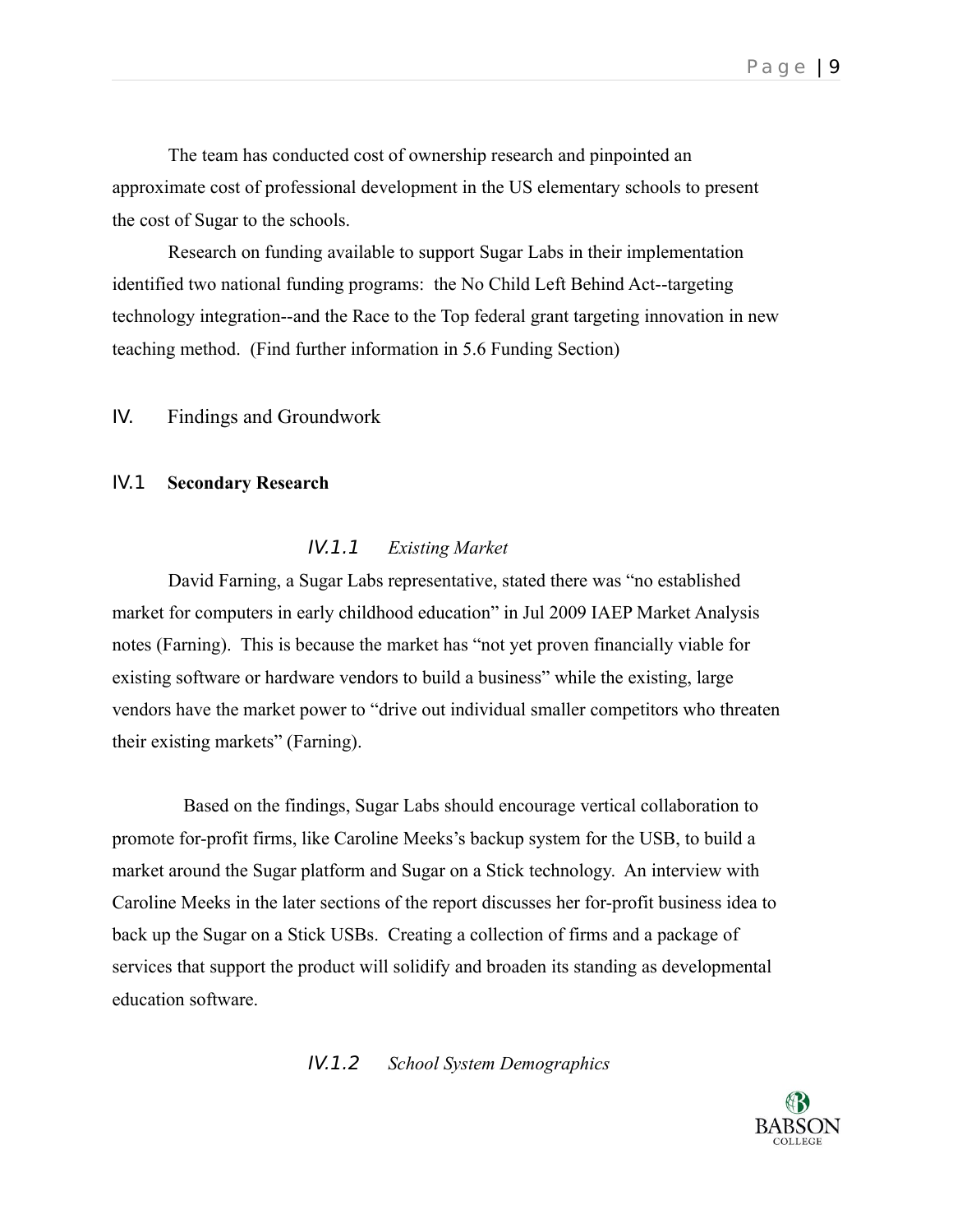To examine the demographics for potential Sugar deployment, the team examined the Boston city schools for statistics on student teacher ratios and computer availability crucial to Sugar's implementation. The Massachusetts Department of Elementary and Secondary Education lists a total of 56,168 students enrolled in kindergarten through  $12<sup>th</sup>$ grade; 25,887 of these were enrolled in Boston's elementary schools during the 2007- 2008 school-year. This district also offers one "modern computer" for every 4 students in the district (99% of which are already connected to the internet), as well as the attention of one teacher per every 12.8 students. Given Boston's prestigious academic system and relatively wealthy residents, the high ratios give Sugar on a Stick the accessibility necessary to reach children through computer access and teacher involvement.

The breakdown of the students in the district also aligns with Sugar's deployment strategy. During the 2009 school year the population of students Kindergarten through  $5<sup>th</sup>$ grade was 25,850 students or 50% of the students enrolled in the district. With the addition of the 11,340 enrolled in  $6<sup>th</sup>$  through  $8<sup>th</sup>$  grade, this number climbs to 66%. The statistics show elementary schools hold the largest number of students in the district.

These facts support Sugar's aim to reach elementary school children, as it gives access to the largest percentage of the school population in the Greater Boston area. More importantly, when examining the Boston schools, a general problem in retaining students becomes evident. Although the retention of students is high in elementary and middle schools, by high school the dropout rate hovers around 20% according to the Focus on Children 2006/2007 statistics. Introduction of alternative teaching methods at the elementary level can help, over time, retain more students to the middle school and high school, ultimately lowering these dropout rates. Sugar's interactive quality as an alternative education method may help ameliorate the retention problem directly (see interview with Robert McKenna, administrator of the Birmingham School system).

IV.1.3 *Teacher Types*

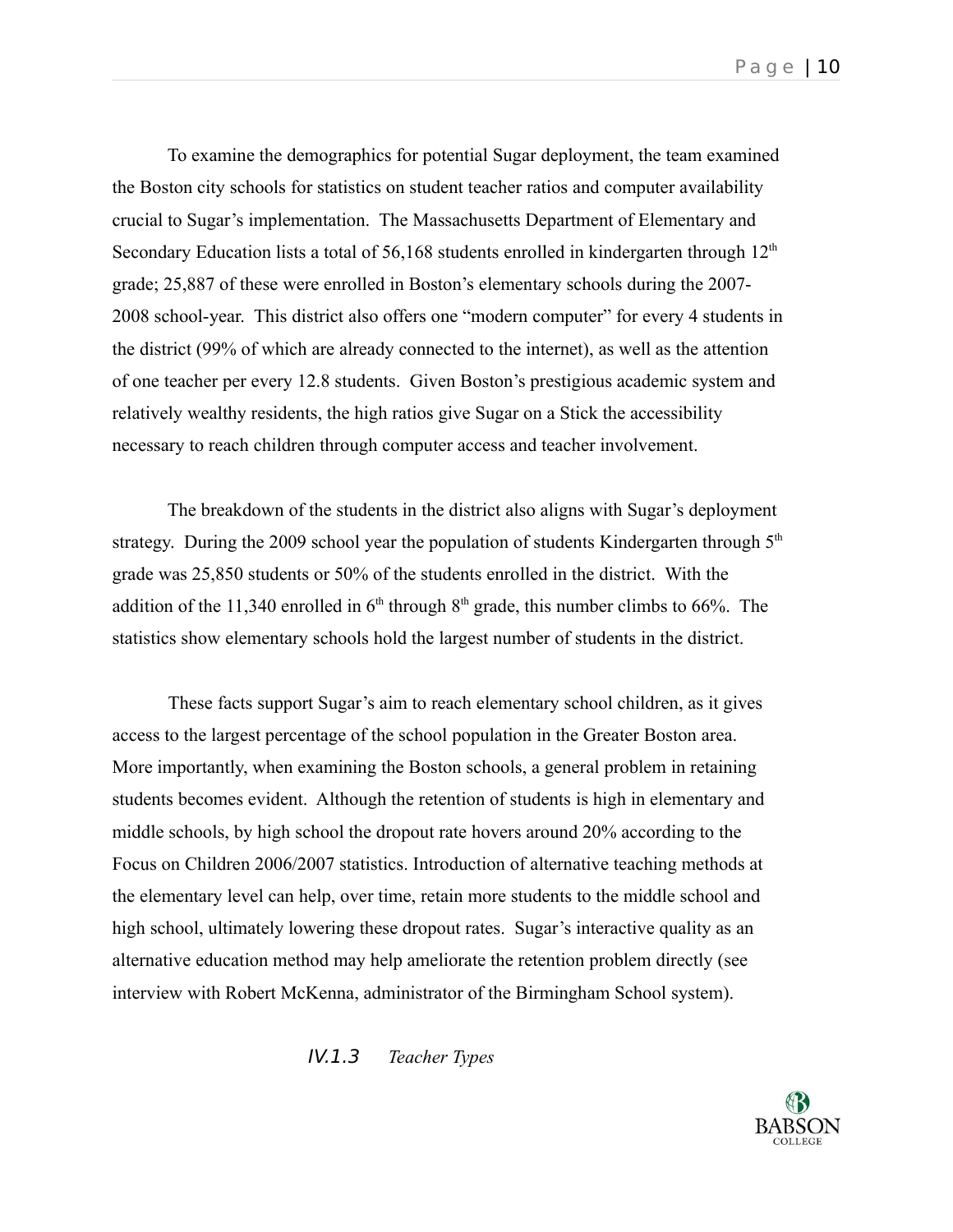The secondary research on teaching styles identified two types of teachers: instructivist and constructivist teachers (Niederhauser, 2001).

Teachers of the first type include those with "traditional beliefs about teaching and learning tend to use didactic instructional methods" (Niederhauser, 2001). These teachers are more resistant to change, and less likely to alter their teaching style to incorporate new educational technologies. They also do not trust the decision making of the system that would be controlling teaching time in their classroom.

Constructivist teachers allow students to explore different strategies in targeting a problem. The teachers allow the students more freedom to expand their way of thinking outside of the conventional. Their methods are more inquiry-based and align better with the philosophy and framework of the Sugar software.

In a study of the two teacher types, "teachers with more constructivist beliefs tended to use student-centered inquiry based methods [while introducing a concept]. In contrast, teachers with a more didactic perspective directed their students to use manipulative methods [to learn the discipline] in specific ways. Students were instructed to arrange the manipulative objects in groupings to provide a concrete representation of standard mathematical algorithms" (Niederhauser, 2001)

These studies suggest two main findings. First, both styles of teachers require educational software to adapt to some degree to their teaching style. Since Sugar is primarily oriented toward constructivist and inquiry-based teaching, there may be a barrier to appealing to teachers with traditional instructivist teaching methods. Second, Sugar will need a strong and thorough introduction of its abilities to educators to give them control of the software through knowledge of Sugar's capabilities.

IV.1.4 *Sugar Activities*

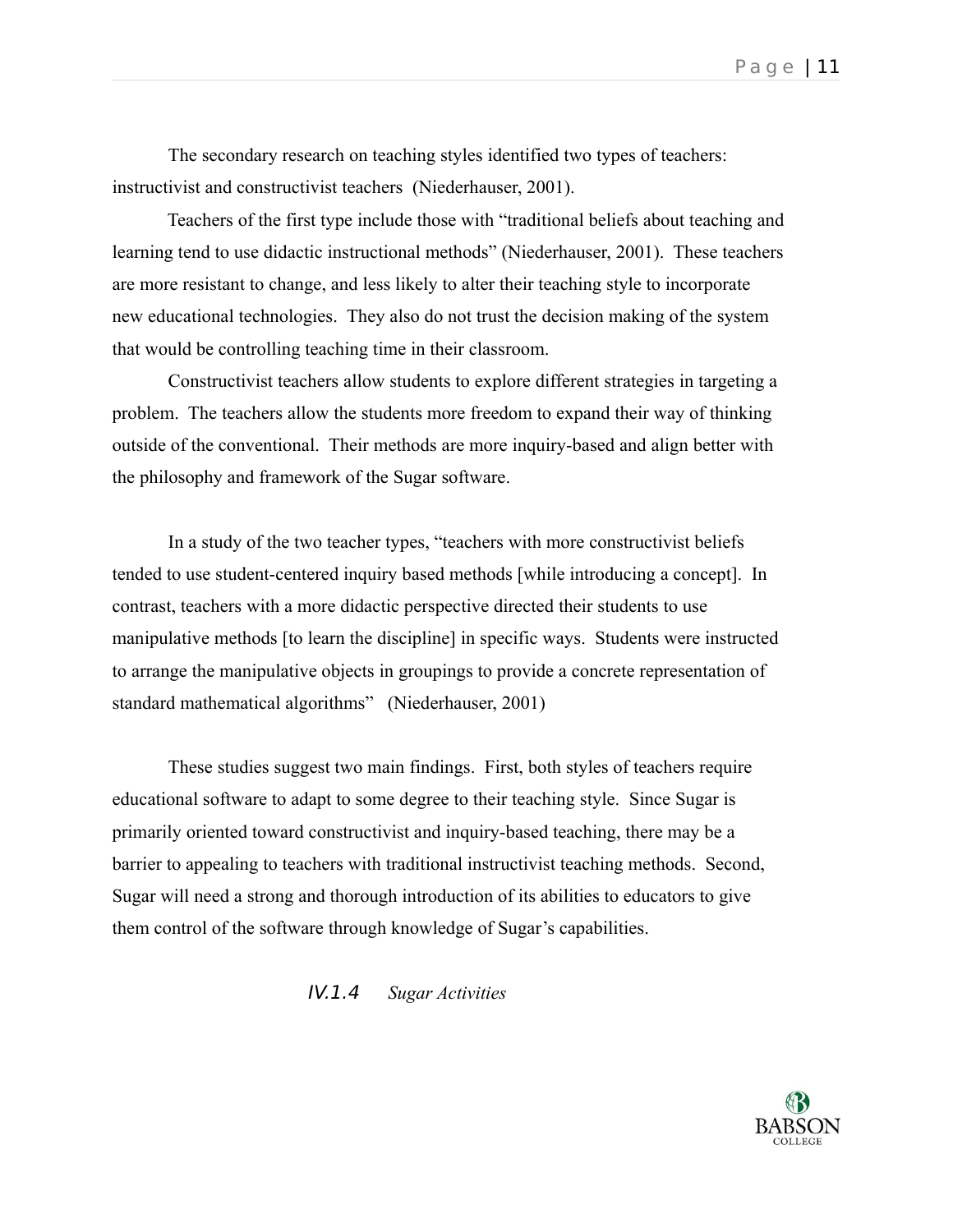In the Sugar platform, Activities are the subset of individual programs that are directed toward specific learning skills (such as math, language, the arts, etc.) Research of the Activity database within Sugar showed a wealth of different activities but few explanations of each Activity's functions and previous uses in a school curriculum. A better organization system for the Activities would add to the user-friendly nature of the software, allowing the teachers to search for Activities based on their discipline and offering possible applications of the activity in standard curriculum (See Implementation Plan section on Activities Database)

## IV.1.5 *LOGO*

Research on previous similar developmental software implementations led us to the Logo software. Developed in the 1960's by Seymour Papert and first implemented the 80's, the software greatly resembles Sugar's Turtle Art and aims to improve developmental education and computer programming skills in middle school children (Papert). Many case studies have been conducted documenting steps of Logo's implementations in the US and globally. "Logo —Philosophy and Implementation" describes Logo's implementation in Saint Paul, Minnesota recorded by Seymour Papert himself and draws many parallels to help guide Sugar's implementation (Papert).

First, the study noted the significance of a state's involvement in software implementation. Logo began targeting specific schools in the Saint Paul School system to serve as beta sites for Logo. Papert comments "without [the] state support, the Saint Paul Logo Project would have proceeded in essentially the same manner, but [the state] did make things easier for us, especially in our outreach beyond the Saint Paul Public Schools themselves to other Minnesota districts" (Papert, 27). State involvement simplified Logo's broader level of implementation.

Second, training structure was key to Logo's success in the school. The training methodology Logo implemented was the summer Institute. The Institute constituted a "week-long intensive workshop [that served as] the starting point for new teachers in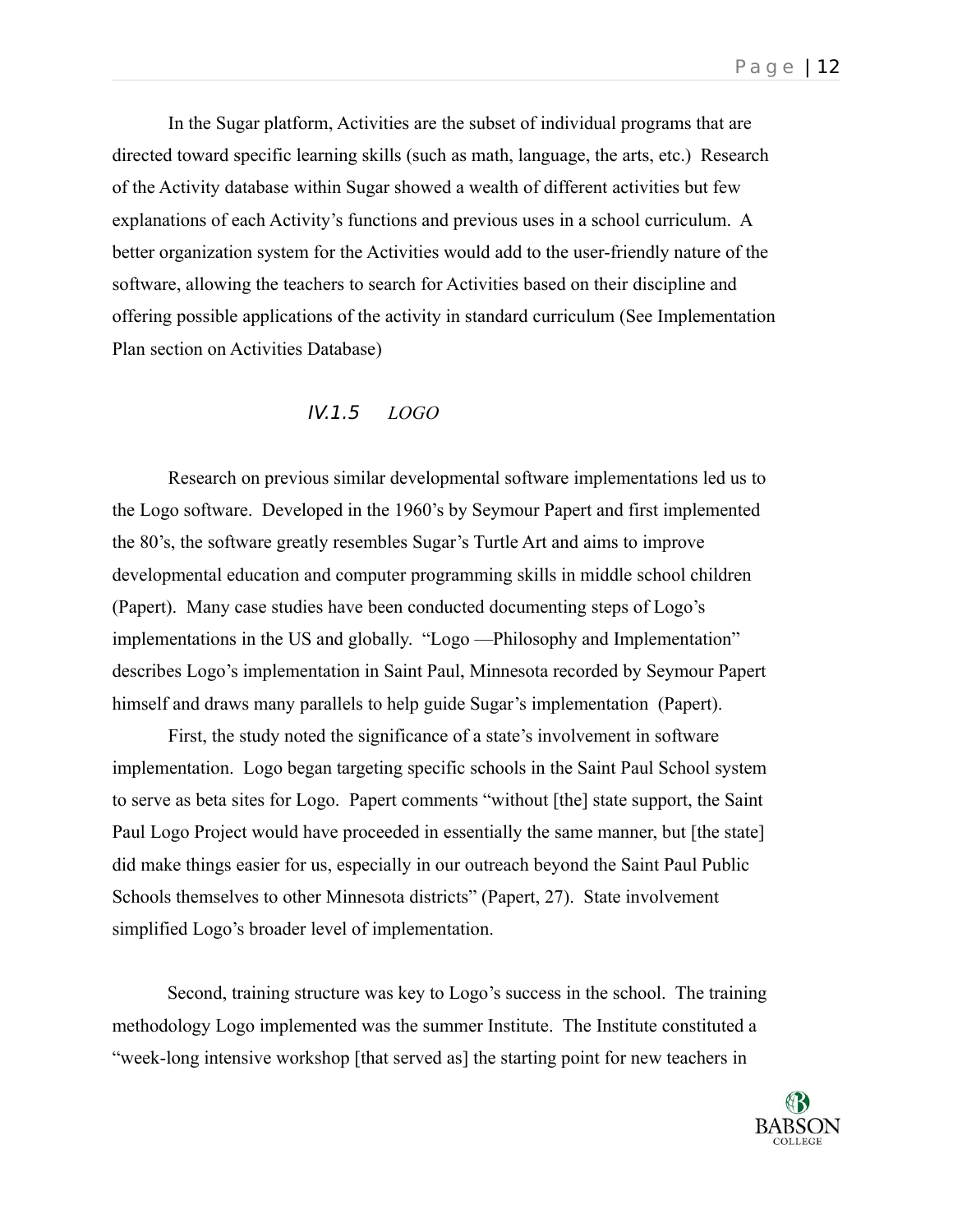[creating a] project [for their classroom]. [It] provides a periodic renewal for experienced teachers, some of whom have attended four or five Institutes over the years" (Papert). The introduction included "groups formed . . . to address areas of interest or teach[ing] skills" with teachers collaborating with software experts (Papert). Then the teachers completed an initial discipline-specific project "designed to give people an overview of the major features and capabilities of the Logo environment" including drawing tools, writing text, and using "turtles as characters in an animated sequence" with basic Logo programming (Papert, 30). The weeklong immersion gave teachers the confidence and basic skills to control the Logo environment and mold it to their curriculum.

Third, the study confronted teacher reactions to the alternative learning experience the software provides. The exploratory way of learning may not work well in a structured environment as "[teachers] may see students for only one or two periods per week," so a pilot or charter school environment may leave more flexibility for exploration (Papert). Also, since the software favors child exploration, many teachers struggle with the concept that "they must always know everything and must always be fully in charge" ( Papert, 35). The instructivist teaching style clashes with the freedom the Logo software gives to the students, so Papert offers "instead of using [Logo] as instructivist software [to quiz children], present it to the children as a model of what they could do [and] they can then write quizzes of their own" (Papert, 34).

Finally, this study describes preliminary cases completed "in 1984 [by] Peter Fire Dog of the University of Minnesota Sociology Department [finding] that in the judgment of teachers, students working with Logo had improved performance in school and that the benefit was available to all children<sup>[1](#page-12-0)</sup>" (Papert). Later studies corroborate the claim and aid Logo's eligibility for additional funding due to its proven beneficial effects. (For further information on necessary progress measurements find the Funding Section).

<span id="page-12-0"></span> $1$  1 Fire Dog, P., Exciting effects of Logo in an urban public school system, Educational Leadership, 1985. 43: p. 45-47.

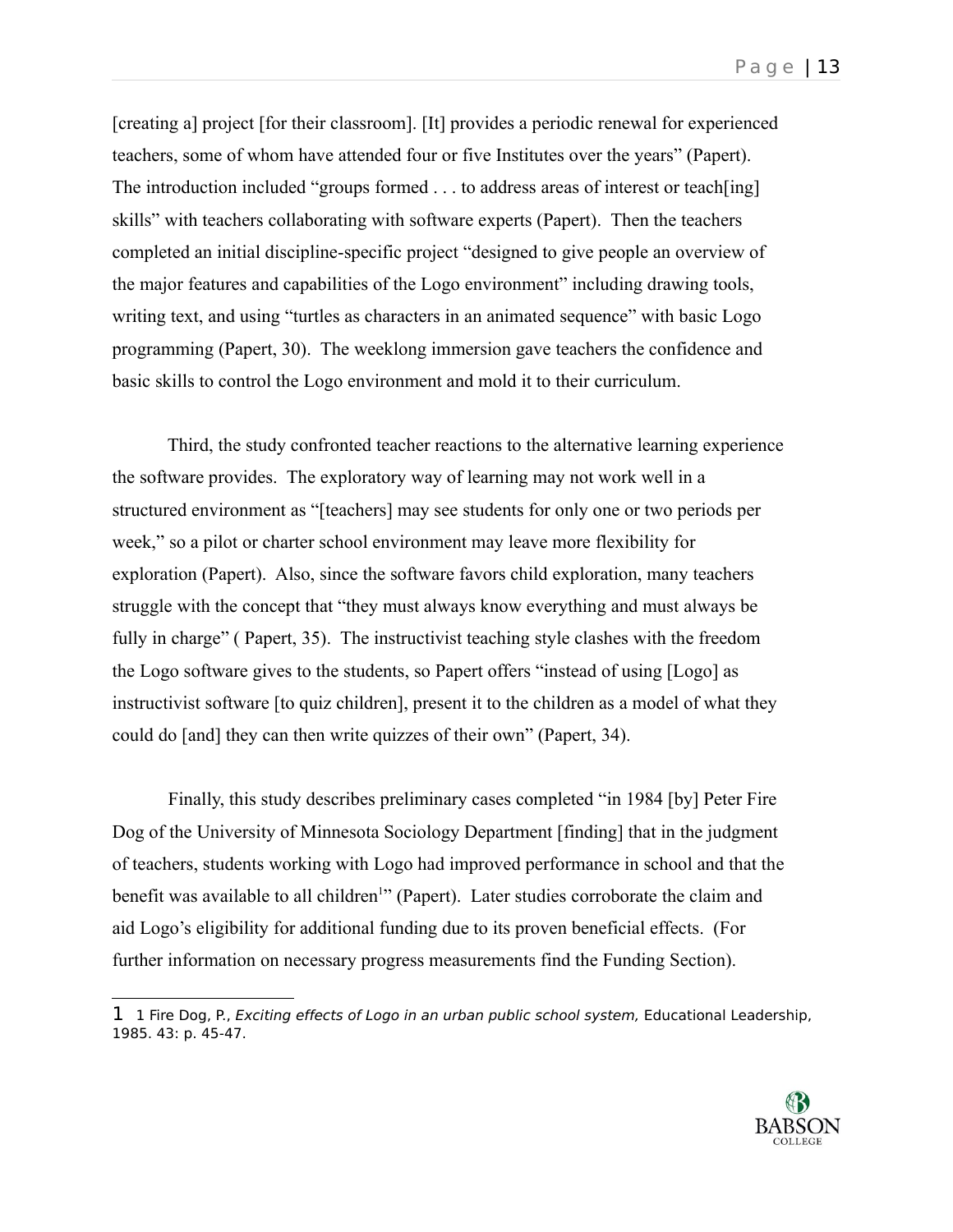## IV.2 **Primary Research**

The team has conducted one face-to-face interview, seven phone interviews, one e-mail questionnaire, one library visit, and two meeting observations. The list of interviewees includes:

 Ann Koufman — former teacher and current superintendent of the Watertown, MA school system

Caroline Meeks — a member of the Sugar Labs deployment team

 Gerald Ardito — a science Teacher at the Pierre Van Cortlandt Middle School in Croton, New York

 Michael O'Keefe — Assistant Head of the Rising Tide Charter Public School in Plymouth, MA

• Robert McKenna — member of the administration of the Birmingham, AL school system

- Barbara Vincent the Assistant Head of **Meadowbrook** School in Weston, MA
- Rob Stergis ESL Coordinator in the Watertown, MA school district
- Anne Sudbay Technology Integration Specialist at the Lowell School,

Watertown, MA school district

 Michael McDermott —Omega House Master at the Watertown, MA High School. In addition, the team participated as observers in two Watertown school administration meetings – one with technology education teachers and another with school principles and innovative teachers. All the phone interviews lasted for approximately 45 minutes and included a series of 20 questions on the advantages and disadvantages of Sugar software, teacher training necessary, potential obstacles of implementation, the implementation process, implementation cost, and so on. The team varied its questions based on the interviewee's background, the schools' involvement with Sugar, and the interviewee's role in the Sugar implementation process. A list of questions and answers for each interview can be found in Appendix I-IX.

The team was able to gather information from educators, superintendents, technology education teachers, principles, librarians, and Sugar volunteers. All the

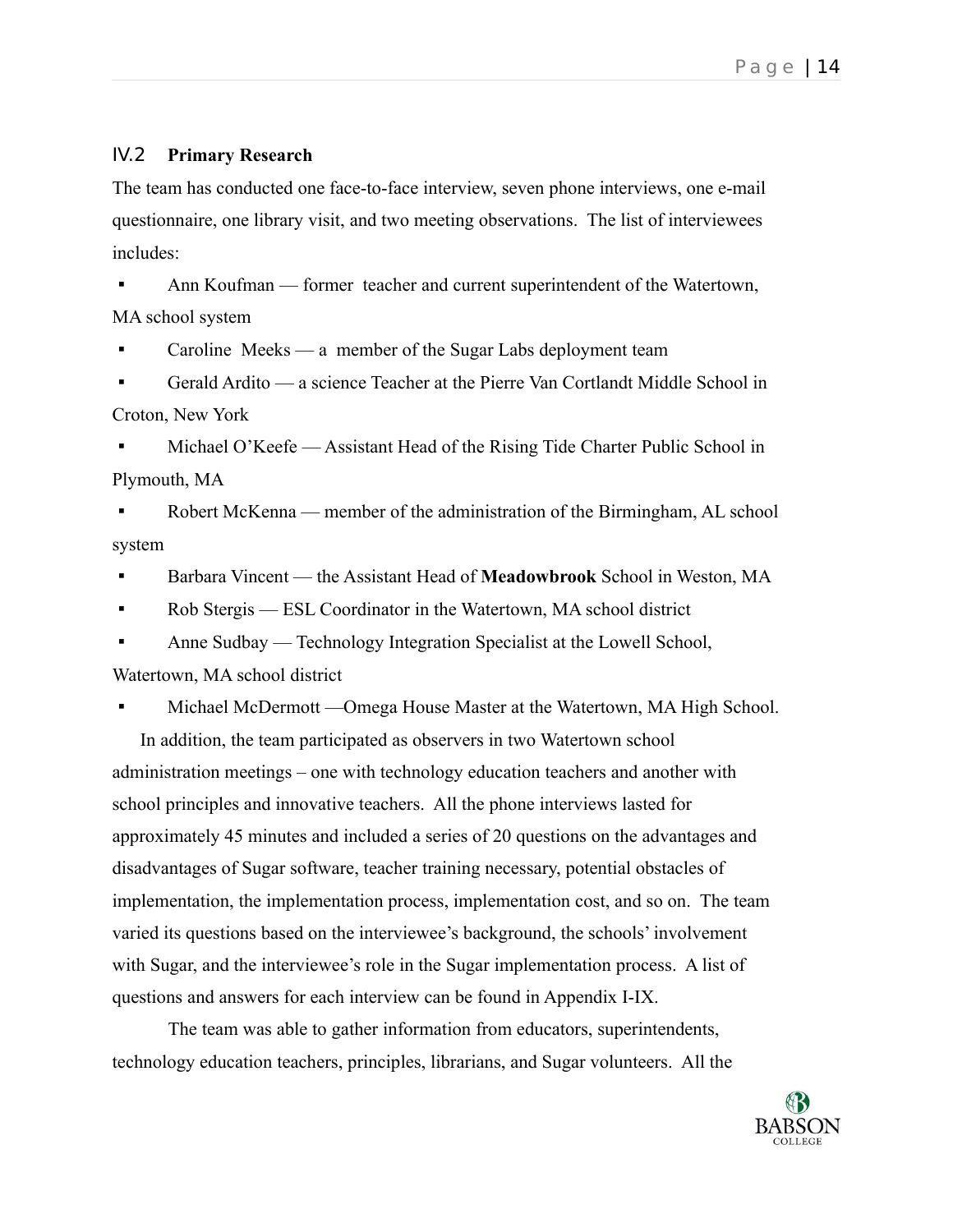primary research was helpful for the team's understanding of different mindsets towards the software. The interviews compensated for the little experience we have had previously regarding educational software and its deployment.

#### IV.2.1 *Sugar's Advantages*

Addressing the question on Sugar's advantages, Caroline Meeks and Ann Koufman admitted to liking the flexibility of Sugar working for different disciplines, in different languages, as well as for students with disabilities. In the meantime, Gerald Ardito and Barbara Vincent emphasized Sugar's ability to enable students to collaborate with each other. Michael O'Keefe, Robert McKenna, Anne Sudbay, and Michael McDermott strongly favored Sugar's fit into a classroom as a teaching tool.

#### IV.2.2 *Sugar's Disadvantages*

Addressing Sugar's disadvantages, Caroline Meeks noted Sugar needed more traditional content in addition to its creative activities. Gerald Ardito and Barbara Vincent would have liked Sugar to be more advanced in its capabilities for their students, especially for functions such as video recording and uploading files. Michael O'Keefe, Robert McKenna, Rob Stergis, and Michael McDermott worry about teacher training being too long and too complicated to give teachers full capability of the software. IV.2.3 *Insights*

The MCFE team asked about the successes and flaws of the current teacher training that educators undergo to familiarize themselves with Sugar. Ann Koufman and Michael O'Keefe replied that they would like to see teachers share experiences with each other and teach one another about incorporating Sugar into their lesson plans. Caroline Meeks, Ann Koufman, Rob Stergis, as well as participants in our first observed meeting with the Watertown school district liked the idea of building an online community — a common hub where all teachers using Sugar could compile useful data including lesson plans, "Top Ten Dos and Don'ts of Sugar implementation," Q&A on activities and their functionality, and technological support. Gerald Ardito prefers one-on-one training with teachers; however, Michael O'Keefe, Robert McKenna and Barbara Vincent prefer a workshop to counsel the teachers as a group or involving them in a weeklong professional development session similar to the one used during Logo's implementation.

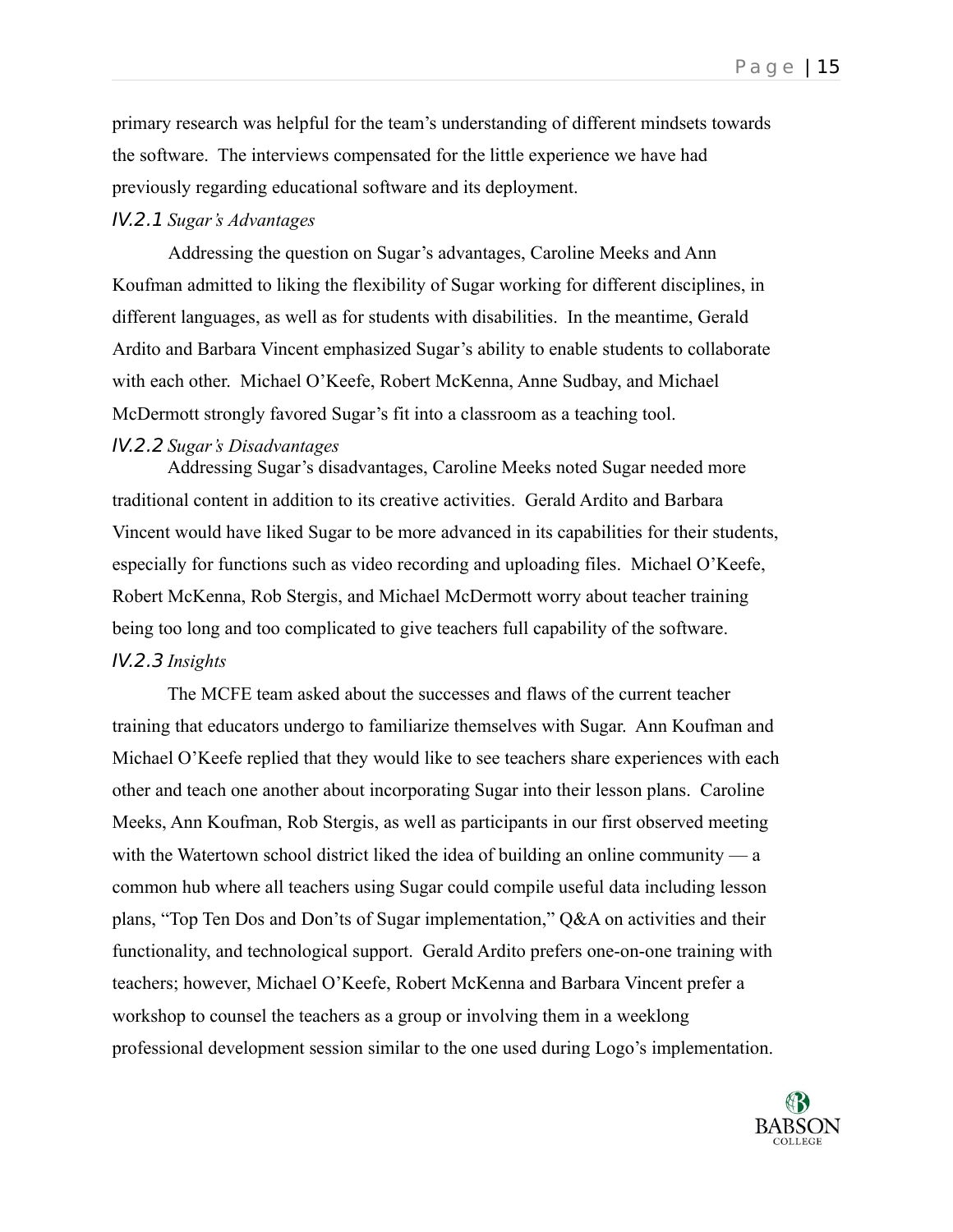Michael McDermott thinks that a 2-hour introductory demonstration, similar to Walter Bender's meeting with the Watertown principles, will be enough if it includes the level of detail to explain the basic functionalities of the software.

One of the most important questions asked of interviewees was to identify potential obstacles for Sugar implementation in the school systems. All interviewees mentioned the importance of teachers – their attitude and engagement with the software, their training, effective use of their time, and the support available to them during the implementation process. Furthermore, Caroline Meeks, Robert McKenna, and Ann Koufman raised the question of making sure that Sugar aligns with the teachers' curriculum. Instead of having classroom curriculums work around Sugar, Sugar must be adaptable to school curriculums to ensure teaching is more efficient and easy. As a superintendent, Ann Koufman is concerned with the size of the pilot program in a school system. She questioned what grade Sugar should pilot in and what activities the pilot program should focus on. As a private school teacher, Barbara Vincent worried how Sugar competes with the other software available to her school including both paid software like *Fractionation* but also unpaid software like the collaborative features of *Google* and *YouTube*. Michael McDermott worried about sources of financing Sugar implementation. He noted that Ann Koufman had provided active support and set aside budget for Sugar. Other school systems around the country, however, may not have the same, well-established computer system, that Watertown does.

#### IV.2.4 *Opinions on Implementation*

Along with questions about teacher involvement the MCFE team wondered, "What would it take to implement Sugar?" The response was quite varied. Caroline Meeks thought that Sugar needs to have sufficient market share and brand recognition. She believes that parents and principles might be a great entry point to market the software. Ann Koufman thought that the third grade would be a good level to pilot the software, and due to this Sugar needs to be constructive, fun, and subject relative. Gerald Ardito thought that Sugar needs to be sensitive to two things – professional development and the equipment available. Sugar should adapt to diverse schools, students, and

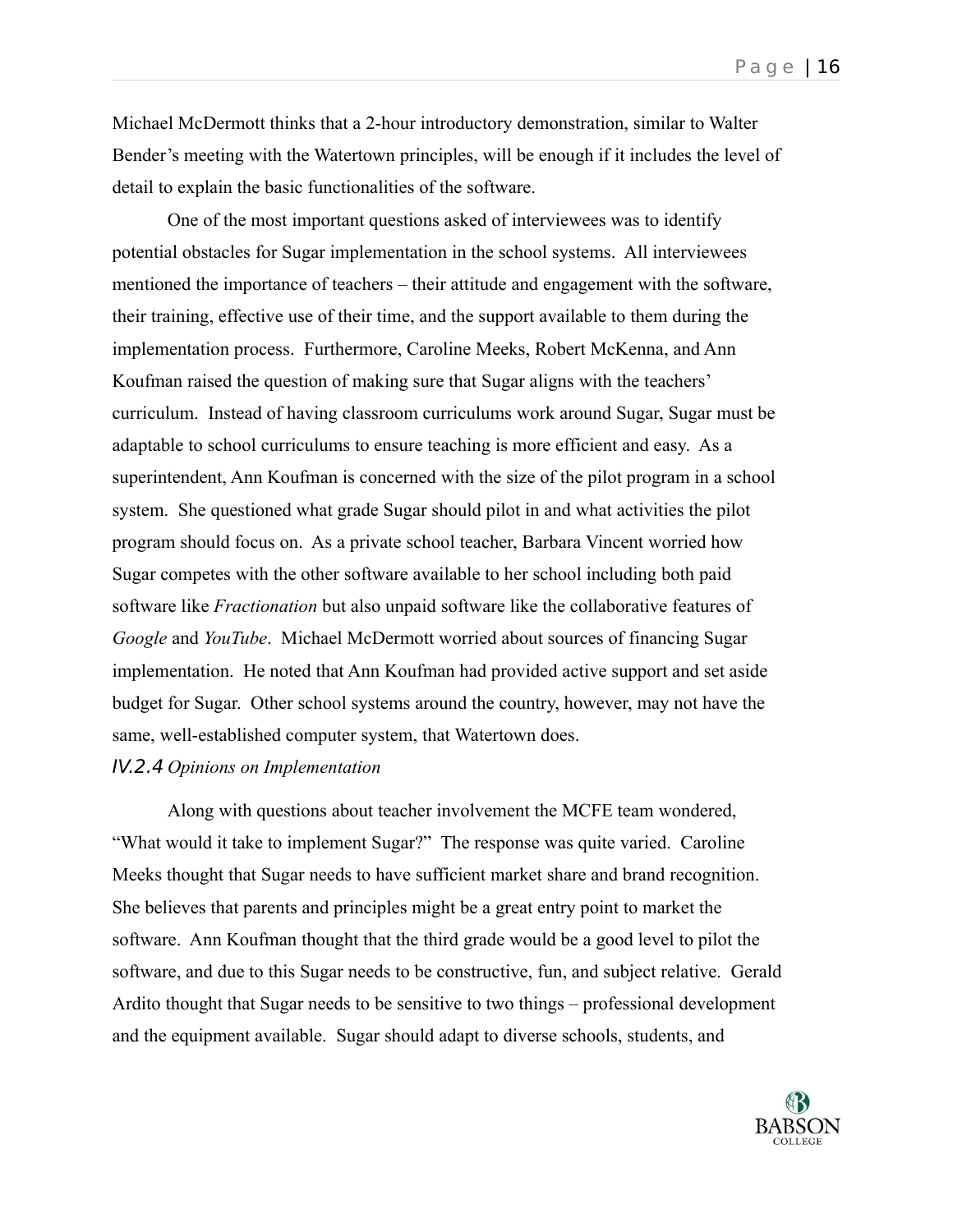teachers across the country and be simple enough and robust enough to function flawlessly under a variety of conditions. Michael O'Keefe believes that charter schools are great places for Sugar to start. Unlike Ann Koufman, O'Keefe thought  $6<sup>th</sup>$  grades to be great to introduce Sugar. Robert McKenna emphasized that standardized training methods are key to a successful implementation– easy enough to introduce teachers to Sugar, but with enough variability to allow teachers to customize the software once they understand the program. Barbara Vincent suggested that Sugar might not be suitable for US private schools as it may be more appropriate for "underdeveloped areas without resources." The four educators from the Watertown principles meeting expressed great interest in Sugar and full confidence in its implementation in their district.

Although many interviewees could not gage the cost of Sugar implementation, all noted that teachers must be compensated for their time during training. The compensation method can be monetary or acquisition of college credit to serve as professional development. Watertown typically pays teachers \$35 per hour for summer program training, while the **Meadowbrook** Private School in Weston typically pays \$100 per day to compensate summer professional development.

Throughout the interviews, the team received additional comments unique to the interviewee's perspective.

Caroline Meeks commented on the Gardner Pilot Academy in Allston, MA and acknowledged that Sugar's failure there was probably the result of five key factors: 1. Sugar was brought into the school by a non-profit organization (allowing the school to not completely invest in the project as they are not monetarily invested), 2. The schools' resistance to change to adapt to Sugar, 3. The problems with the Strawberry version of Sugar on a Stick, 4. The lack of support provided to teachers by both the school and Sugar Labs; and finally 5. Teachers' other priorities and lack of time embedded in their system for Sugar.

Meanwhile, Ann Koufman shared her ideas for Sugar implementation in Watertown. She noted: 1. Sugar could work very well in foreign language classes (in both elementary and high schools); 2. During the first introduction of the software to superintendents, Ann suggested having students do a demonstration of the software's

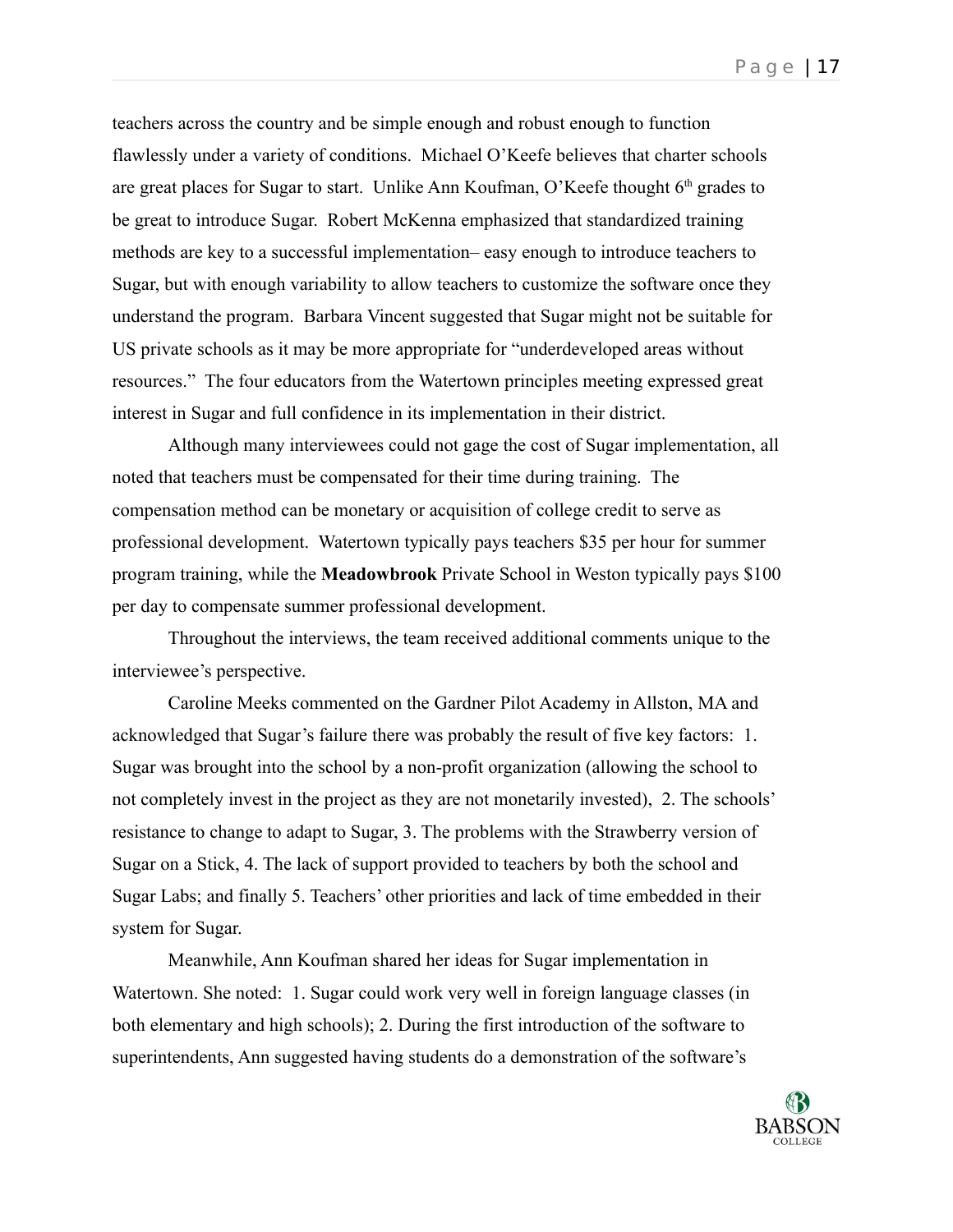capabilities; and 3. The focus of implementation should target only the teachers interested in the software instead of persuading others that are resistant. The teachers who are resistant will either eventually get on board due to the mass implementation of the software school-wide, or will never have ownership of the software to ensure its success. Sugar Labs should not be spending energy trying to convince them.

Gerald Ardito would like to see Sugar used for afterschool programs as well as a homework tool. Michael O'Keefe endorses the software's use in afterschool programs as teachers there are under fewer time constraints and are therefore more willing to try new technologies. The afterschool programs also often have enough funding for appropriate training of the software.

#### V. Analysis

#### V.1 **Secondary Research Analysis**

Based on analysis of the secondary research findings on the LOGO software, teacher types, school system, and Sugar Activities, the MCFE team presents four points addressing the software's implementation plan.

First, teachers must feel *comfortable* using Sugar. The experience LOGO had with school implementation demonstrated the importance of teachers' role in the implementation process. Because there are two types of teachers – traditional and constructivist — it is important for Sugar software to identify and target constructivist teachers first. This will insure that Sugar Labs uses its limited resource efficiently and won't spend too much time trying to convert traditional teachers who do not trust new technologies and may be resistant to adapt.

Second, since there are pilot schools and charter schools in each state, they are an attractive initial primary market for Sugar. Meanwhile Massachusetts acts as a good implementation site because the student-to-computer ratio in Massachusetts is 1 to 3.8 and Sugar Labs does not need to worry about the computer supply in Massachusetts and states of similar standing.

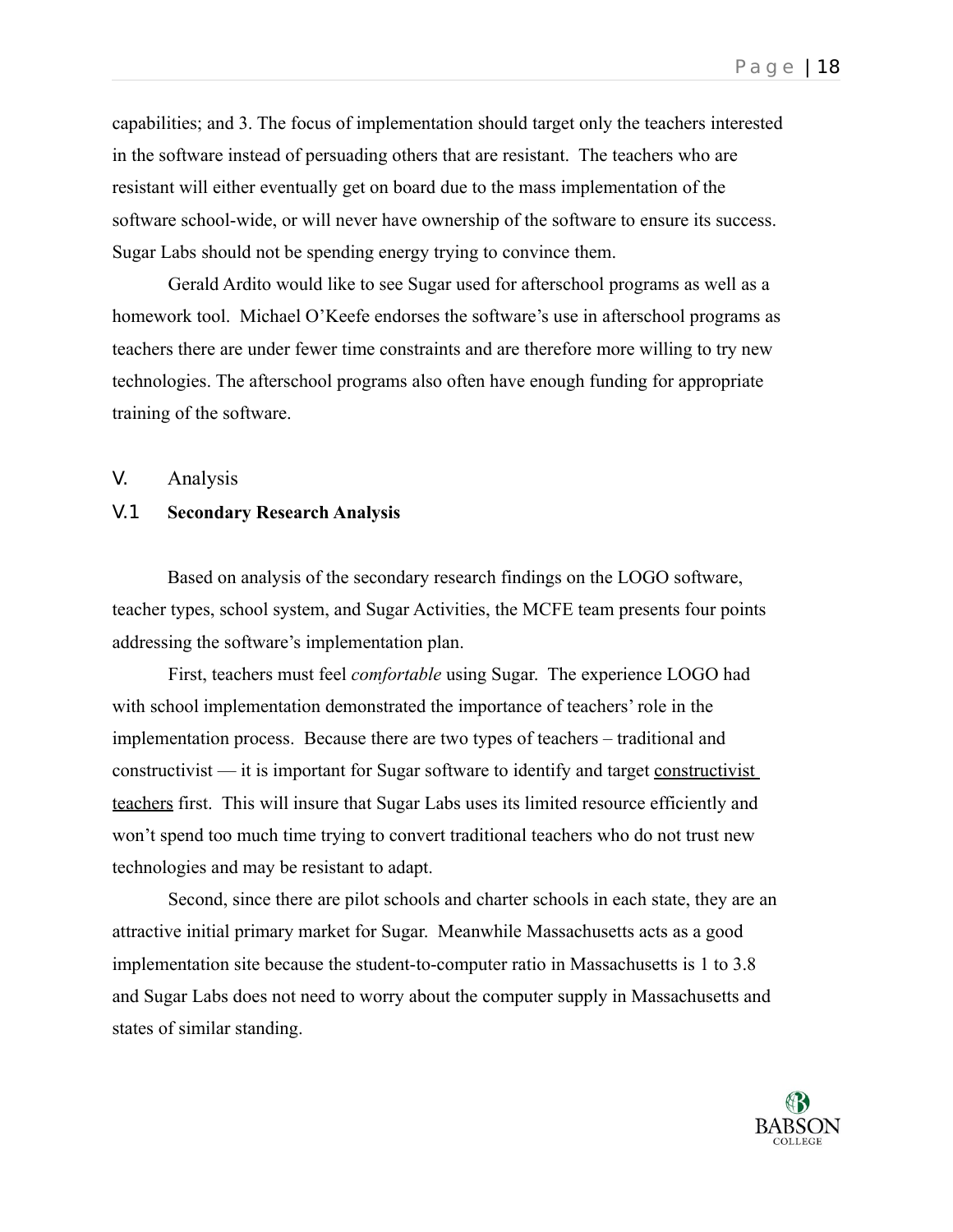Third, since 37.7% of students' in Boston (or 15.1% in Massachusetts as a whole) primary language is not English, Sugar's foreign language features can be very attractive. Sugar should consider targeting foreign language classes to use the software in the respective language as a learning tool.

Finally, through researching and exploring different Sugar activities, the MCFE team realized the extent of Sugar's customization. The software actively should market to teacher's and, more importantly, to student's ability to design their own math, language, and art quizzes and homework. To ensure success, however, Sugar requires clear instructions on how to use different activities.

#### V.2 **Primary Research Analysis**

In addition to secondary research, the MCFE team spent most of the time focusing on primary research, including interviews and observing meetings (see Appendix I-IX). The six key conclusions that were reached focused on piloting the software, measuring results, teacher opinions, Sugar's adaptability, teacher training, and the school's ownership of the software.

 First, for piloting the software, Sugar Labs should consider specific schools, such as charter schools, and grades, for example $3<sup>rd</sup>$  to  $6<sup>th</sup>$  grades. In addition, consistent with previous research, interviewees noted that Sugar Labs could introduce the program into foreign language classes. This setting is well suited to Sugar and offers the software a better chance of success. With successful pilots in charter school and the measurements of Sugar's influence, Sugar Labs can then move on to a broader implementation within the general school system.

Second, according to several interviewees, teachers and schools face standardized testing pressures that have an influence on Sugar's implementation. If Sugar can demonstrate its ability to improve students' standard test scores, its chance of success in US school systems will increase dramatically.

 Third, similar to our secondary research data, information from primary sources indicates that Sugar needs to make sure teachers are comfortable using the software. Many interviewees recommend having a uniform online support community that would

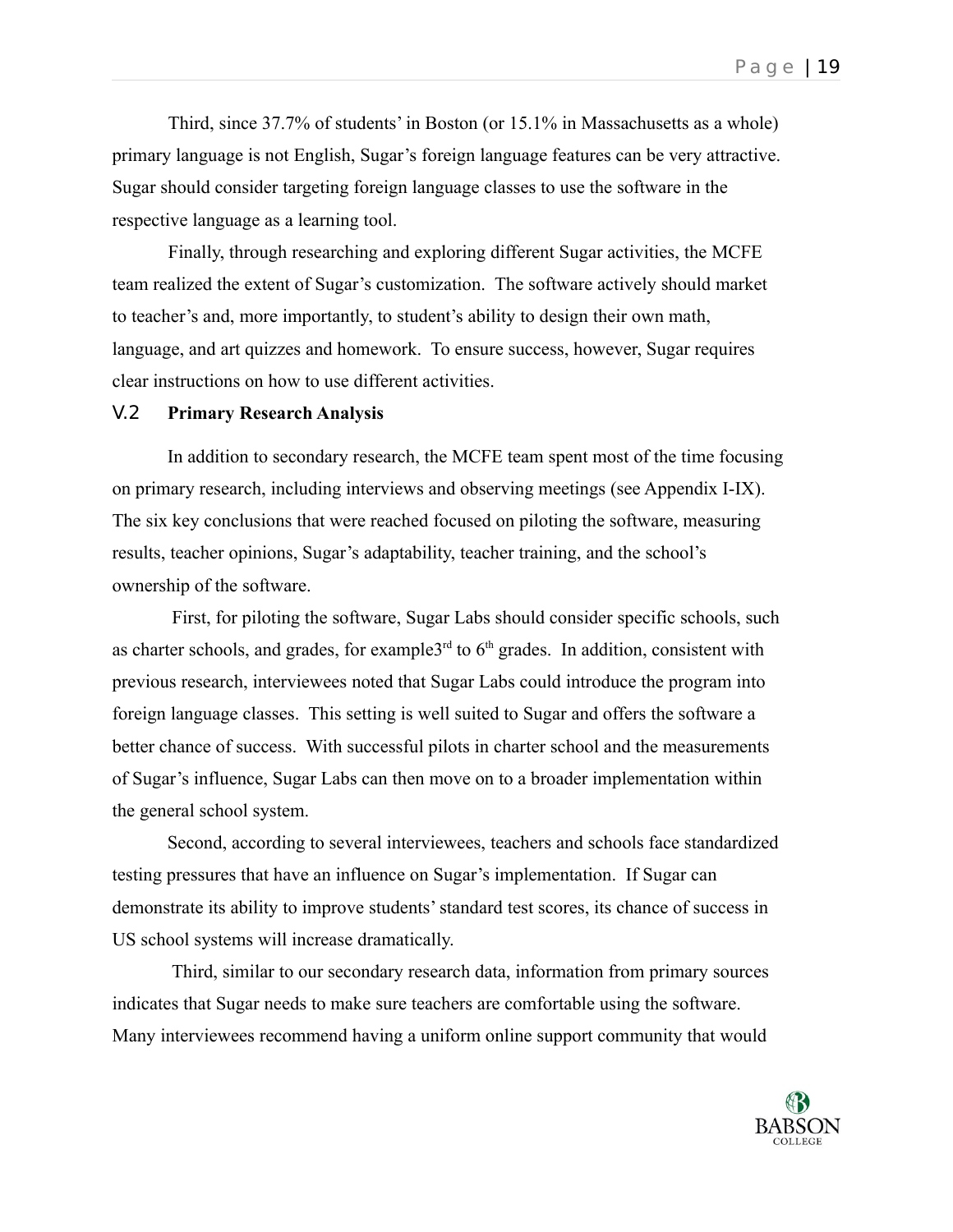unify a written manual/guide book, provide examples of previous experimented teaching plans, and provide clear, simple instructions on how to start Sugar activities. Users would value a centralize hub where all this information is presented. Teachers also need to trust the Sugar product — it must be reliable and perform consistently under varying conditions. Although many teachers create their own instructions, it is helpful to have detailed, easy-to-follow instructions available along with blogs and articles on "What to do, and not to do with Sugar" all in a centralized place. Teachers want Sugar to be simple and relatively easy for them to dedicate time to using it.

 Third, Sugar needs to adapt to the varied hardware found in American education systems — equally user-friendly for both PC and Apple computers and more advanced platforms. Many interviewees pointed out the difference between American students and students from developing country — American students are more likely to have previously used computers. It is important that Sugar software matches students' ability and classroom needs. One example, American students would like to be able to upload videos on Sugar.

Fourth, Sugar Labs needs to find resources and incentives to enhance teacher training. Both monetary and credit-based compensation require outside funding that will be discussed in the funding section. A large-scale implementation will require standardizing the currently varied training system individual to each school.

Finally, many interviewees pointed out the importance of having appeal to and support from different groups – superintendents, teachers, and principals. While Superintendent Ann Koufman would argue that Sugar should first be introduced to superintendents in conferences, science teacher Gerald Ardito suggests Sugar should approach teachers first. Because Sugar introduction is a key to success, it is important to most sure that Sugar Labs finds the right approach to teachers that will be further discussed in Section 6 on the Implementation Plan.

#### V.3 **SWOT Analysis**

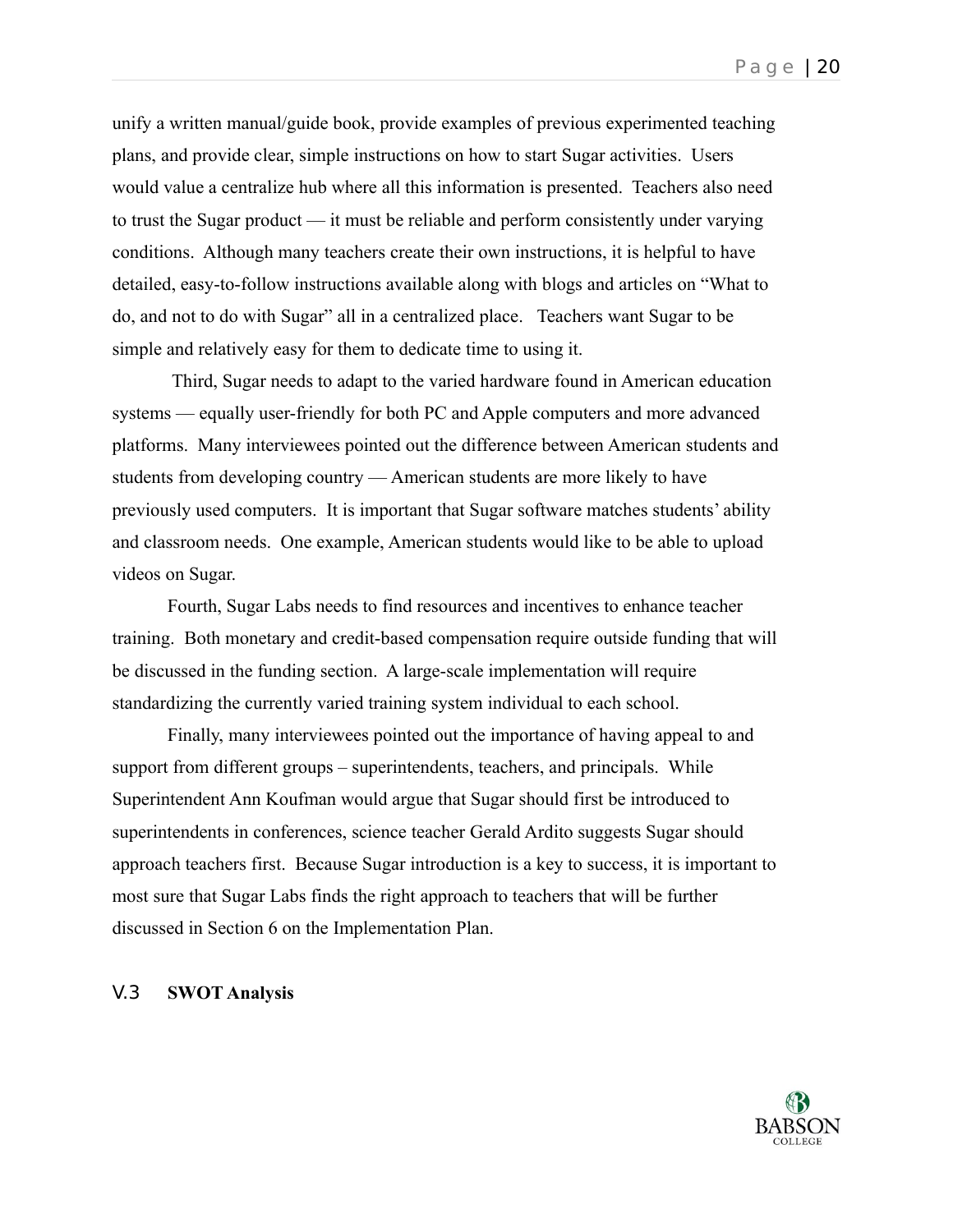From the primary and secondary research, the MCFE team performed a SWOT analysis (Figure 1), which outlines Sugar's strengths, weaknesses, opportunities, and threats.

#### Figure 1: Sugar SWOT Analysis

According to the SWOT analysis, Sugar reinforces a schools' need for technology integration and has many competitive advantages that have attracted a lot of attention. On the other hand, Sugar needs to watch out for competition as well as create a more systematic way of approaching schools and supporting teachers.

## V.4 **Approaches to the School System**

In addition to a SWOT analysis, the MCFE team also developed a graphical structure representing different ways of approaching a school system (Figure 2).

Figure 2: Pyramid of Approaches to School Systems

As illustrated by the Pyramid (Figure 2), there are six individual routes of introducing Sugar into a school system. Due to the limitations in resources, Sugar Labs must consider each approach and come up with the best point of introduction.

The advantage of approaching the state (top down approach) is that it can mandate that all schools implement Sugar on a Stick. However, purely mandating software without appealing to the teachers does not always work. It can be difficult to

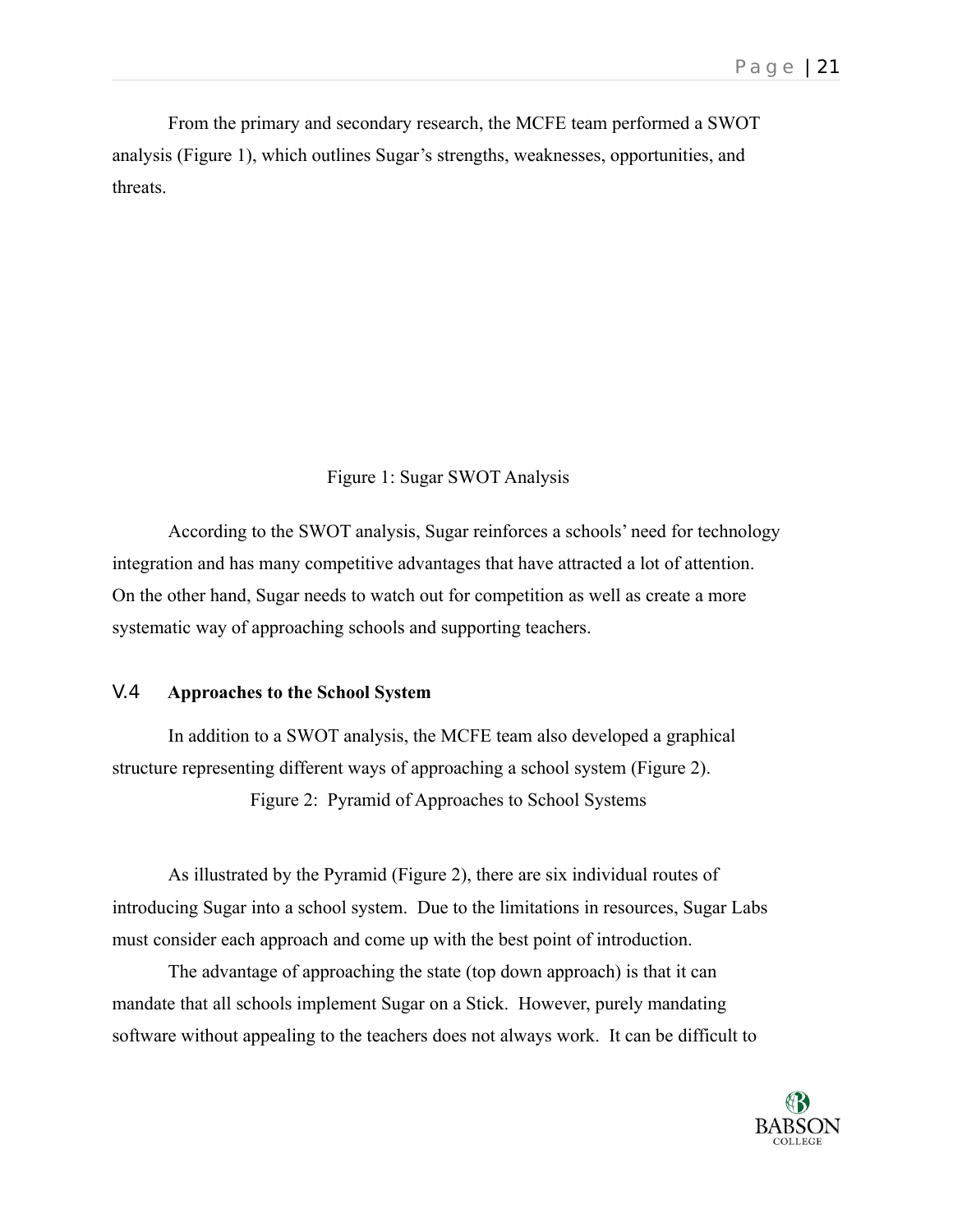generate trust and collaboration among teachers [as Gerald Ardito mentioned on October 21, 2009].

The advantage of approaching superintendents is that the interactions are more personal and more targeted. Superintendents are influential; they are the leaders. Superintendents and principles view the program from a high level and evaluate the benefits and cost. However, they may not appreciate the program from an operational point of view. Without fully understanding how Sugar can be integrated into each specific school or district, the program will fail.

Technology education teachers are an attractive entry point because they connect with both superintendents and teachers. Not only do they train and support teachers with technology, they also participate in the decision making process of choosing applicable technology with principals and superintendents. Because teachers are Sugar's final customers/implementers, appealing to teachers increases Sugar's likelihood to succeed in a sustainable way.

Although targeting teachers will be optimal for the software's success, there are so many teachers that it is hard for Sugar Labs to market solely to teachers within a reasonable timeframe and with limited resources.

Finally, students and parents represent the largest numbers and can be very influential in a school system's decision-making process. However, the size of this group will require significant marketing costs for Sugar Labs. The approach is not efficient and probably too time consuming.

## V.5 **Financial Analysis**

#### V.5.1 *Cost of Ownership*

The team broke down the cost of ownership of Sugar software into the following categories:

- 1. USB sticks
- 2. Professional Training and Development
- 3. Maintenance
- 4. Logistics and Overhead

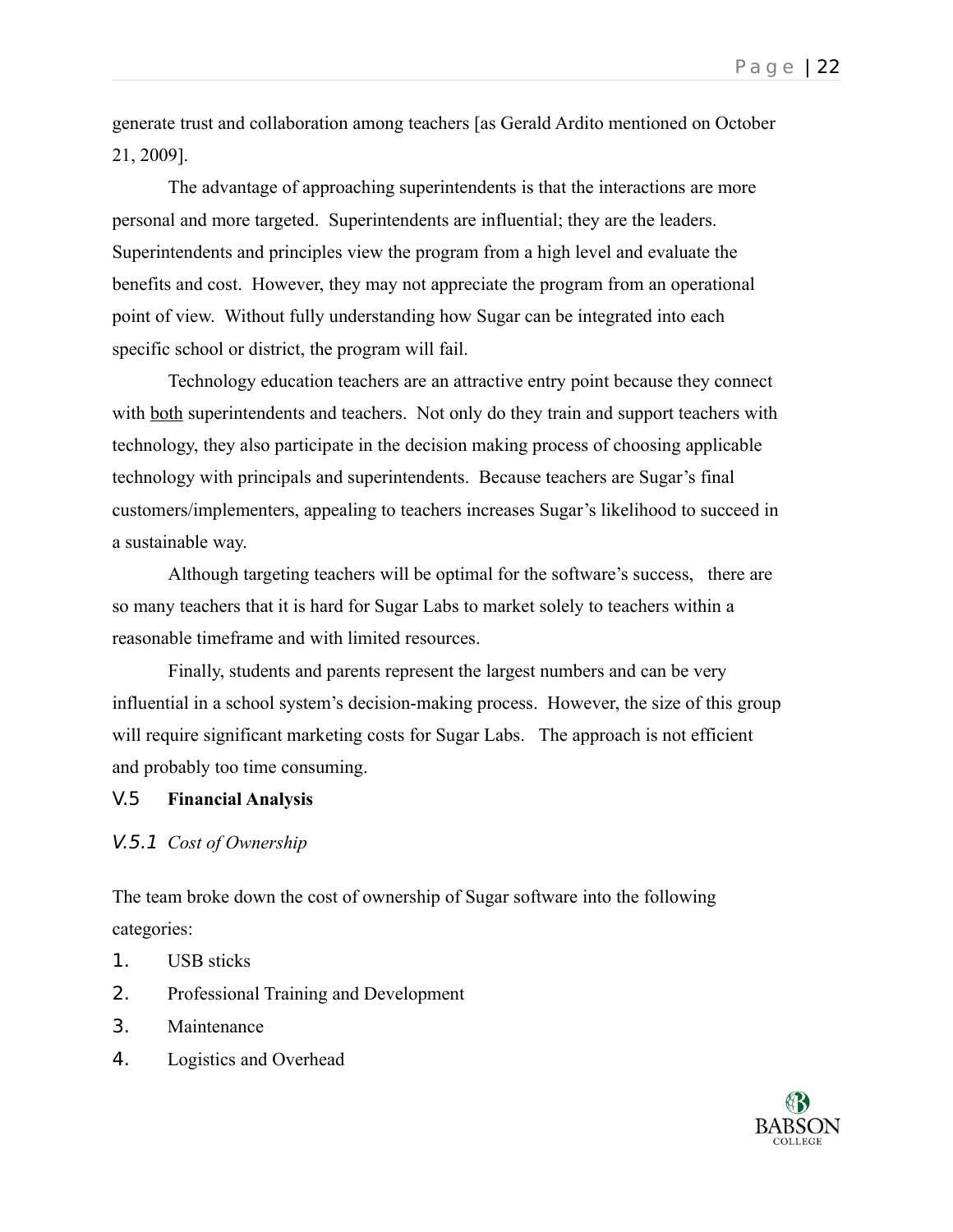The MCFE team has recognized that most of the cost of ownership of the Sugar platform for schools will come from professional training and development. During the Watertown principals meeting that the MCFE team attended, a Watertown teacher mentioned that Watertown pays \$35 per hour of professional training during the summer. In comparison a private school like **Meadowbrook** School of Weston pays \$100 per day for professional training during the summer program. Since most interviewees believe that Sugar on a Stick will require at least one week of intense training (40 hours), applying these prices as standard across the nation, professional development will cost between \$500 and \$1,400 per teacher.

For a state as the size of Massachusetts (which has student/teacher ratio of 13.6 to 1) [according to the Massachusetts Department of Elementary and Secondary Education ] the cost of implementing one Sugar on a Stick/student, therefore, is approximately \$80 US.

Assuming that one in every five teachers will get trained on using Sugar, for a state like Massachusetts, which has  $425,350 \text{ K}1-6^{\text{th}}$  grade students, Sugar Labs will need total funding of \$6.8 million.

## V.6 **Funding**

According to our research, there are three potential sources of funding for Sugar Labs – federal grants, non-profit grants, and district annual budgets. Based on interview results, the most feasible funding source are federal grants. There are two grants that the MCFE team has discovered – *No Child Left Behind Title II, Part D,* and *Race to the Top*. V.6.1 *No Child Left Behind*

*No Child Left Behind Title II, Part D* is a grant that aims to "enhance education through technology" (Massachusetts Department of Elementary and Secondary Education). The goal of this grant is to "help districts improve student achievement through the use of technology in their schools and assist students in becoming technologically literate by the end of eighth grade." The fund also targets students below the eighth grade, which matches the target demographic of Sugar on a Stick.

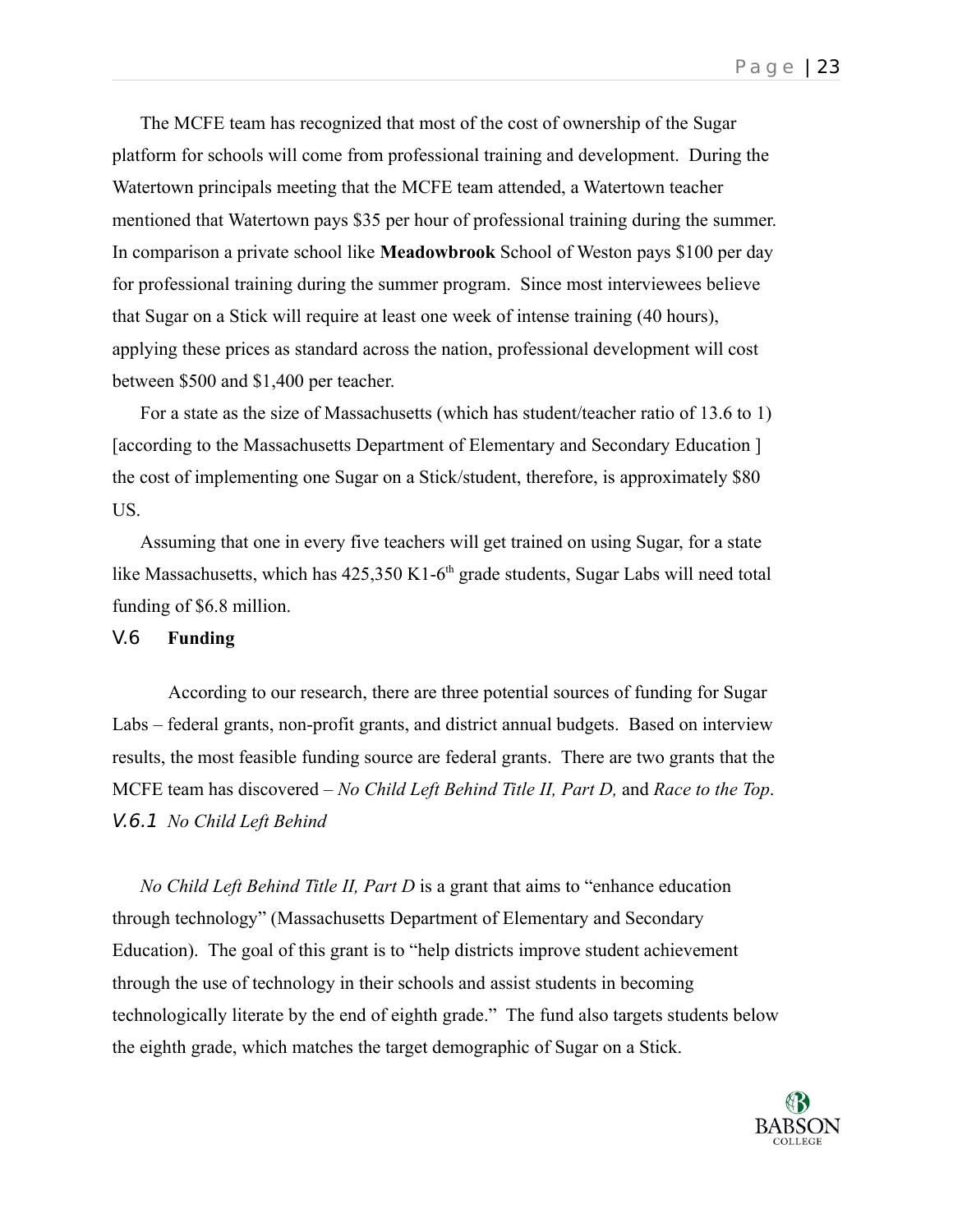Massachusetts has been awarded \$2,031,379 through this fund for the 2010 academic year. Because the fund requires recipients to use at least 25% of the money for professional development, the money could be used (by Sugar Labs) to train teachers. Once a state receives funding from the federal government, it allocates funding by:

1. Spending up to 5% on state activities

2. Formula grants (eligible LEA (Local Education Authorities) submit applications to the State)

3. Competitive grants (local entities submit applications to the State)

In order to apply for the "No Child Left Behind" grant, a state must submit a new or updated strategic plan to the government that includes:

- Strategies for improving academic achievements
- Goals
- Steps to increase accessibility
- Accountability measures
- Innovative delivery strategies
- Non-supplant assurance
- Professional and curriculum development
- Technical assistance
- Technology resources and systems
- Strategies for financing technology
- Strategies for parental involvement
- Competitive grant description
- Integration of technology with curricula and instruction
- **Incentives**
- Support

In order to apply for competitive grants, an LEA or eligible local entity must submit a new or updated long-range strategic educational technology plan that is consistent with the objectives of the statewide

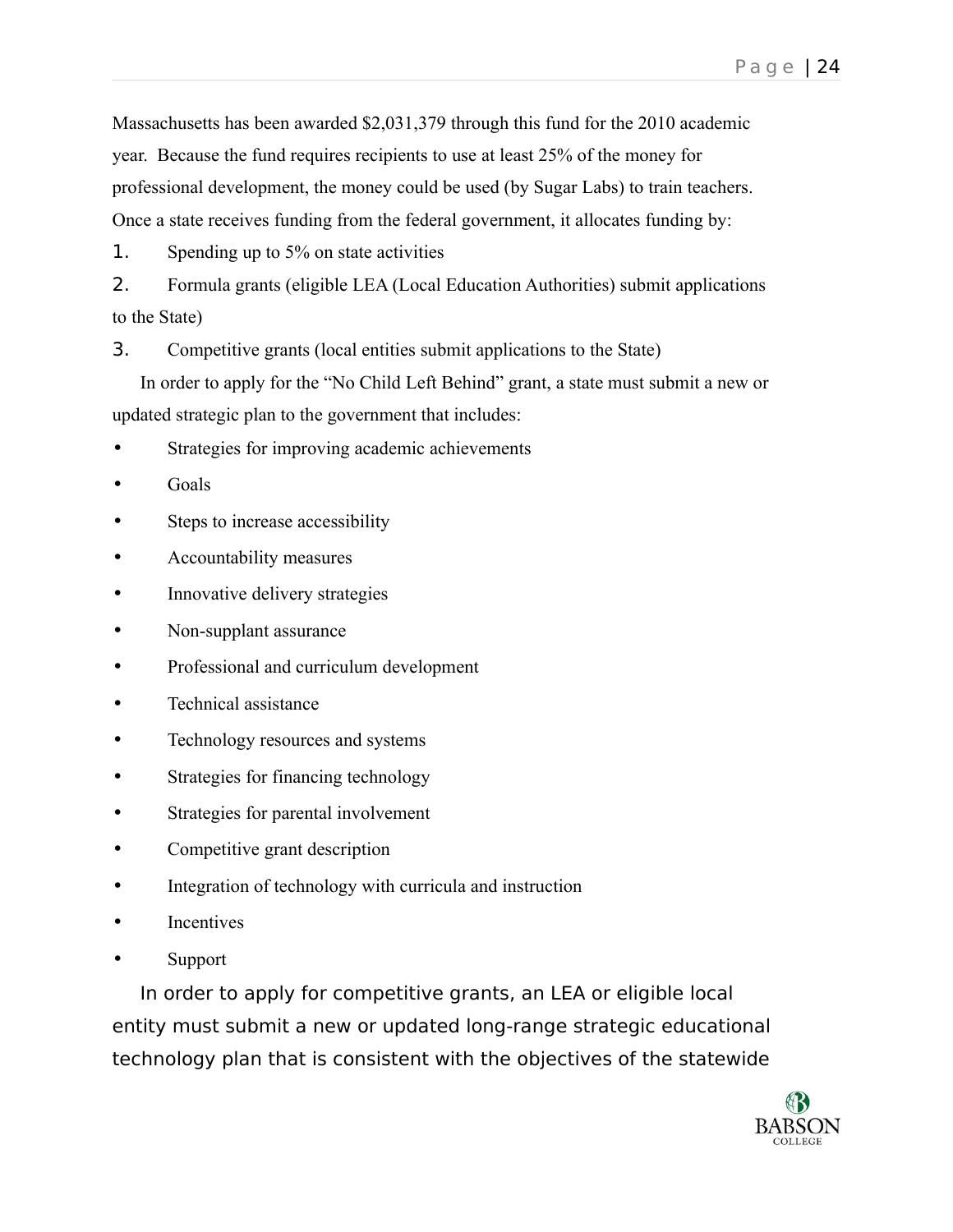technology plan and that addresses the statutory local plan requirements. This plan should include:

Strategies for improving academic achievement and teacher

effectiveness

- Goals
- Steps to increase accessibility
- Promotion of curricula and teaching strategies that integrate technology
- Professional development
- Technology type and costs
- Coordination with other resources
- Integration of technology with curricula and instruction
- Innovative delivery strategies
- Parental involvement
- Collaboration with adult literacy service providers
- Accountability measures
- Supporting resources

A key requirement in both the federal and the state funding are the "accountability measures." This is defined as:

> A description of the process and accountability measures that the applicant will use to evaluate the extent to which activities funded under the program are effective in integrating technology into curricula and instruction, increasing the ability of teachers to teach, and enabling students to reach challenging state academic standards.

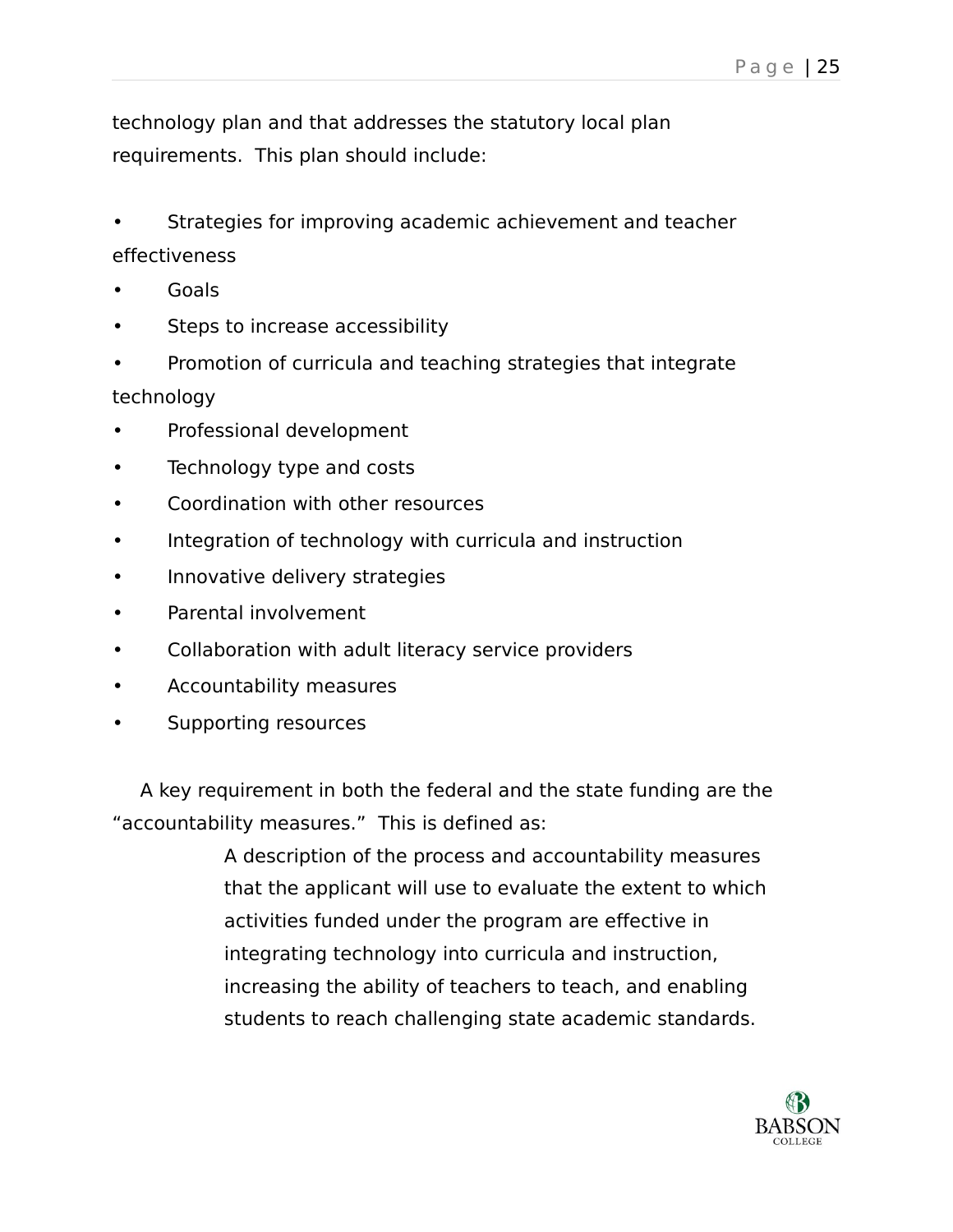Therefore Sugar Labs needs to be able to produce measurements/metrics that evaluate the result of Sugar's implementation.

## V.6.2 Race to the Top

Similar to the No Child Left Behind Title II, Part D grant, Race to the Top is a federal grant that aims to "encourage and reward States that are creating the conditions for education innovation and reform; achieving significant improvement in student outcomes, including making substantial gains in student achievement, closing achievement gaps, improving high school graduation rates, and ensuring student preparation for success in college and careers; and implementing ambitious plans in core education reform areas (Massachusetts Department of Elementary and Secondary Education)." The American Recovery and Reinvestment Act (ARRA) provides \$4.35 billion to the Race to the Top fund. If successful, Massachusetts expects to receive more than \$100 million from the fund for the 2010 fiscal year. In that case, 50% of the funding will be passed on to participating LEAs via Title I formula and the other 50% will be allocated to districts.

In order to apply for the grant, a state must submit a high quality plan to the government that addresses the following issues:

Offering a rigorous course of study in mathematics, the sciences, technology, and engineering

Cooperating with industry experts, museums, universities, research centers, or other STEM-capable (Science, Technology, Engineering, and Mathematics) community partners to prepare and assist teachers in integrating STEM content across grades and

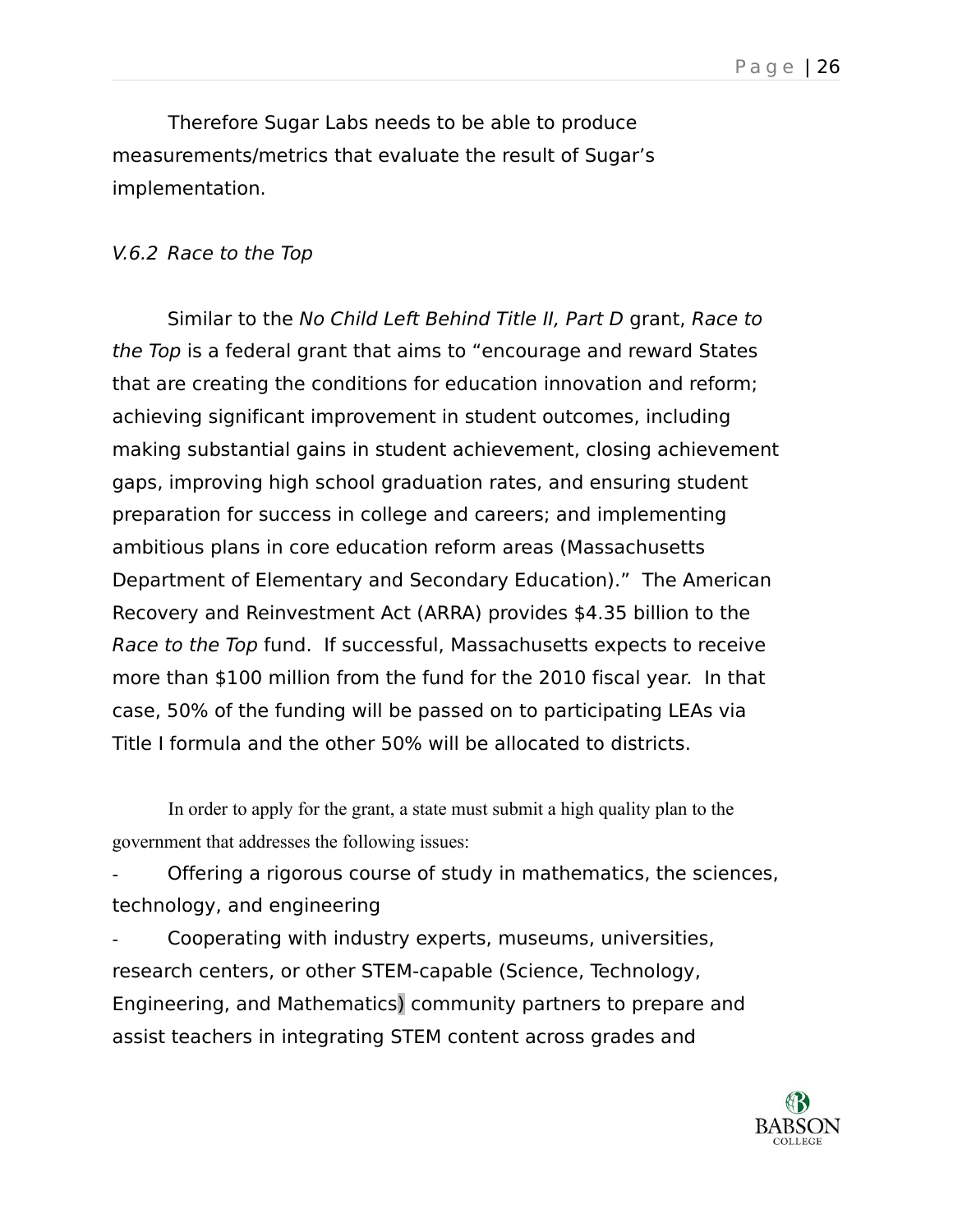disciplines, in promoting effective and relevant instruction, and in offering applied learning opportunities for students.

Preparing more students for advanced study and careers in the sciences, technology, engineering, and mathematics, including by addressing the needs of underrepresented groups

Similar to the No Child Left Behind Title II, Part D, Race to the Top places a huge emphasis on standards and assessments. It requires states to develop and adopt common standards, develop and implement common, high quality assessments; and support the transition to enhance standards and high-quality assessments. In order to participate a district must "explicitly agree to implement[] the plans in the State's proposal" (Weiss).

In summary, both the No Child Left Behind Title II, Part D and the Race to the Top grants are good sources of funding for schools to support Sugar. Sugar Labs or the local school systems need to contact the state with a proposal that contains results and measurements from existing pilot programs.

## VI. Sugar on a Stick Implementation Plan

The MCFE team has compiled all the findings and conclusions to create the following implementation plan from a generic System Implementation Plan template. This generic plan is from the New York State Project Management Guidebook that includes a common methodology for managing projects in New York State government organizations. It provides guidance and advice to Project Managers throughout the life cycle of a project. Since Sugar-on-a-Stick implementation is a big project with the potential to be nationwide, we recommend that Sugar Labs consider using a similar preset plan of implementation to ensure a smooth, flawless and reproducible process.

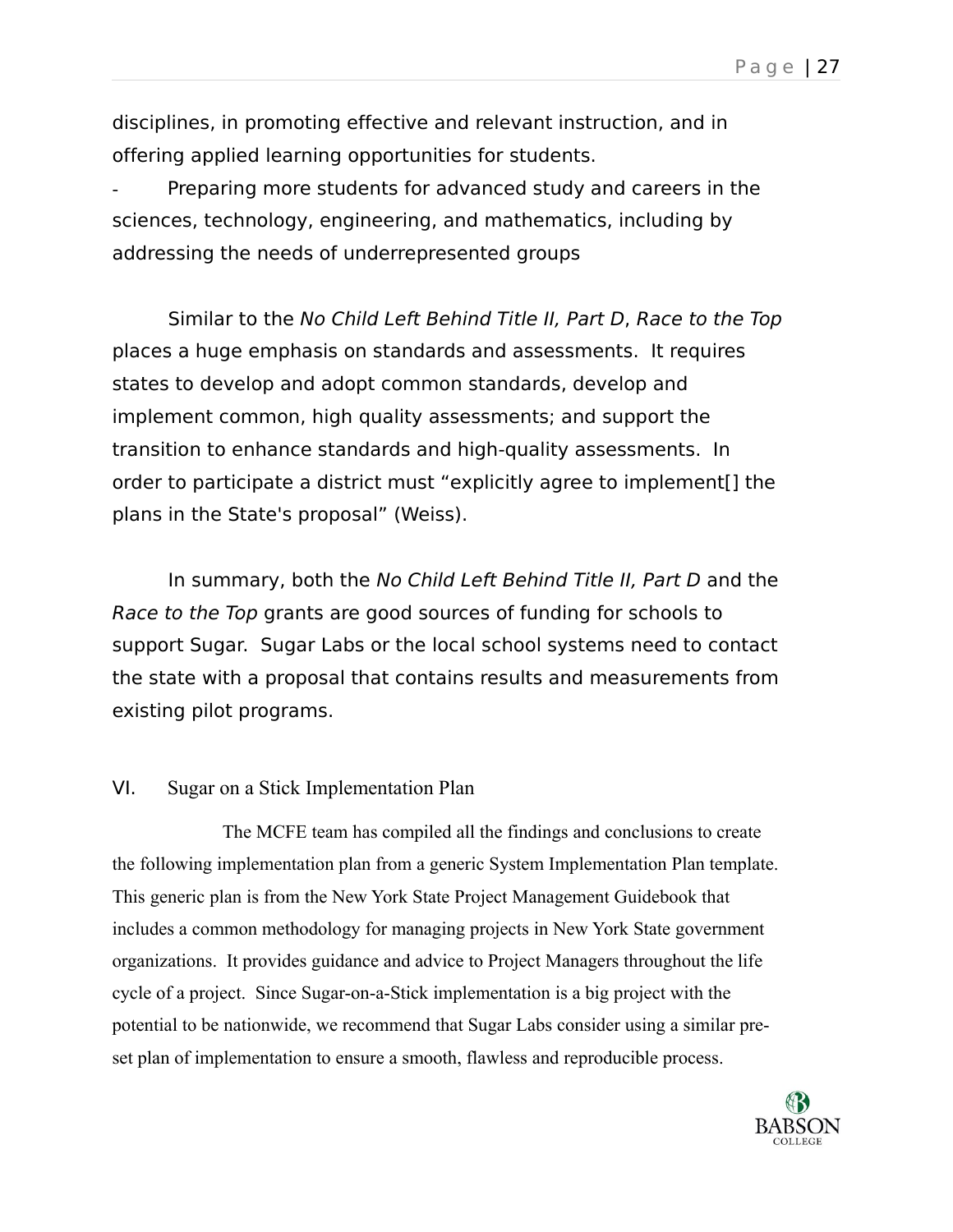This plan contains seven steps of the implementation process (Figure 3). It guides the user through: the initial exposure of the system, the validation of the received feedback, pilot testing and problem identification, the refining process, preparation of the wide system implementation, system deployment and finally-transition of ownership. According to our observations, Sugar Labs is currently in the third step of implementation— performing pilot testing and problem identification for the Sugar product.

| <b>Steps</b>                                 | <b>Purpose</b>                     |
|----------------------------------------------|------------------------------------|
| <b>Step 1: Initial Exposure</b>              | Create knowledge<br>$\bullet$      |
|                                              | Spark interest                     |
|                                              | Receive early feedback             |
| <b>Step 2: Validate and Receive Feedback</b> | Analysis and validation            |
|                                              | of data                            |
|                                              | Prepare for Pilot                  |
|                                              | Testing                            |
| <b>Step 3: Execute Pilot Testing and</b>     | Execute pilot testing<br>$\bullet$ |
| <b>Identify Problems</b>                     | Observe process                    |
|                                              | <b>Identify Problems</b>           |
|                                              | Collect data                       |
| <b>Step 4: Refining the Process</b>          | Analyze data from pilot            |
|                                              | testing                            |
|                                              | Fix problems                       |
|                                              | Make changes                       |
|                                              | Perfect the process                |
| <b>Step 5: Prepare for Wide System</b>       | Gather necessary<br>$\bullet$      |
| Implementation                               | resources (team)                   |
|                                              | Establish environment              |
|                                              | Prepare the community              |
|                                              | <b>Start Marketing</b>             |
| <b>Step 6: Deploy System</b>                 | Introduction                       |
|                                              | Set-up                             |
|                                              | Train teachers                     |

Figure 3: Sugar on a Stick: Implementation Plan

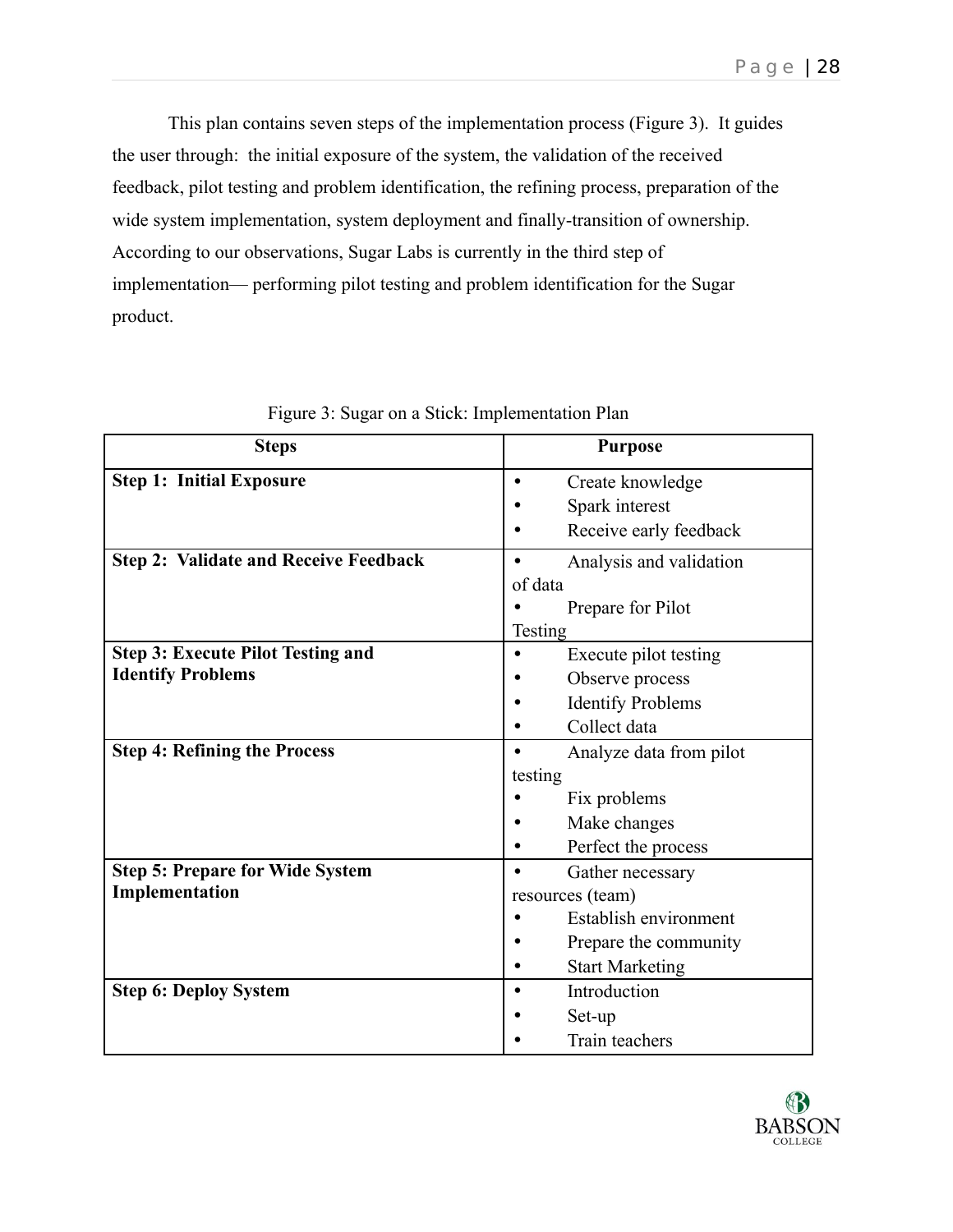| <b>Step 7: Transition of Ownership to the</b> | Prepare the performing                       |
|-----------------------------------------------|----------------------------------------------|
| <b>Performing Organization</b>                | organization                                 |
|                                               | Provide long-term<br>maintenance and support |

## VI.1 **Step 1: Initial Exposure**

The main purpose of this step is to spark interest about the software the target market and create awareness. At this first stage of implementation, Sugar Labs presents the Sugar software to somebody who does not have any prior knowledge of the software. It can be a teacher, principal, superintendent or even a parent. A brief demonstration of the software should present the main functions of Sugar.

This demonstration will familiarize the user with the program and its main features and benefits. It should not go into much depth to make the software appear userfriendly. The initial presentation of Sugar software should show only a few activities on the main screen. This step offers valuable feedback from the initial reaction of the firsttime user that can be used in the next steps of implementation. Sugar Labs has begun utilizing this method, as Walter travels around the country presenting the software to different groups.

## VI.2 **Step 2: Validate and Receive Feedback**

This step represents the analysis and validation of the early data from the first time exposure of the user (teacher, principal, parent, or superintendent) in order to improve the implementation process. If the initial exposure was successful and there is enough interest to continue, both parties should prepare for a pilot introduction of the software. From the primary research we have done, this step was successfully carried out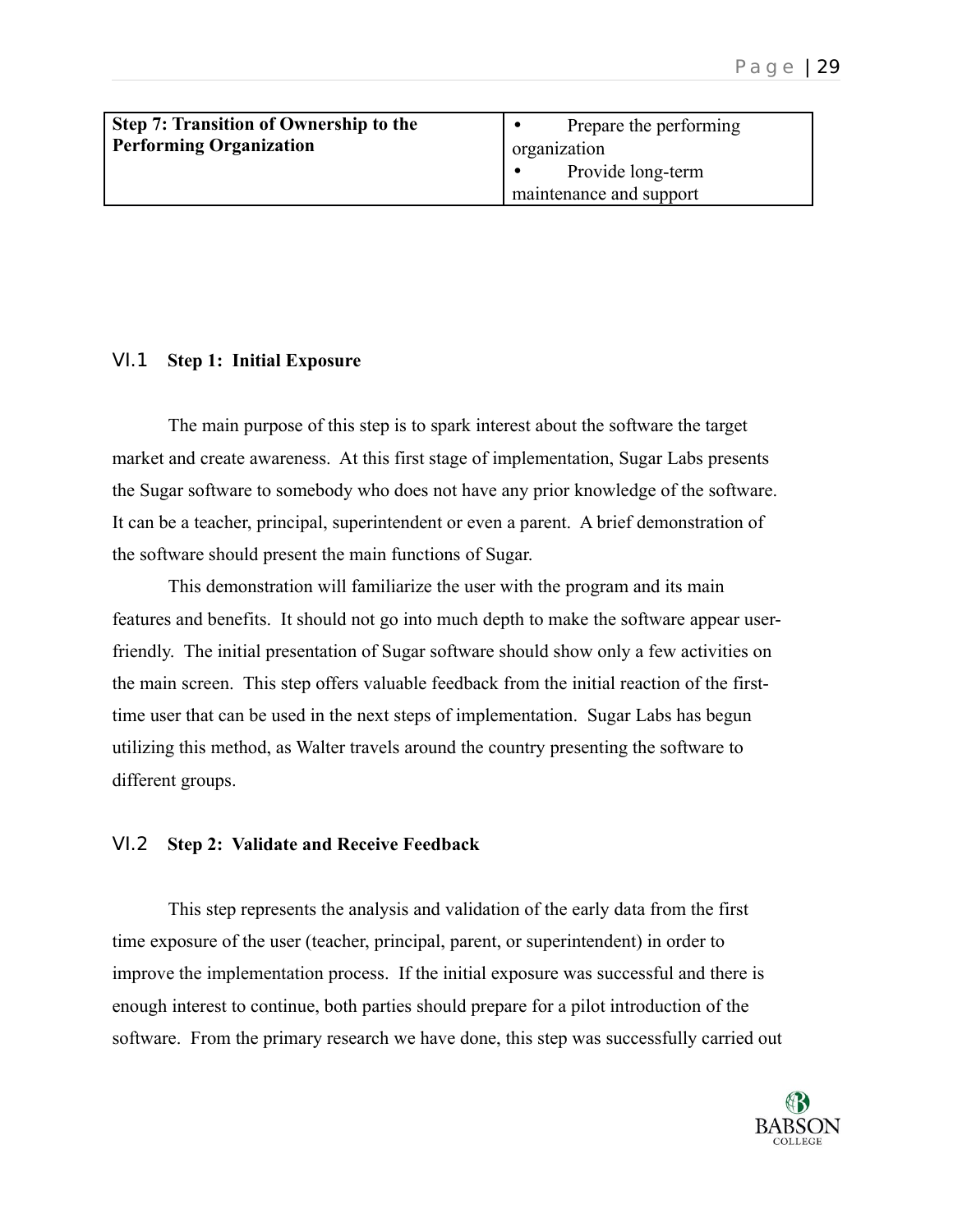in the Watertown school system. After first-time exposure to Sugar, Ann Koufman was interested enough to continue with a pilot program. Ann Koufman then conducted several meetings with Walter as well as technology education teachers and principals, in order to discuss further steps of implementation. The feedback received from Ms. Koufman was important to understand the needs of this particular community and the main requirements from the Sugar software.

## VI.3 **Step 3: Execute Pilot Testing and Identify Problems**

After careful review and planning, the Sugar system will be piloted in the school. The best way to pilot is to introduce Sugar to one grade at a time. According to feedback that we received from Ann Koufman and Gerald Ardito, the best grade for introduction is the third grade for elementary schools or the sixth grade in middle schools. Since this stage of the process requires a lot of involvement and time from the teachers, leadership should be given to only a few teachers who are truly passionate about spending time with Sugar. During this initial step they will identify the glitches and pitfalls of the system before it is implemented school wide. The process must be overseen by the technology education teacher, in collaboration with the Sugar Labs Deployment Team, who will remain in close contact with the school, monitoring the progress and receiving feedback from teachers, students and administrators. This information will help identify problems and potential obstacles, which will serve as guidance for future deployment. As observed by the MCFE team, Sugar Labs is currently at this stage in the process. Sugar Labs has run several pilot programs and needs to collect as much information as possible from these sources in order to move to the next step.

The main advantage of pilot testing is a smaller range of exposure and extra opportunity to test the system before releasing it to other school systems. The main disadvantages to this approach are: having to maintain and coordinate parallel processes, stretching out the deployment process, and tying up Sugar Labs' Project Team resources

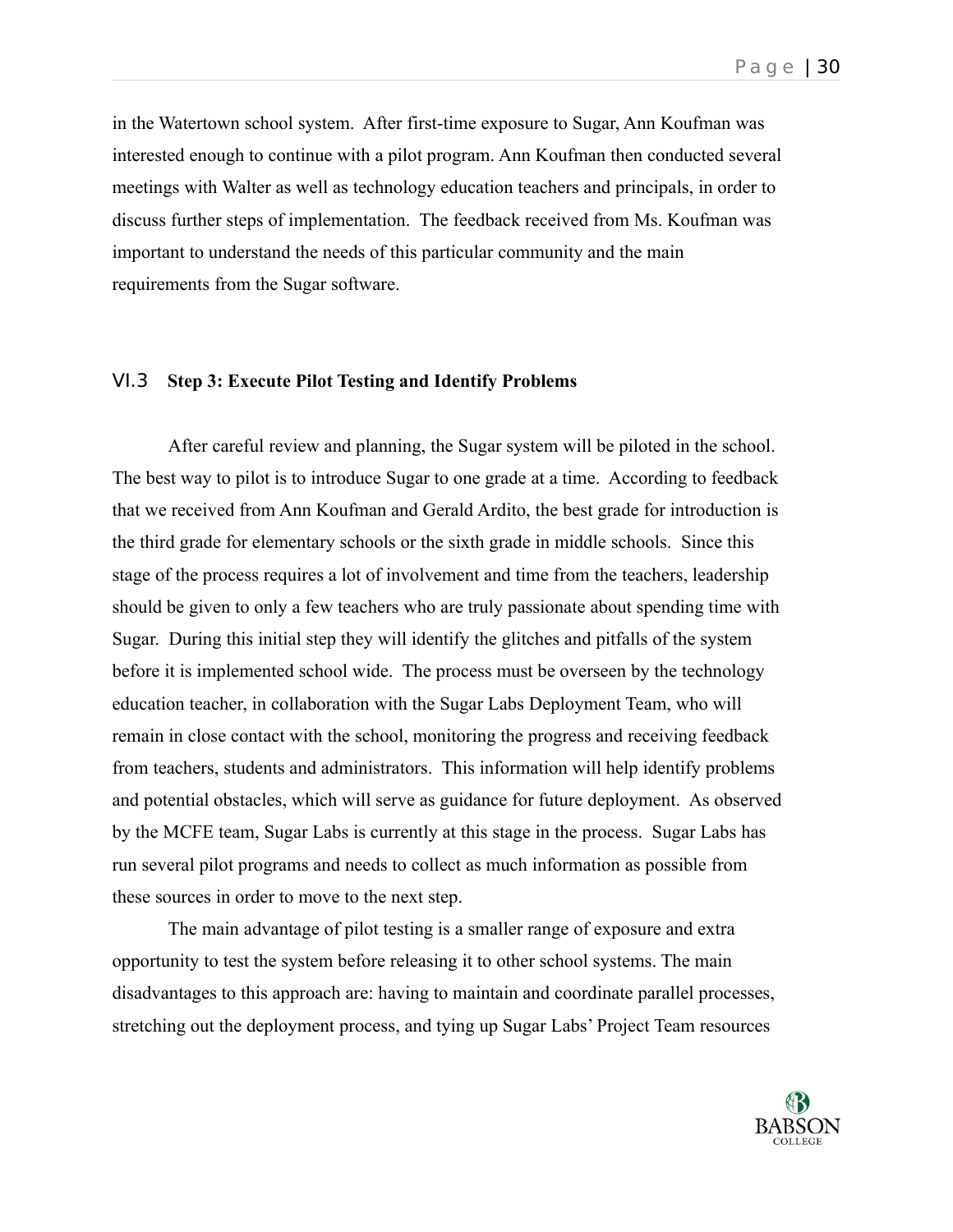for a long period of time. However, those disadvantages are offset by the greater advantages.

## VI.4 **Step 4: Refining the Process**

This step is necessary preparation for a full implementation of Sugar in other US school systems. After the system has been tested, the data collected is used to refine the implementation process and fix the obstacles met in the Pilot Testing.

At this time there is a lot of data and introduction material that needs to be collected and centralized from the NYC, Allston, Watertown and other pilot programs. The pilot program in Birmingham, AL will especially offer important information, since research studies have been done by the University of Alabama on the effect of the Sugar on grades and overall improvement of school attendance in the pilot schools. The Sugar Labs Deployment Team will collect all data received from the schools where Sugar has been piloted as well as the data from any consulting teams that have been involved in the process; like the G8 Four consulting project completed for the Birmingham school system. According to the sources interviewed by the MCFE team, the main areas where Pilot Programs have seen problems with Sugar have to do with reliability of Sugar on a Stick and the program interface.

## VI.5 **Step 5: Prepare for Wide System Implementation**

To prepare for Wide System Implementation, Sugar Labs must take into account all the recommendations that are generated by the previous step. At this stage of System Implementation it is important to take all steps needed before deploying the system on a large scale. It is key to ensure that the system's deployment runs smoothly, efficiently and flawlessly.

The previous step included gathering data and feedback from pilot testing. After receiving feedback from some of those pilot schools, the MCFE Team found the main areas of focus in preparing for the Wide System Implementation. Of course, there is

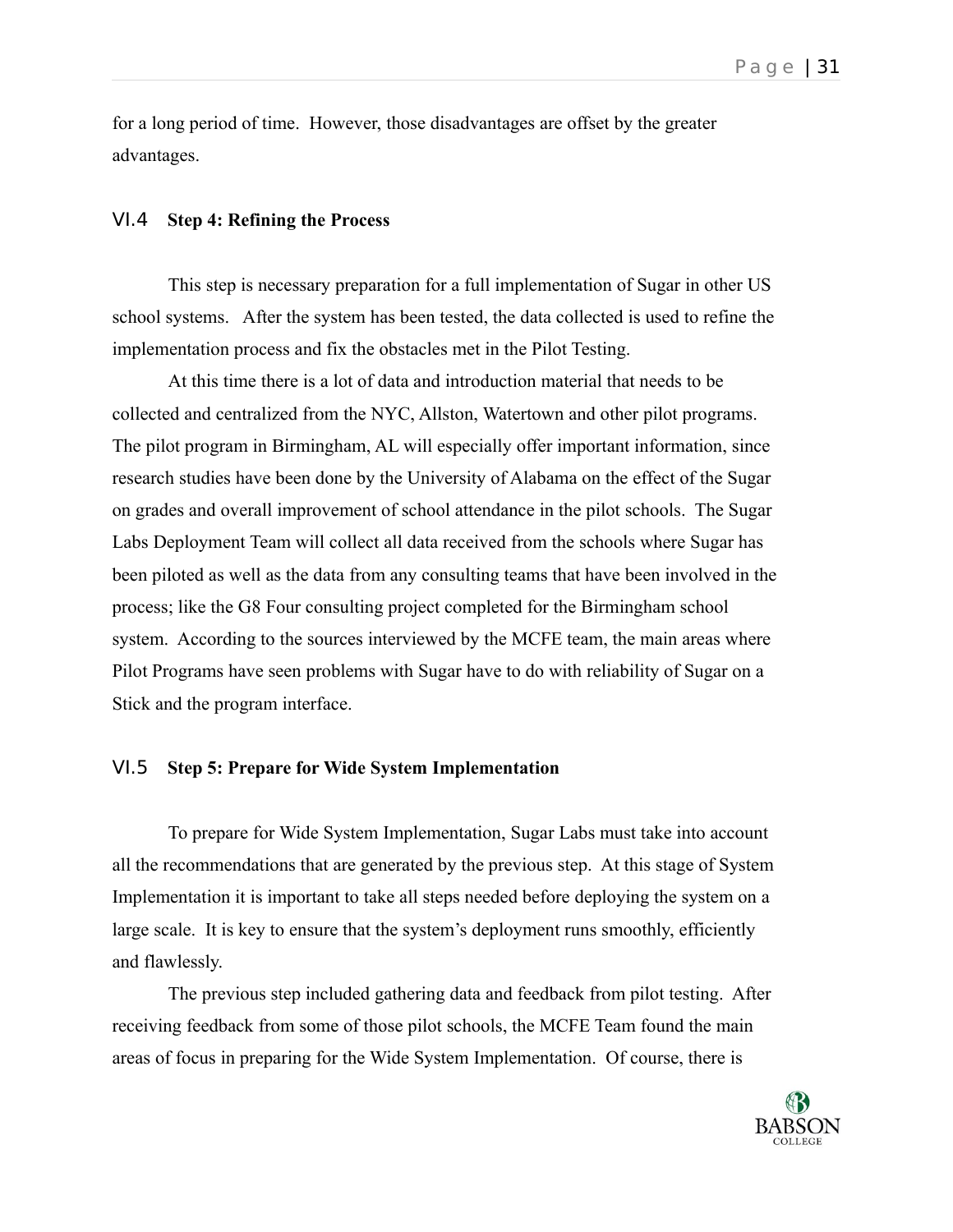much more data available that is outside the reach of the MCFE Team, including other pilot programs, but from the data analyzed so far, the team identified preparing both the program and the consumer communities, and establishing the team and environment for system implementation as areas for focused improvement.

#### VI.5.1*Establishing the team and environment*

*Communication System:* First of all, Sugar Labs must create a centralized system that will ensure that all processes are synchronized and standardized. This centralized system will include a forum with access to the Sugar Labs Deployment Team, the volunteer community, the school system community and other participants in the deployment process. It is crucial to create a strong communication system between all parties involved. Currently, Sugar Labs has involved a large number of volunteers in the US and around the world, but better collaboration is possible. These parties need to be aware of each other's roles and activities. They need to communicate not only by phone or online, but also in person to ensure a smoother process.

*Online hub:* Before Sugar can be implemented on a large scale, the team of volunteers needs to gather all data existing on the internet about Sugar, including blogs and training material and combine it in one centralized hub that will represent a so-called Sugar server or an intra-net of all websites. A lot of websites and articles that exist right now are scattered on the Internet and only confuse the user. A more centralized repository of all of these will serve as a more efficient and user-friendly collaboration space for the Sugar Team as well as for the educators using Sugar. It will include lesson plans, course materials, introductory videos, a teacher community with customer service and IT support. During the interview process, the MCFE team discovered that many educators, who have had exposure to Sugar, share a common desire for such a resource.

#### VI.5.2*Prepare the program and consumer communities*

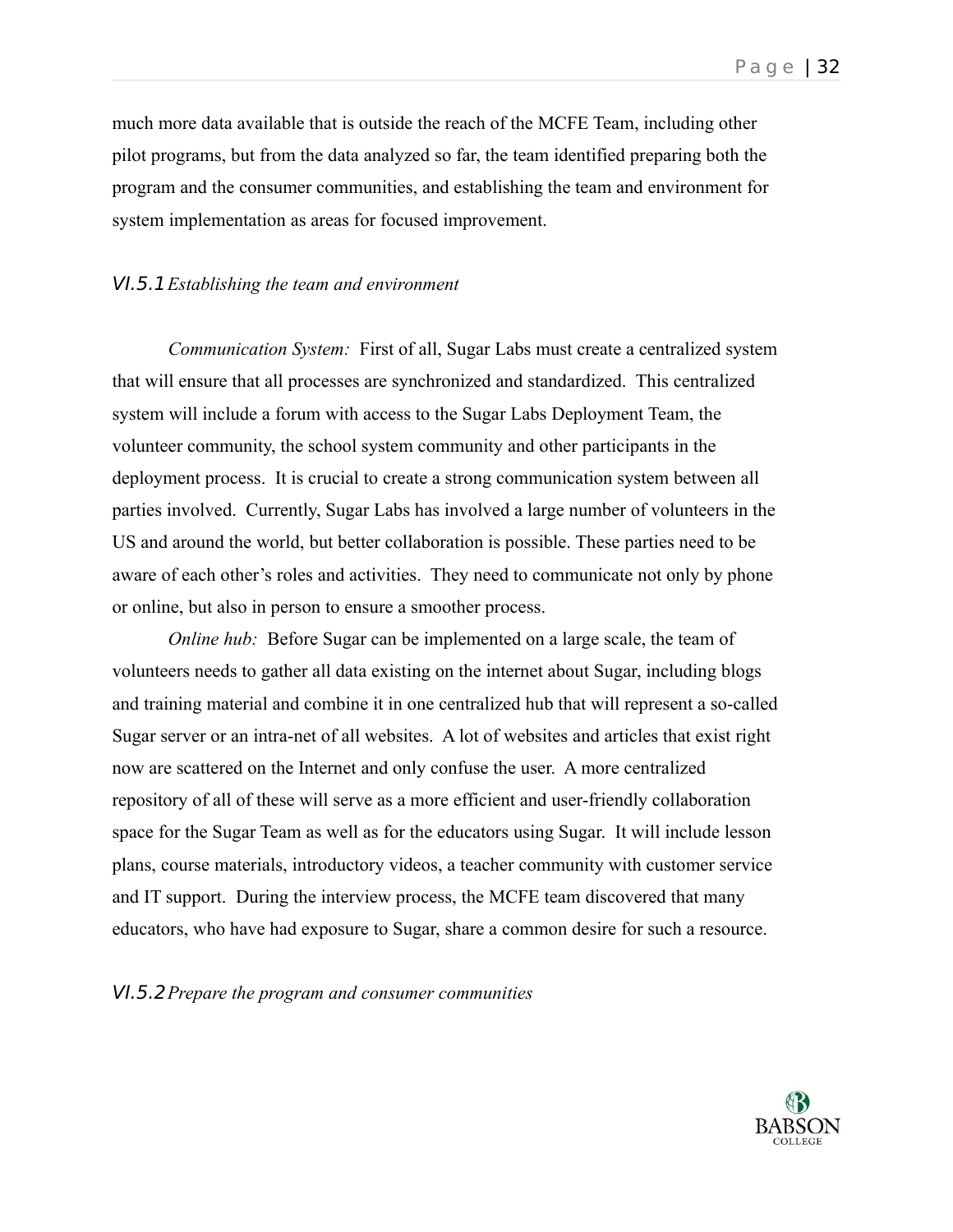*Training:* To prepare for a broad implementation, it is important to schedule and coordinate all training activities. At first, Sugar Labs will need to standardize the teaching curriculum and create teaching manuals as well as an online course for Sugar introduction to teachers. The online course will serve as an introductory course on the main functions of Sugar and the teaching manuals will compliment the teacher training by providing support. This can be done involving a team of professionals in the field of education in collaboration with IT professionals.

*Support Materials:* Another important preparatory step is to create a database of activities with a detailed description of the various Sugar activities and their possible uses in the curriculum. It will be provided to every school using Sugar in print form as well as an online version in the online hub. This will serve as a guidebook and will provide the savvy technology education teacher with a consulting guide, as well as for teachers at the stage of customizing Sugar to their curriculum. The creation of such support materials will ease the final step of Transition of Ownership to the performing organization.

#### VI.5.3*Marketing*

As all steps in the preparation for large-scale implementation are completed, the system is ready for roll-out, the resources needed are available and the communication is arranged, it is time for the last step before implementation. Sugar Labs should utilize all possible free marketing tools in order to create "buzz" in the community, or in other words create interest in the target market. The Sugar Labs Marketing Team will utilize free marketing tools such as, Facebook, Twitter, Linked In, and Digg.com. With an existing knowledge about Sugar in the market it will be much easier to penetrate the market and introduce Sugar on a large scale. The interview with Caroline Meeks reinforced this recommendation, as she expressed the need for more brand recognition.

#### VI.6 **Step 6: Deploy System**

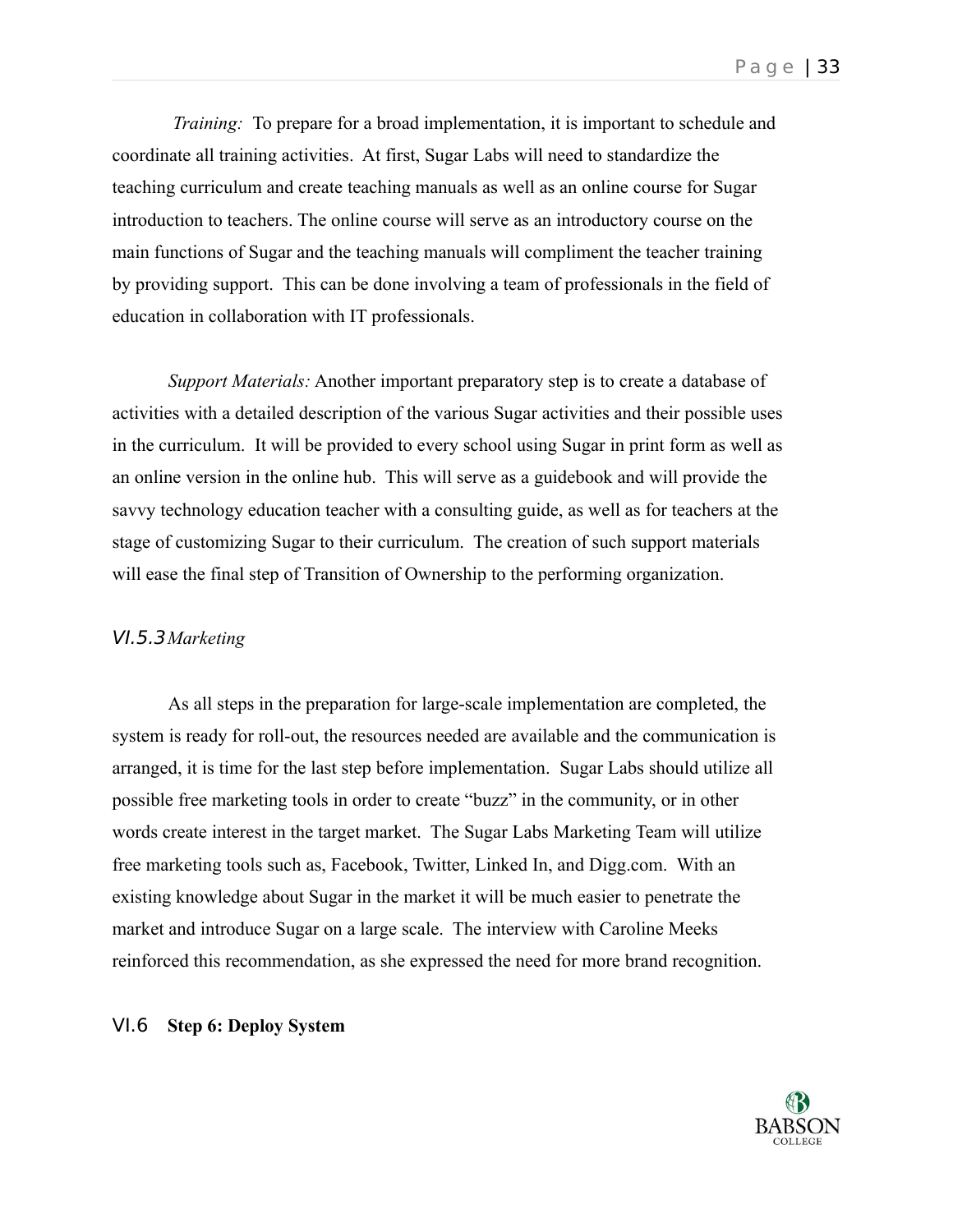In this stage of the process, the full deployment plan developed in the previous stage is executed. The Deployment Team will begin introducing the Sugar software to schools, perform training for educators and provide samples and necessary copies of Sugar on a Stick.

#### VI.6.1*Introduction*

The rollout of Sugar on a Stick will start with a bottom-up top-down approach. This approach will appeal to school systems by focusing on the top — the superintendents — and the bottom — the savvy technology education teachers) (see the pyramid of school system in Figure 2). As the first step of the roll-out process, it is very important that the first exposure to individuals is conducted as professionally and as competently as possible. This promotes the customer's acceptance and ensures the right perception of the system. This step is different for the very first stage of Initial Exposure, because at this step we assume that the user is somewhat familiar with Sugar.

*Superintendents:* Initially, the superintendents will see a brief demonstration of the qualities and features of Sugar. They need to be shown how Sugar software benefits and compliments school education, especially how it fits into the Math, English, Science and History curriculum. Math is an especially significant subject since all school districts in US strive to improve their Math scores. From our primary research Ann Koufman suggests that the best way to present to superintendents is to have children demonstrate the program so that the superintendent gets sold on the software working. This friendly and hands on exposure may create interest in a superintendent, who might not be technologically savvy.

*Tech Ed:* To approach another level of the target market — the technology education personnel — Sugar will visit technology conferences and seminars in the US. Every school generally has at least one technology support person in the building that is dedicated to helping teachers incorporate technology effectively into the classroom. Technology support personnel usually attend various technology conferences. A few of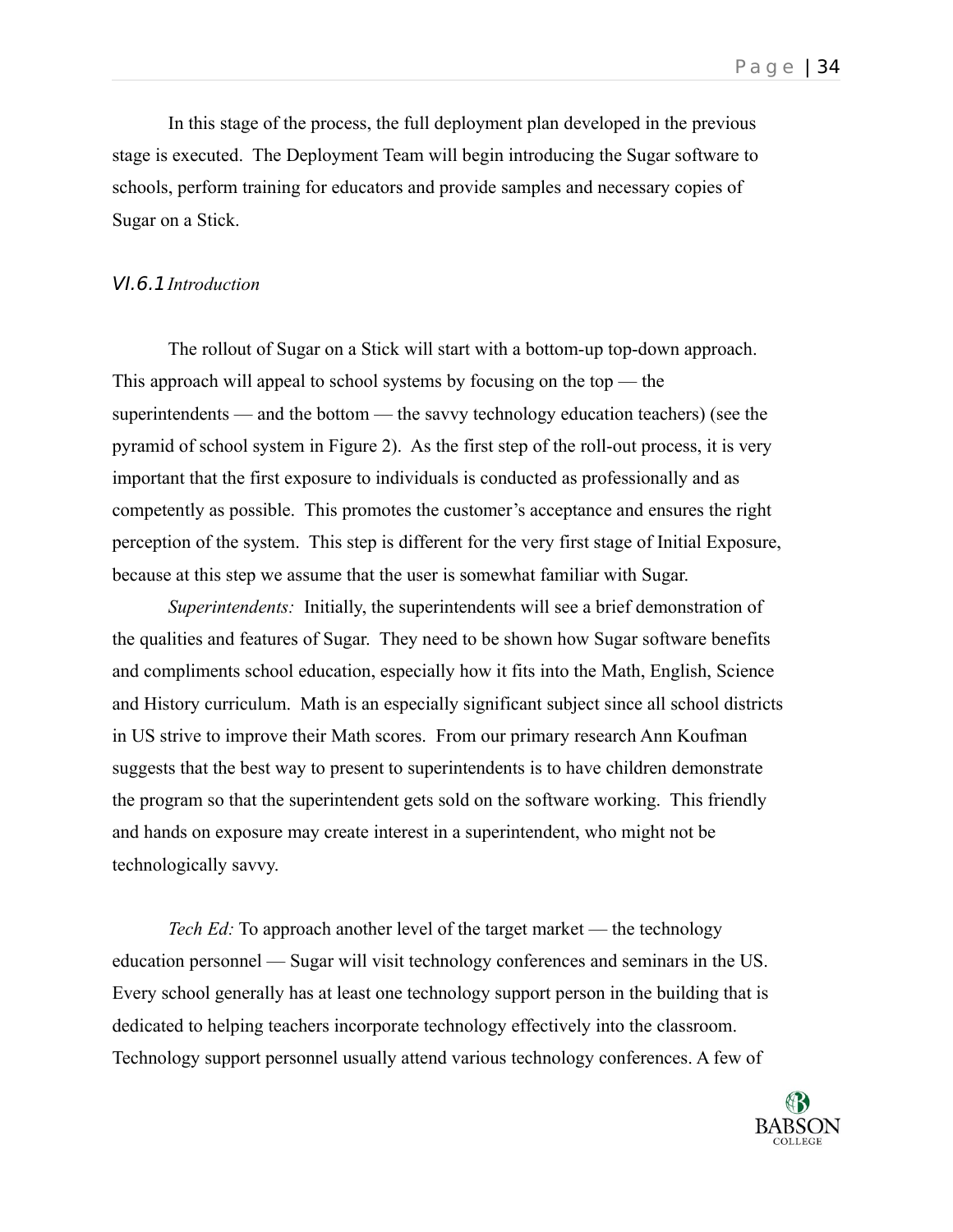such conferences are The National Educational Computing Conference, International Society for Technology in Education or Technology in Education for the Real World. Sugar Labs should "market" themselves at these conferences to target the Tech Ed teachers.

The bottom-up approach will be a good base target for implementation, because a technology savvy professional is likely to be interested in Sugar on a Stick and will be able to influence the principal of the school. The top-down approach, focusing on the superintendent, is important because the superintendent has the power to implement something new into the school system. Combining the two as routes of approaching the school system is ideal.

## VI.6.2*Training*

At first, all educators will receive the same basic standardized training using manuals and online courses. Then, in collaboration with Tech Ed Teachers, the educators will work on customizing the software to their specific curriculum. We do not recommend Sugar Labs to develop a plan of how to use Sugar in different subjects, but leave it up to educators to tailor the system to their needs. It is important to schedule the training at the right time. Performing training too far after the system has been rolled out to the consumers may cause them to form poor perceptions of the system due to the difficulties associated with an unnecessarily lengthy learning curve. Premature deployment brings the challenge of having to recall what was taught, leading to frustration and unhappiness of the system.

#### VI.6.3*Communication and Synchronization*

It is essential that everyone is synchronized with the Deployment plan. The Deployment Team needs to take into account how the System Deployment will impact the Performing Organization's normal business operations. This means that the training

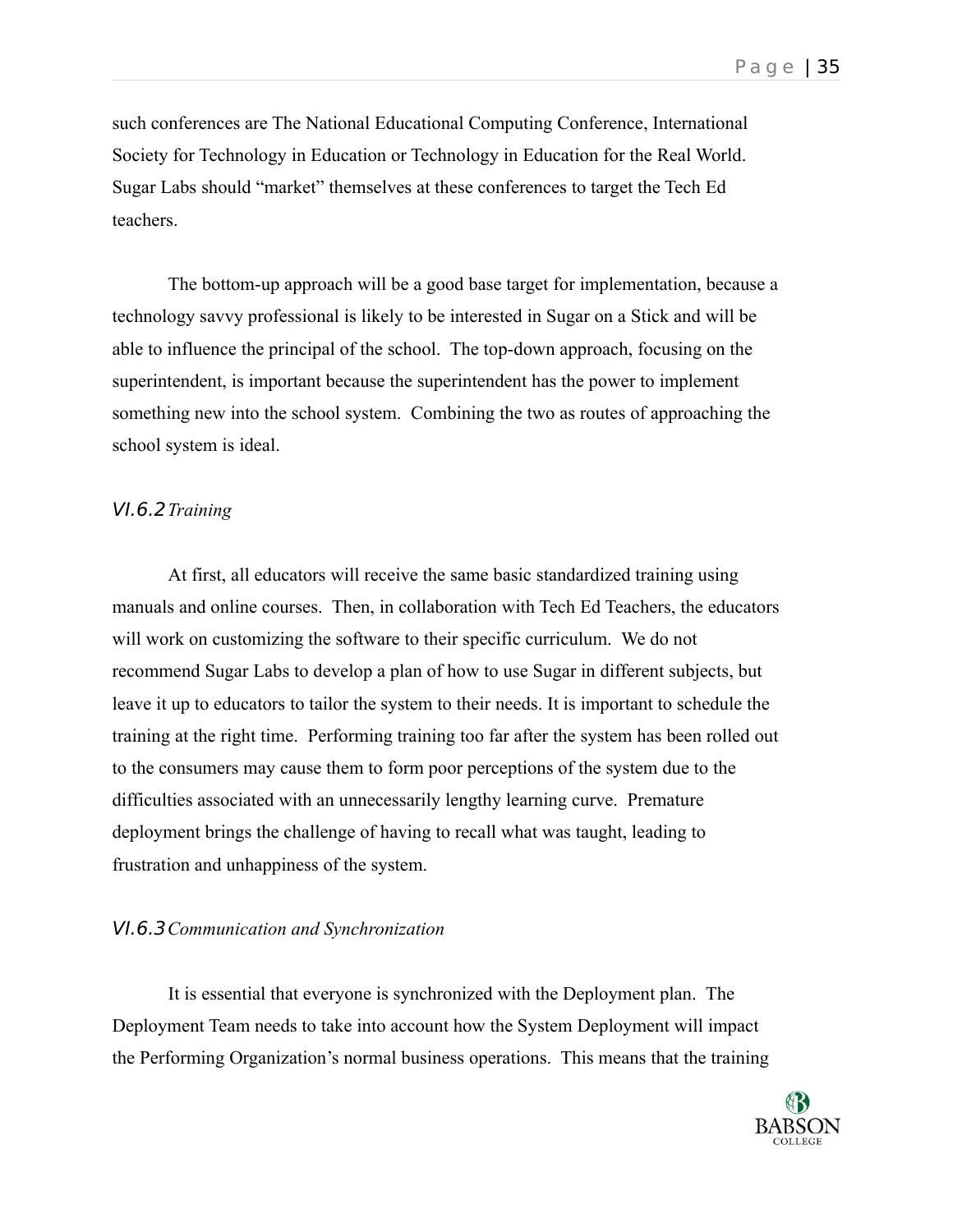Page | 36

and the set-up process will interfere with the normal school activities, such as class schedule and teacher's personal time. The Team needs to reduce that impact as much as possible. They need to perform installation of new hardware, increased network, capabilities, and configuration of Sugar on a Stick as smoothly as possible and according to the plan that was created in advance. Thus, it is recommended that the operational activities be completed prior to the start of the school year. While the new system may provide overall benefits to the school, those benefits may come at the expense of additional work responsibilities to some of the individuals who interact with the system. Those extra responsibilities include the time that educators spend on training and customization of the material. Thus, the compensation system for the teachers needs to be set up. The feedback received from the teachers that we interviewed reinforced the necessity of compensation and the value of time for educators.

## VI.7 **Step 7: Transition of Ownership to the Performing Organization**

Finally, after the Deployment has been run in full force it is time to successfully prepare the transition of the responsibility and ownership of Sugar from the project team to the performing organization (the school). At the successful completion of this process we assume that the Tech Ed personnel in the school possess extensive knowledge of the software and are able to provide system maintenance and support. The teachers are comfortable in using the software and have developed curriculum-tailored program.

To help achieve this, Sugar Labs needs to provide the school with technical documentation, training and hands-on assistance. A Technical Services Personnel Team created within Sugar Labs will provide long-term support and will serve as "customer support service" for Sugar users. In addition, schools should be given a Sugar Labs guidebook that consists of a detailed description of the program and an activities database, which can serve as a user guide for the Tech Ed teacher. While the Tech Ed teacher will assume control and main support of the software in the school, he/she will be able to refer and consult the user guidebook, available in paperback or online. If there is

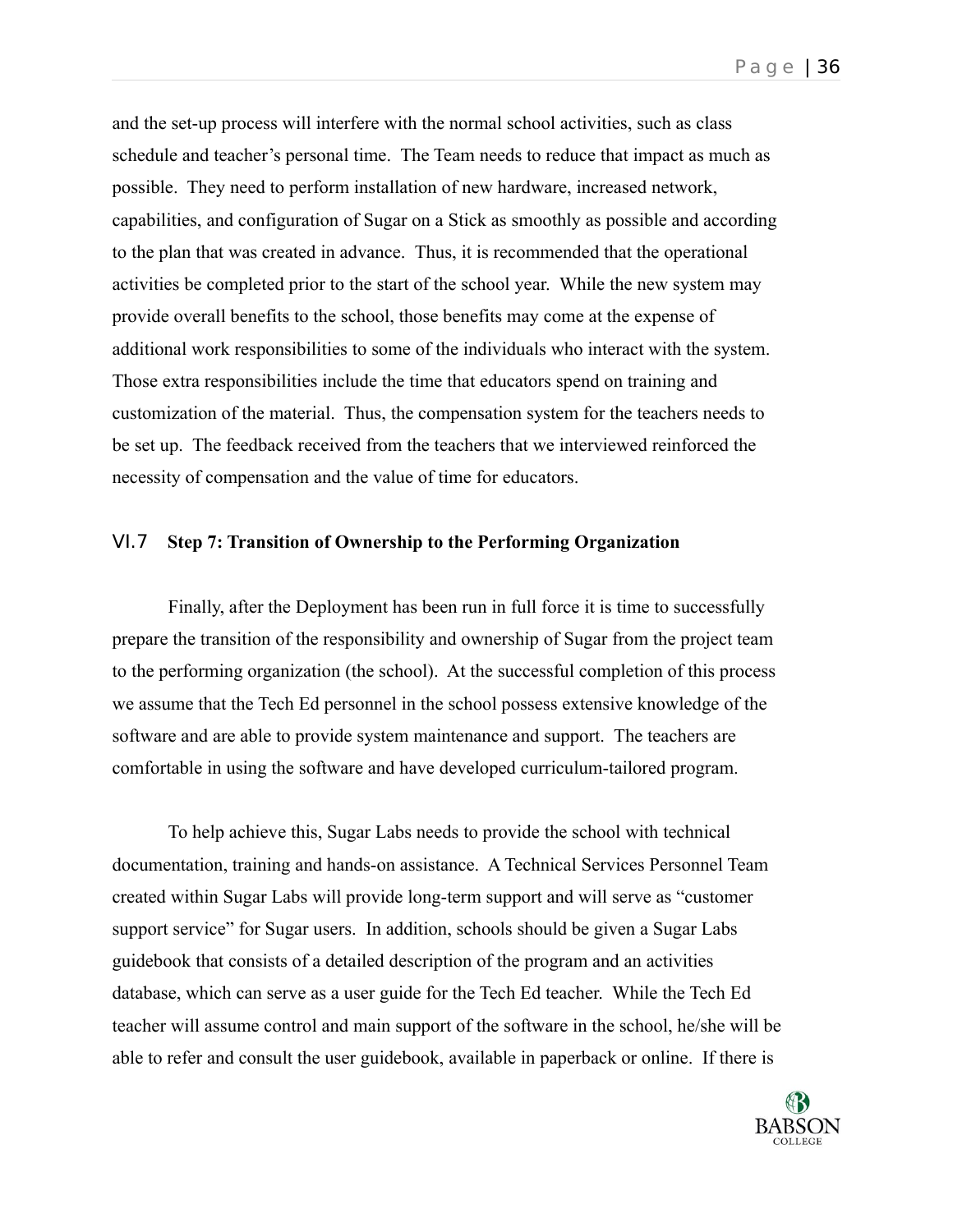a problem, we recommend the use of a centralized hub to contact Sugar representatives about technical queries. In the case that the Tech Ed teacher requires more help, he/she will be able to contact the Technical Services Personnel- "customer service".

## VII. Timeline of Implementation



The above chart represents a timeline of the seven steps of Implementation described in the previous section. Every step represents a different color and length. Initial exposure is the shortest step as it represents just a quick presentation to a first time user. It is directly followed by the next step, Validate and Receive Feedback. Pilot Testing is a long process that goes along with Refining the Process, because the Deployment Team should constantly monitor the piloting of the program and collect data. The Preparation for Wide Implementation starts while the Refining is still taking place. Also, the Pilot Testing will still be occurring until Wide System Implementation. When The Preparation for Wide Implementation is concluded, the Deployment of the System starts. The Deployment cannot be started until all preparations are done. The Transition of Ownership overlaps with the Deployment reflecting the gradual process of the

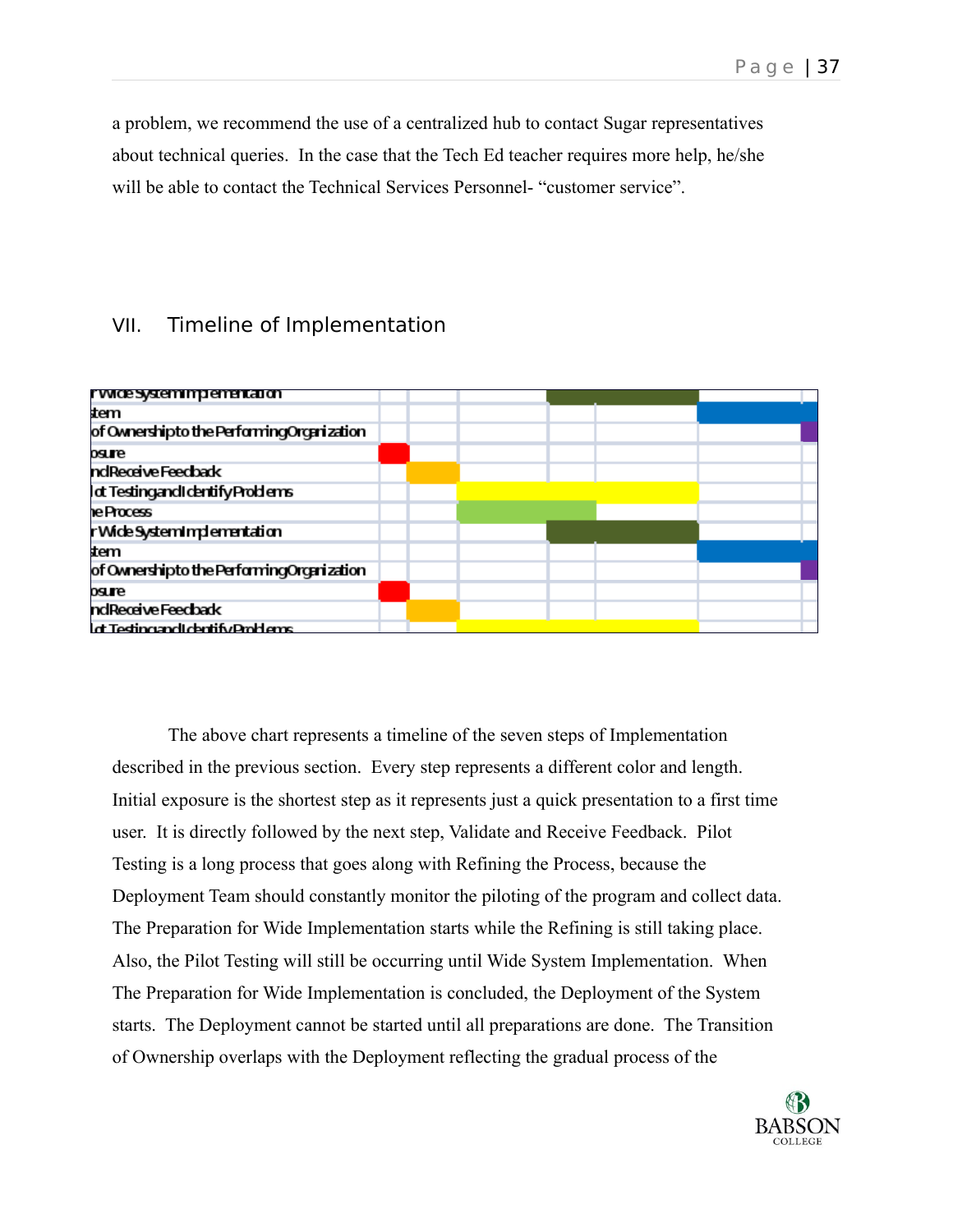Transition of ownership. It reflects how in the beginning of Deployment the control of the Sugar system is in the hands of Sugar Labs. Then, as teachers get trained more, the ownership is gradually transitioned to the school and the control of technology educators as well as teachers.

## VIII. Conclusion and Recommendations

Our team has conducted a thorough study of pilot introduction of Sugar software in several US schools. The team has created a seven-step implementation plan that outlines how Sugar Labs could accomplish its goal of rolling out in elementary schools across the nation. The steps include:

1. Initial Exposure

- 2. Validate and Receive Feedback
- 3. Execute Pilot Testing and Identify Problems
- 4. Refining the Process
- 5. Prepare for Wide System Implementation
- 6. Deploy System
- 7. Transition of Ownership to the Performing Organization

The key recommendations include:

• A centralized online support website (online hub) that has lesson plans,

curriculum materials, introductory videos, professional support, and most importantly, a teacher community.

• A more reliable Sugar software – whether that includes making sure the software is robust and bootable on a variety of hardware platforms using the USB drives, or switching to a different medium for the software. (for example downloading Sugar from the web)

Work on the user-friendliness of the Sugar platform to include features such as an automatic reboot and automatic exit for the program.

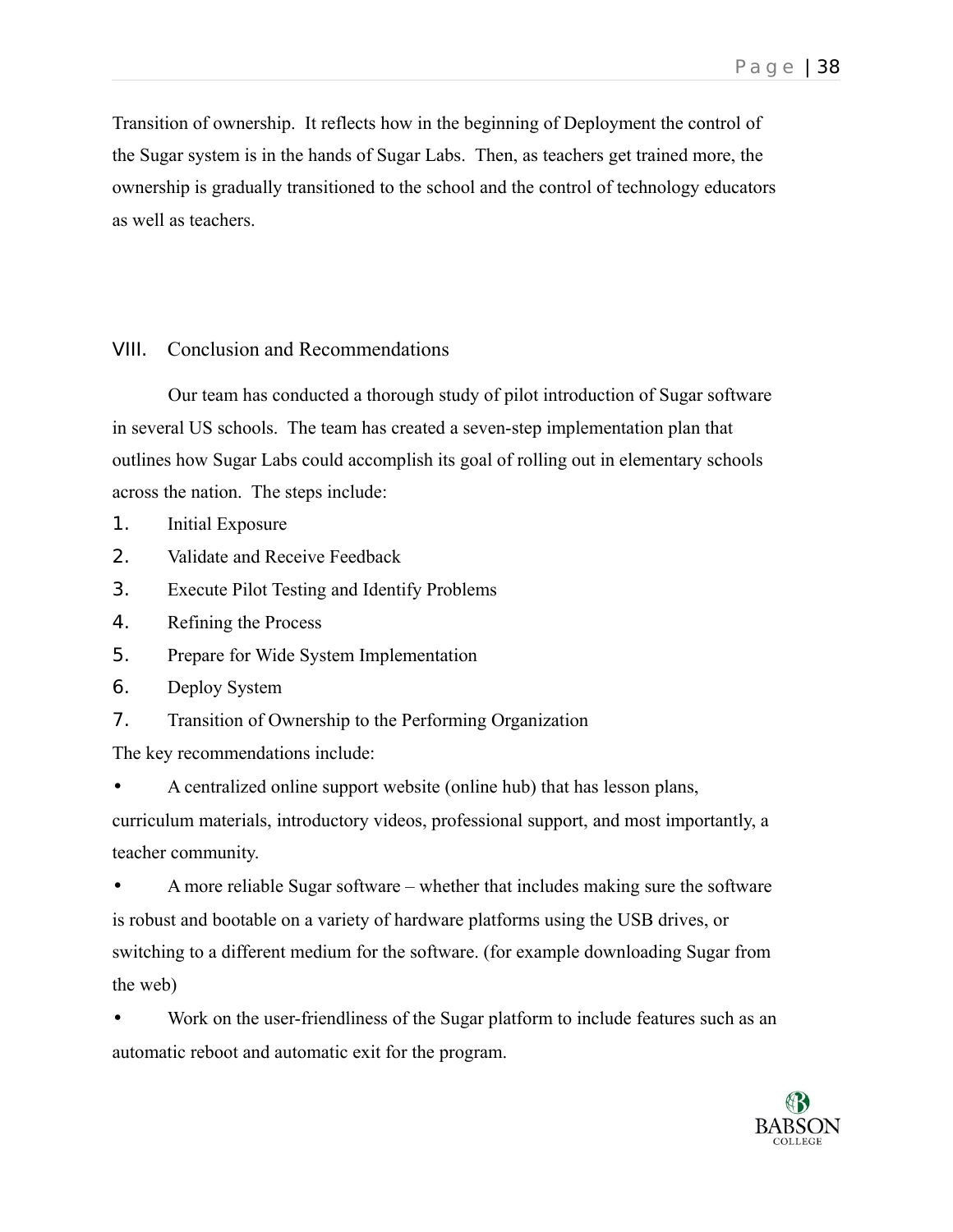- Reaffirming the functionalities with help of guidelines and explanations
- Introduce software by marketing to both technology education teachers and superintendents.

## **IX. Works Cited**

Niederhauser, D. S. (2001). Teachers' instructional perspectives and use of educational software. *Teaching and Teacher Education 17* , 15-31. Farning, David. http://lists.Sugar Labs.org/archive/iaep/2009-July/007214.html. 27 Novemeber 2009. Massachusetts Department of Elementary and Secondary Education. "2008-09 Massachusetts State Report Card." 2009. Massachusetts Department of Elementary and Secondary Education. 28 November 2009 <http://profiles.doe.mass.edu/staterc/enrollment.aspx?fyCode=2008>. "Race to the Top/ARRA." 23 October 2009. Massachusetts Department of Elementary and Secondary Education. 21 November 2009 <http://www.doe.mass.edu/ARRA/>. "Title II-D: Enhancing Education Through Technology." 4 August 2004. Massachusetts Department of Elementary and Secondary Education. 30 September 2009 <http://www.doe.mass.edu/nclb/title\_iid.html>. One Laptop Per Child. "OLPC America Needed in Birmingham Pilot and Illinois Debate." 4 April 2008. One Laptop Per Child News. 30 September 2009 <http://www.olpcnews.com/people/leadership/olpc\_america\_action\_needed.html>. Papert, Seymour. "Logo Philosophy and Implementation." Case Study. 1999. Sugar Labs. "Sugar Labs/Current Events/Archive/2009-09-21." 21 September 2009. wiki.Sugar Labs.org. 30 September 2009 <http://wiki.Sugar Labs.org/go/Sugar\_Labs/Current\_Events/Archive/2009-09-21>. Weiss, Joanne. "Remarks of Joanne Weiss to the Annual Meeting of the American Diploma Project Network." 10 September 2009. US Department of Education. 12 November 2009 <http://www.ed.gov/news/speeches/2009/09/09102009.html>.

# Appendix I – **Interview with Caroline Meeks**

*Member of Sugar Labs Deployment Team, November 11, 2009*

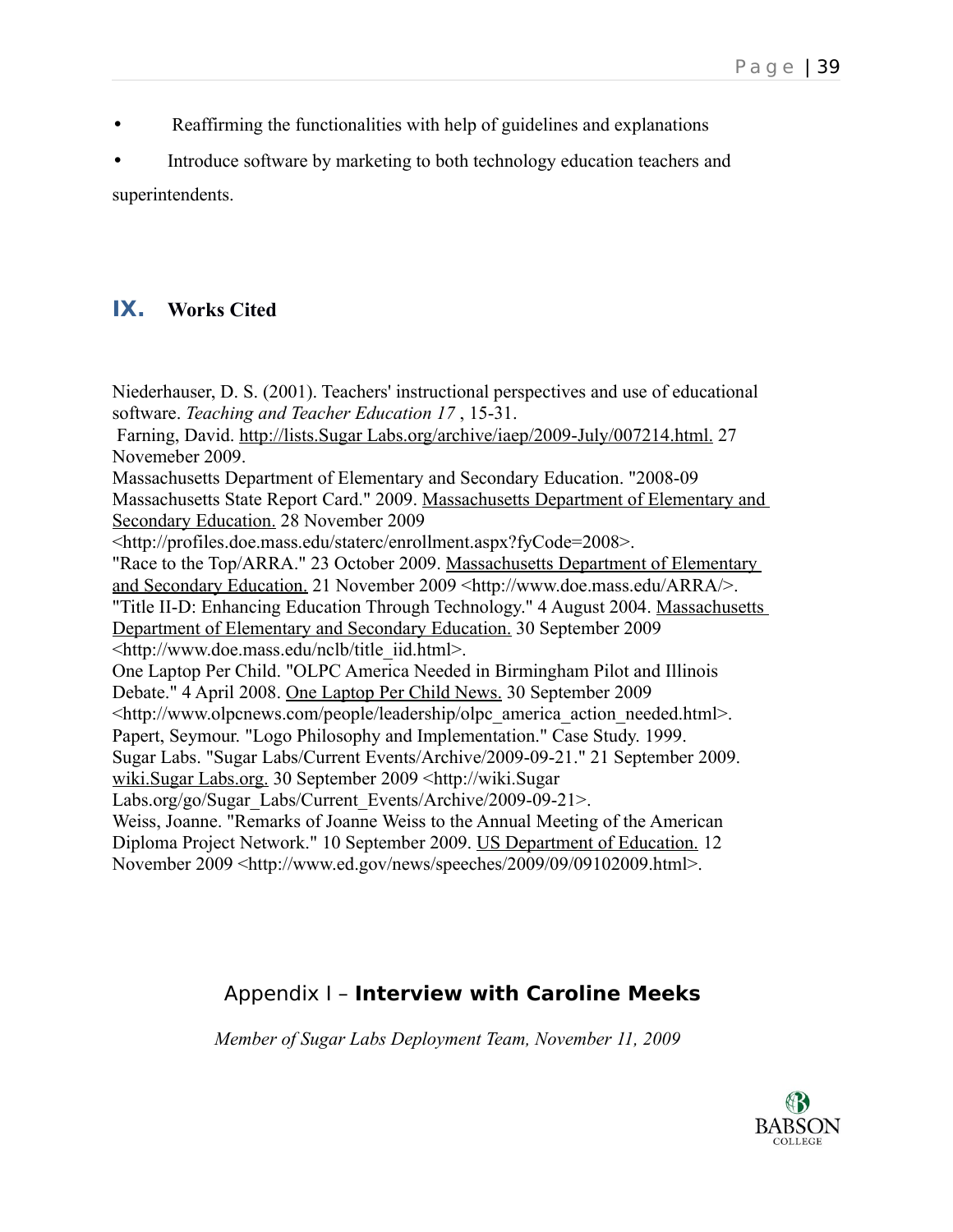The Sugar Labs deployment team voices the needs of Sugar deployments to the Sugar community, finds ways to support those needs, organizes forums for the exchange of experiences between Sugar users and Sugar developers, and builds local Sugar Labs organizations worldwide. Caroline Meeks is the main person who focuses on Sugar on a Stick based deployment in the United States.

## Q1. **Describe your work and involvement with Sugar**.

Caroline Meeks is a volunteer for the US school deployment. She is working closely with Allston Gardner Pilot Academy and New York Pierre Van Cortlandt Middle School. In addition, she talks to teachers in other schools on a regular basis.

## Q2. **As we all know,** *Sugar on a Stick* **is being used at Allston Gardner Pilot Academy and New York Pierre Van Cortlandt Middle School. What is going well and what problems do you see?**

Meeks identifies three main issues. One is that a lot of the schools want a more traditional content, such as Flash games. Although these games are not effective, they tend to work very well with the school curriculum. Sugar on the other hand supports project-base learning. Most of the Sugar tools are not traditional teaching tools, because they are creative and require a lot of planning and time spent on incorporation into the classroom. Therefore, according to Meeks, "it is important to lower the floor for teachers." In addition to adding more project-based activities, Sugar on a Stick should also include more traditional learning tools. The second issue is that, even though Sugar on a Stick has the benefit of allowing students to bring it home, neither Allston nor New York has done it yet. In fact, it is a difficult process to get peoples' computer set up at school, let alone at home. Finally, programs on Sugar are designed for high level training and require a lot of skills from teacher side. Therefore, it requires a considerable amount of training--more so than many other software programs.

## Q3. **In your opinion, what would it take for** *Sugar on a Stick* **to be successfully implemented in the school system?**

Meeks thinks that it is important to make Sugar on a Stick "comfortable" for students and teachers. For example, it should be easy for students to take the sticks home. Second, Sugar needs to have a sufficient market share. It is important to have people know about Sugar. Finally, Sugar on a Stick should be easy to be implemented and should align with teachers' curriculum. It is crucial to have technology integration - support from top (state and/or superintendent level) and bottom (teacher level).

## Q4. **What do you think of having guides or manuals?**

Meeks thinks that a manual like the one made by the woman in Peru is great. Manuals exist in many places and should be continued.

## Q5. **The deployment team has a five step deployment plan on the website. Can you break down in detail?**

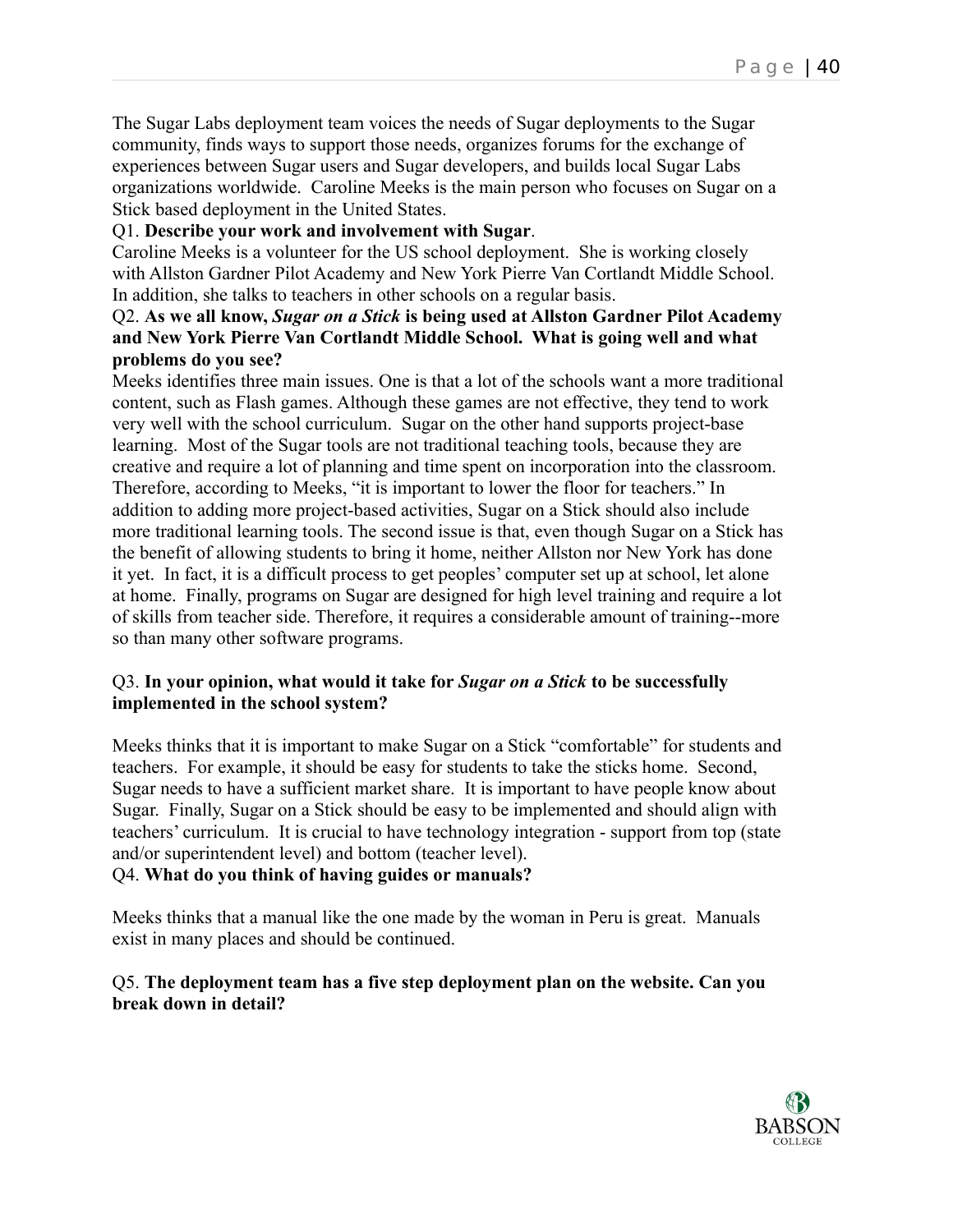Meeks thinks that the plan is not realistic. It was written long time ago and is not being used anymore. Right now, she is waiting for the next release. Once the release comes, she will evaluate classroom readiness.

## Q6: **In your most recent meeting on September 2nd, your team talked about feedback. Could you please briefly describe the feedback you got from teachers, students, and volunteers?**

Most of the feedback comes from the Gardner Pilot Academy. One big lesson is that the content on Sugar is too hard to align with teachers' curriculum. Because there is not a linkage, teachers are not using Sugar effectively.

## Q7: **What is the cost of ownership for** *Sugar on a Stick***?**

Schools have different ways for measuring the cost of ownership. In a traditional school, the major cost is maintaining computers. However, computers at many schools are not used frequently. Therefore, most measurements generated by different organizations are inaccurate because they measure the cost of ownership per computer but not per hour of usage by students. There is very limited computer usage in many schools. One advantage of Sugar is that it reduces the cost of maintaining, especially if Sugar can be extended and expanded beyond normal classroom usage. For example, Sugar on a Stick can be a tool for homework assignments. Students can download the web page onto the stick and use the right tool to write their paper.

Meeks feels strongly about changing the conversation from talking about total cost of ownership per computer to total cost of ownership per hour of learning time.

## Q8: **How many hours of training time are needed for Sugar?**

Meeks thinks that it really depends on the situation. She is curious to find out the training hours in Birmingham. When she designed a presentation, she assumed one day of personal, face-to-face workshop and 12 - 14 weeks of online training. This is based on 10 hours for every 2 weeks.

## Q9: **Which level to start: state, superintendent, principal, teachers, students or parents?**

No one knows the answer. Meeks thinks that parents plus principal approach can be very effective. She would like to create a parent community. Parental support is a very effective means for change. It takes away the burden of working with schools. Parents push behind Sugar on a Stick could make it more successful.

## Q10: **Why is it that the Allston pilot program is not going well?**

Meeks thinks that the non-profit approach is completely non sustainable. First, education research shows that non-profit never have a result. Second, the Allston school is very resistant to change. Sugar comes in as a non-profit is already a bad start. There are a lot of problems with the Strawberry version. But most importantly, there isn't much

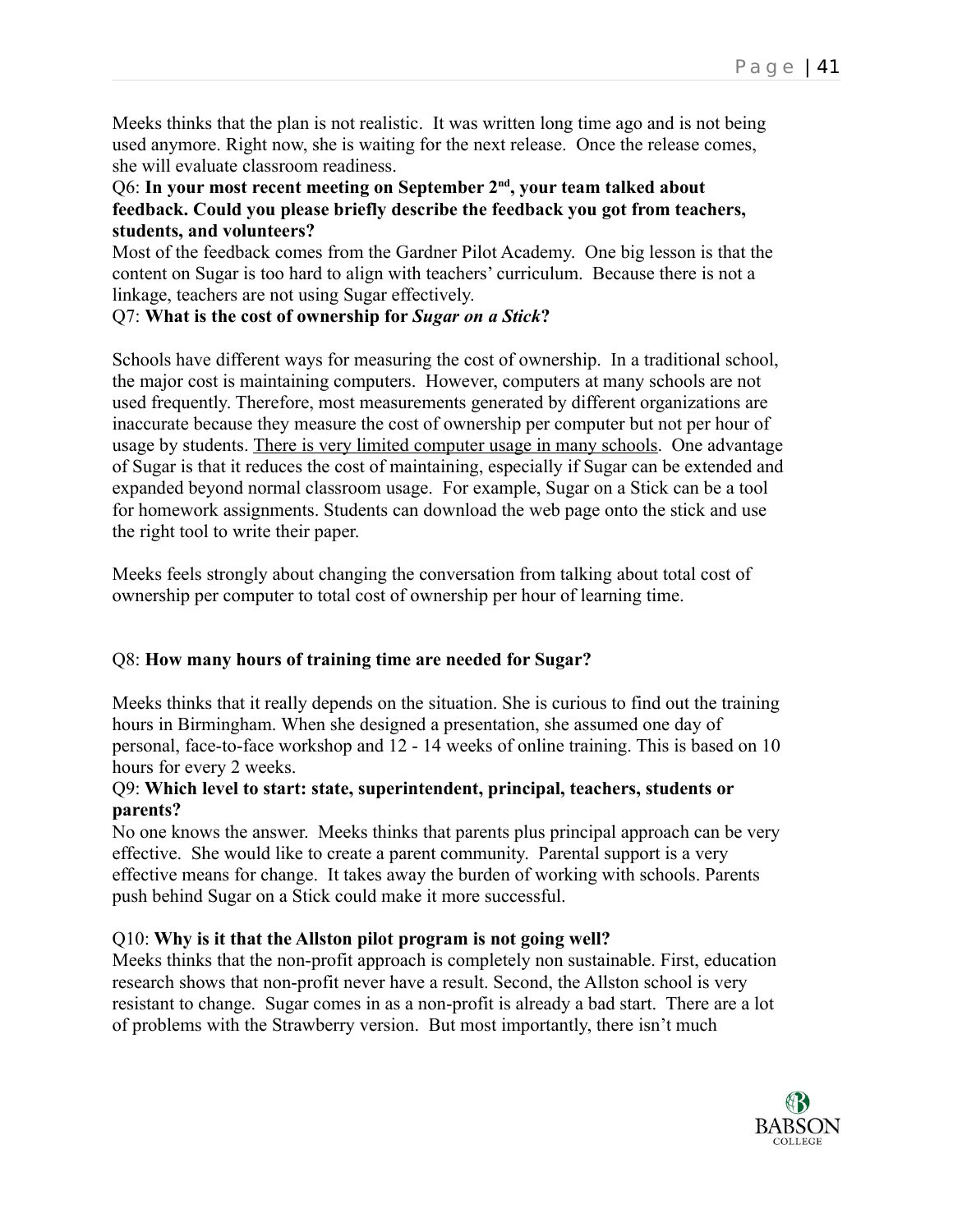administration support. Non profit is the least important thing on the school and teacher's agenda.

Meeks also mentioned that teachers are very hard to work with. Time is very important for teachers. One thing Sugar lacks is access to teachers. Teachers are the customers, but it is extremely difficult to reach them.

Because of that, Meeks thinks that it will be important to focus on supporting teachers who are actually excited about using technology, even though this may be 5% of total teacher population.

## Q11: **How can the Babson consulting team be helpful for you?**

Meeks wants the Babson consulting team to investigate in the funding for "race to the top." She talks about the strategy of the new federal education department. The department has a competitive contest for states to "race to the top." This program has a big technology component. She wants to know the people in MA who Sugar can reach out to. She mentioned that working with the state education departments will generate a much better result than working as a non-profit organization.

Meanwhile, Meeks would like the team to investigate ways to translate the success with Ann Koufman (top 10%) to other superintendents. She realizes that it will be too time consuming to reach out to all superintendents. But she would love to get the top 40% of superintendents. Things that are important to superintendents are: total cost of ownership/learning time; Sugar's differentiation and classroom experience; capability to work with disability and different learning styles; extending time spent on homework by students; assisting teachers on teaching standards and tests; providing students 21<sup>st</sup> century skills.

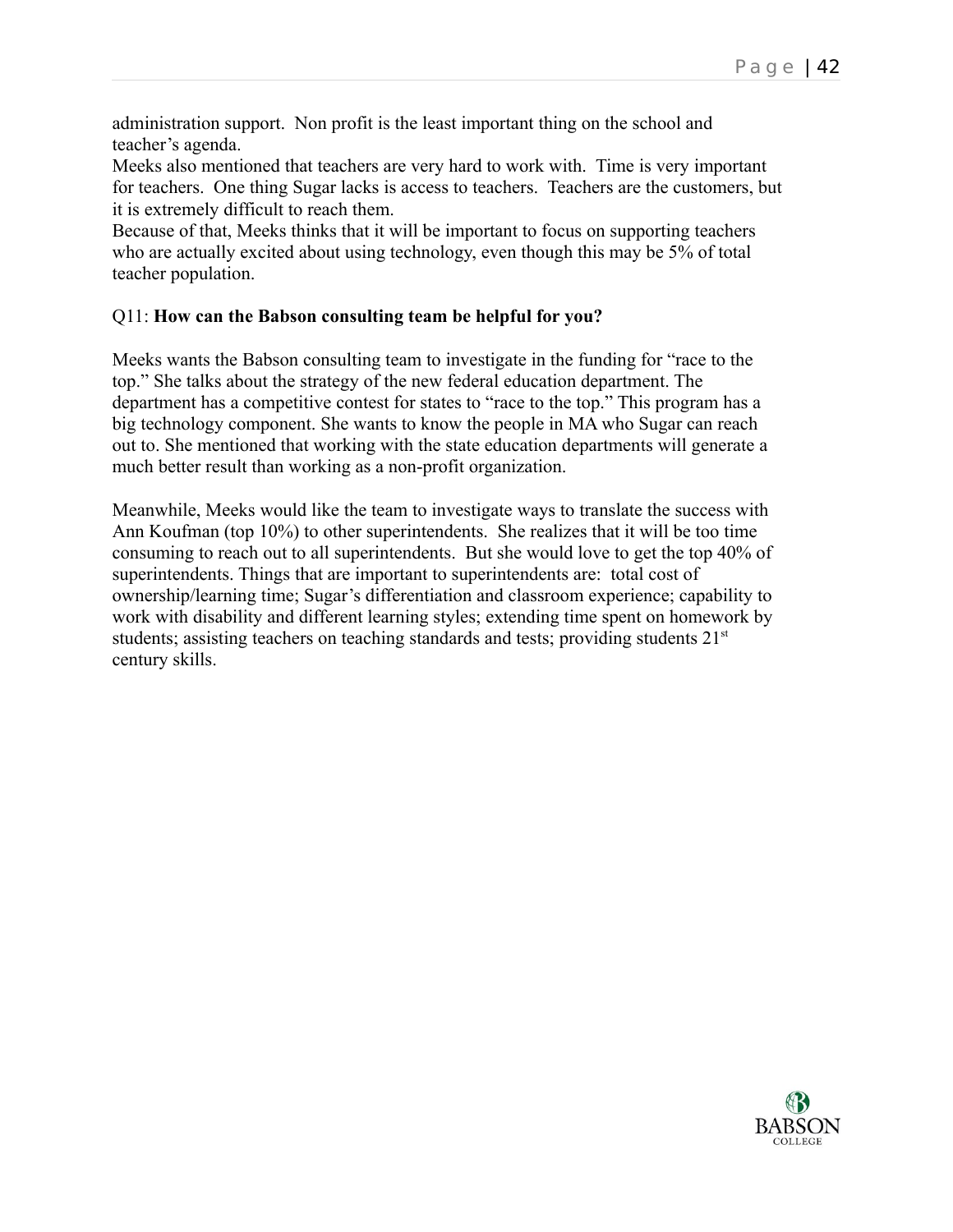# Appendix II – **Interview with Ann Koufman**

*The Superintendent of Watertown, MA, October 12, 2009*

Ann is a superintendent of the Watertown School System with a background in education technology. Watertown is implementing Sugar in their 4<sup>th</sup> grade classes for the first year. Q 1: **What training system do you have in place?**

Teachers are required to participate in professional development programs that are job embedded. 80% of the teachers at Watertown are willing to try new technology, are not resistant of integrating technology into their classrooms. Principals take risks and support new things. The administration has a strong vision to improve technology.

Watertown is conducting the TIP (teaching in practice) program. The program is one year long and consists of 15-20 mini courses online. Teachers choose courses depending on their technology level. TIP meets throughout the year face-to-face, as well as online using software called First-Class. During the training teachers utilize free software such as Google dot and Topbox for file sharing and video emails. At the beginning, teachers usually show what they have done in the previous year (student works). By the end of TIP, every teacher has a website, which serves as a digital space for classes. TIP is a "two for one" deal, because teachers get credit for participating and in the meantime, they design a project for their students in class.

## Q2: **What do you think about Sugar?**

The main strength of Sugar is its ability for students to network and play educational games. Ann liked the Journal and the different languages that Sugar can be used in. The Scratch game is great for middle school.

Ann recommended letting K-4/K-5 teachers know what Sugar is and support them with time and resources. Ideally, all K-4/K-5 students will have a thumb drive. It is not known how much training is needed. Teachers can decide on their own whether and how they would use Sugar in their classrooms. She as well recommended that it is better to start small and do a pilot program than a big project and have not enough resources to support it. It is preferably to start at K-3, because K-1 and K-2 focus on elementary learning, K-4 and K-5 focus on writing and social skill and K-3 is left out. However, K-3 is now a pilot on Fabor Vision in Watertown. Within this pilot program, teachers meet at least once a month to discuss progress. It is also not done in summer because of budget!

## Q3: **What kind of computer resources do the Watertown schools have?**

All schools are equipped with Dell Mini. There are 25 laptops for every 4 classrooms and a computer room in every school, Watertown is seeing trouble with the biggest elementary school, because it needs upgrade for the wireless system and hardware Good things about Sugar: it is constructive, fun and subject related. It makes math, programming fun, kids love it. It makes kids write, ask hard questions and "figure things out".

## Q4: **Steps for Sugar Implementation in Watertown**

## 1. *Introduction to Superintendents*

It is recommended to bring kids to present to superintendents.

2. *Intro to Sugar for innovative teachers*

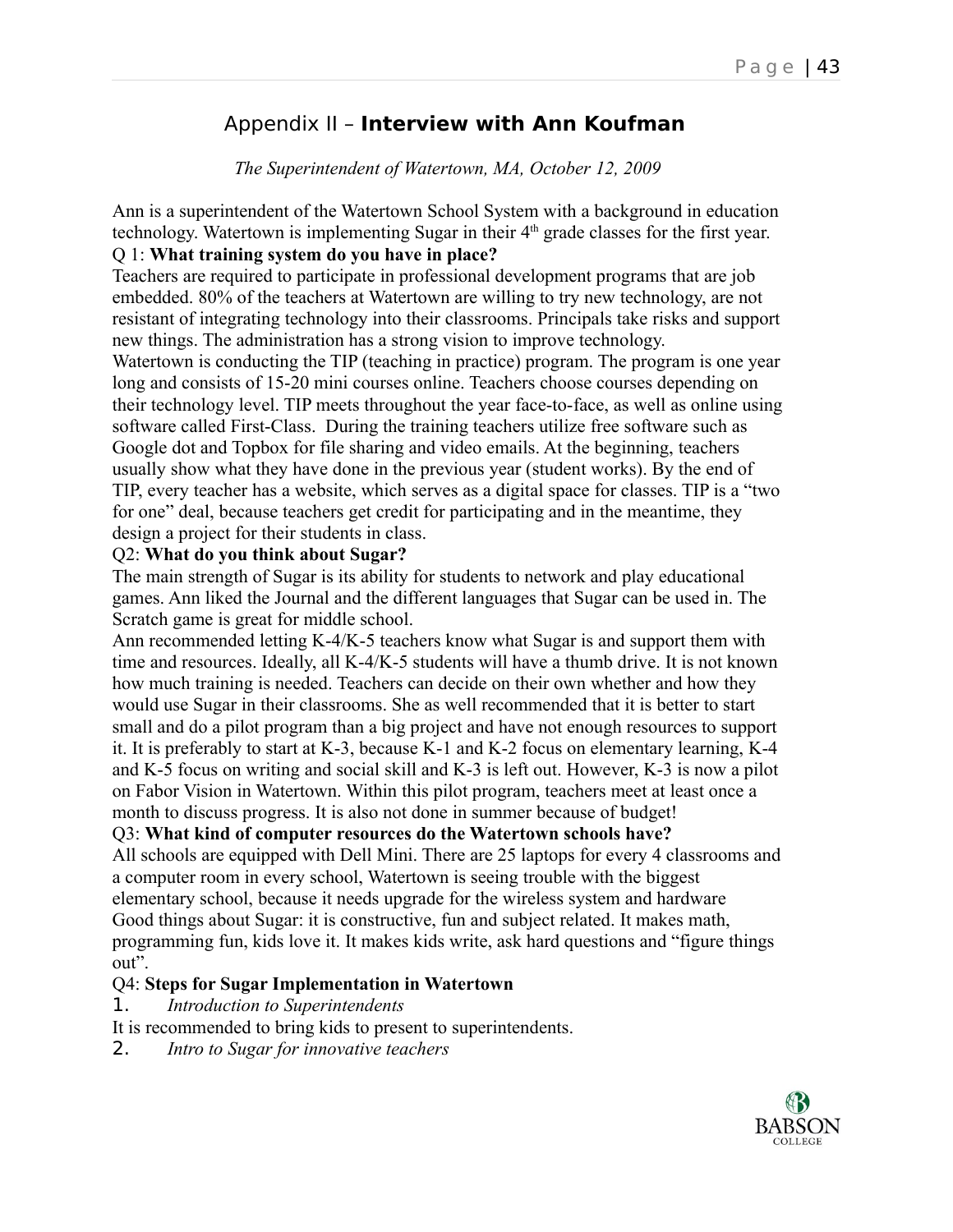The meeting will involve twenty teachers, including an admin, an education technology teacher, a math teacher, and a savvy elementary school teacher. The meeting will also be attended by school principals.

- 3. *Walter and Ann meeting*
- 4. *Small planning*

Sugar software will be downloaded and planning will be conducted involving the elementary school principal and education technology teacher.

5. *Overview for principals: October 27/28*

The meeting will be attended by the curriculum coordinator, K-12 teachers (tech ed, math, science, English, social studies, ELL and other foreign languages)

6. *In depth investigation by technology education teachers*

The main objectives will be to figure where to start. The meetings will take place monthly and will start in November.

- 7. *Develop a Plan*
- 8. *Begin "messing around" with the technology (students and teachers)*

## Q4: **Ideas for Sugar in the Watertown School System**

1) Start training next year with the TIP program; 2) Use Sugar in after school programs (ELL) starting this year; 3) Start a summer teacher institute with grad credit next summer 4) Involve college students to co-teach; 5) Create task forces this year and have math teachers teach at grade level meetings; 6) Possible use in Advanced Armenian class at high schools this year; 7) Possible use in other foreign languages; 8) Emerging models of profession development, a course Ann teaches at Harvard Grad School; 9) Possible use of Sugar in the robotic/engineering class; 10) TIP for music teachers.

## Appendix III - **Interview with Gerald Ardito**

*Science Teacher, Pierre Van Cortlandt Middle School, New York, October 21, 2009*

## Q1: **How did you hear about Sugar? And why did you want to try Sugar software?**

Gerald heard about Sugar one and a half years ago when Gerald was a 7/8 grade science teacher. He is also the technology support person in the building. One parent got a XO laptop as a part of "get one-give one" program. He immediately fell in love with the small laptop. He especially liked the organization of games and the idea of having more collaboration among students. Gerald talked to the principle of the school. The principle agreed to write to a local education department and share their idea of having everyone in middle school use it.

The school got some "grass money" and they ordered 140 XO laptops. The laptops arrived one year ago. Each teacher of the 5<sup>th</sup> grade class picked 4-5 students. The students learned to reimage the laptops and take them apart. Ideally, everyone would get training. But in reality,  $5<sup>th</sup>$ grade teachers didn't get enough training. Instead, Gerald decided to train the students. The result of training students was good.

Two months ago, all 5<sup>th</sup> graders received an XO laptop. The tech team was there to support the students. Students were taught by Gerald, outside of the class time. Gerald also decided to hire a consultant from Teaching Matters Company. The company has been working with 3-4 schools in NY. They have done more training with XO than any other group in the US.

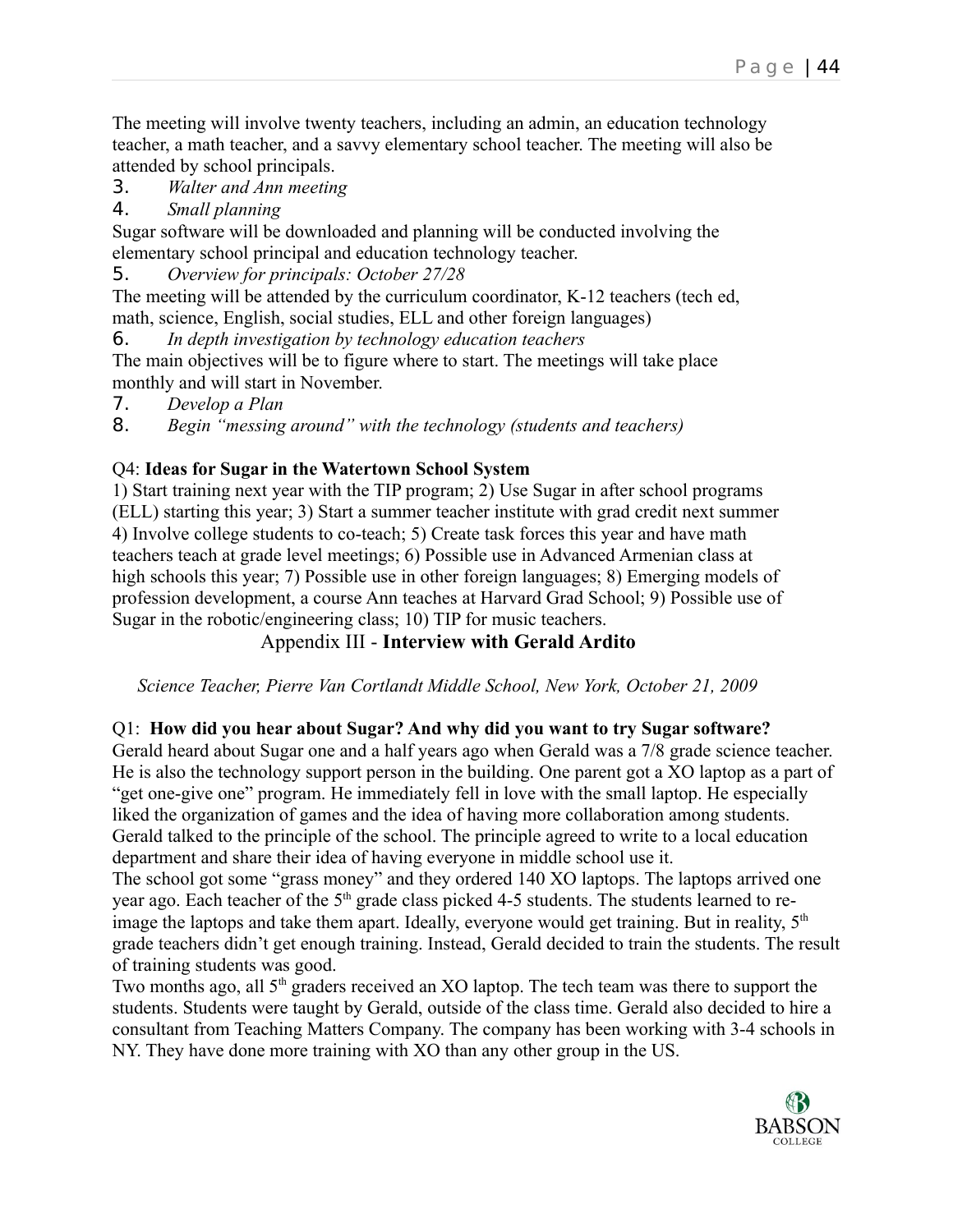One difficulty of training is that, "it is one thing to work on your own and another thing to bring 140 people with you". It requires a lot of time and enthusiasm for the teachers who need to be trained.

Teachers don't consider themselves great with computers. One problem with the school is that they haven't worked out what teachers need to do and what they don't need to do. On the other hand, students did a good job. This year they reimaged all machines and upgraded them to Sugar 8.2.

Gerald was interested in what Sugar is trying to accomplish. Kids love little laptops. However, kids cannot take laptops home. Gerald prefers kids to take Sugar home, but cannot. Sugar on a stick is a solution.

In addition, kids relate to XO like they relate to IPod. They do not seem like computers or like cell phones. They are something that belongs to them. It makes a "huge difference". Gerald likes how kids interact with the XO laptops.

Last year, there were five  $5<sup>th</sup>$  grade classrooms. This year, there are six  $5<sup>th</sup>$  grade classrooms. The last classroom doesn't have XO laptops. Instead, they use Dell laptops and are running on Sugar on the Sticks.

## Q2: **What is the difference between XO laptops and Sugar sticks? Have you run into difficulties when working with Sugar on the Stick?**

Gerald has already burned thirty to forty sticks by now. He has not run into trouble with the sticks. Sticks have all benefits of XO laptops. In addition, it runs much faster!!! "Sugar on a stick flies!!!!" Unlike XO laptops, students can now take their sticks home. The school principal and Gerald himself look at sticks as the model for the future.

## Q3: **Is Sugar appropriate for 12, 13, 14 year olds?**

Gerald does not think that student outgrow Sugar.

Originally, Sugar has been used in developing countries. Here in NY, students have been using different platforms, such as Windows and Mac. In a certain sense, Sugar is a step down. For example, now in Gerald's classrooms, he can't use Sugar for video and audience podcast. He can't import video on Sugar. And certainly, there are things that kids want to do and Sugar doesn't offer.

On the other hand, the education games: Turtle Art, Etoys, Scratch are very challenging. They are incredibly deep and hard. Even Walter and Gerald play with them.

In general, software in Sugar has to evolve and more activities need to be designed.

## Q4: **How has Sugar been used in the classroom?**

The first thing Walter said when he visited the school few weeks ago was, "This [Sugar] is not the curriculum, this is a tool."

Last year, the way technology was pushed in classrooms was that technology becomes curriculum. It created a burden on teachers. Teachers have time strain and standard test strains. It was a painful process.

This year, teachers use Sugar:

- 1. The program *Write*. Students open XO, go to Sugar, create a word problem, and use skills in math.
- 2. Gerald and other teachers leave responses on the program, like a walk-around blogging.
- 3. One teacher who teaches social studies and government studies, wanted to form a class government based on constitution. She tried to find a way to teach kids this topic. Kids

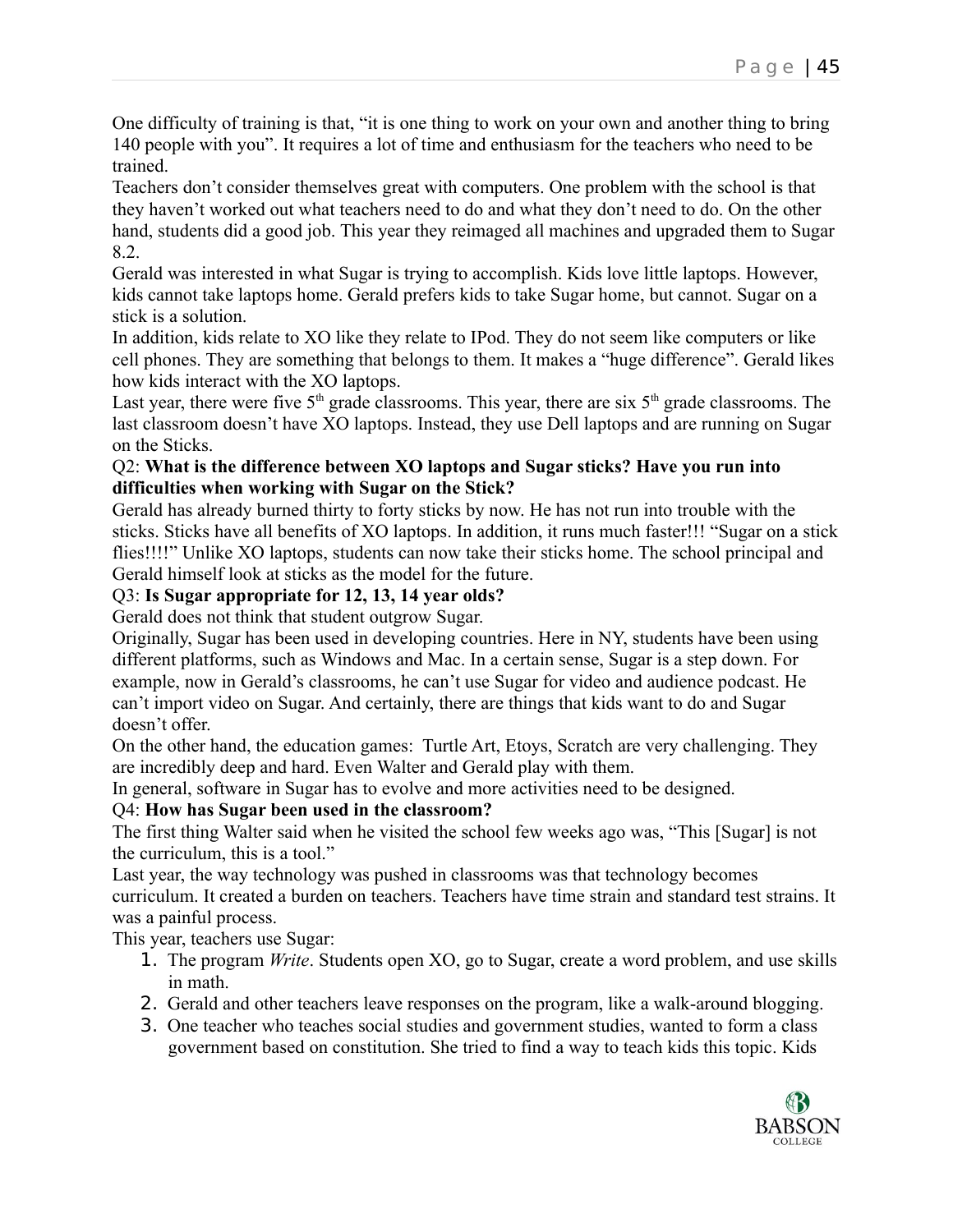took notes and had them set up in rows and columns. They wrote what they have learned, and what qualities someone in each branch needs to have. Then they walked around and commented on each other's work. This way kids collaborate and are learning.

- 4. The class spent an entire class period on Sugar.
- 5. Last year,  $5<sup>th</sup>$  grade studied immigration. Students brought family and friends who emigrated from other countries. They used Sugar to document the interviews. One class did a silence fair. They experimented and presented their finding using Etoys. They created a book using picture and words. Although they didn't use script, they did a nice job.

Sugar serves as an assignment tool. It's an affective and engaging way of teaching. Teachers want students to create their own game, things like flashcards. Teachers have millions of ideas on how to use Sugar.

## Q5: **Is Sugar a good fit for afterschool?**

Sugar can definitely be used in afterschool programs. Gerald planned it once. Six out of the 140 students came to the program. It was not because they didn't want to, they just don't have time. They have other activities like music, sports, and play.

Sugar can be a good program to do during lunch. It's informal and fun. However, students will need to give up their lunches.

Ideally, 3 days a week Gerald could go to afterschool programs. But he really doesn't have time. Q6: **Describe the teacher training in your school?**

Ideally, Gerald will want to have a lot of training with teachers. However, right now Gerald is basically *the* teacher. He doesn't have that much time for training. Every week, he sits with teachers one on one or two on one during their prep periods. Teachers ask what to do for some ideas and Gerald provides a technological solution. Gerald also goes to classes to be the extra adult.

Teachers' time is split into three parts: time with students, time with other teachers planning, and time alone doing their own teaching period.

Gerald has nine classes, three prep periods, meetings and classes. Right now, he has been working with the  $5<sup>th</sup>$  grad team during the prep period.

Gerald has been paid very little for going to the prep periods. He is doing Sugar for his dissertation.

## Q7: **What is the biggest problem in scaling?**

There are two things that people need to be aware of: professional development and equipment. This is a small district. It will be even more difficult to implement Sugar in a large district with thousands of students. Questions to ask the schools are: do they have computers? Do kids have a computer at home? Do kids know how to boot up the stick at home?

Professional development is a time issue. During the school, who pays for substitute? Outside the school period, who pays for the training?

It is hard to force teachers to use Sugar. Mandatory does not work well with anyone. Technology initiatives are to have teachers decide whether they want to do it or not.

- 1. Find who wants to do it
- 2. Make it possible for them to train
- 3. Have them do it

Potentially, teachers can be trained through:

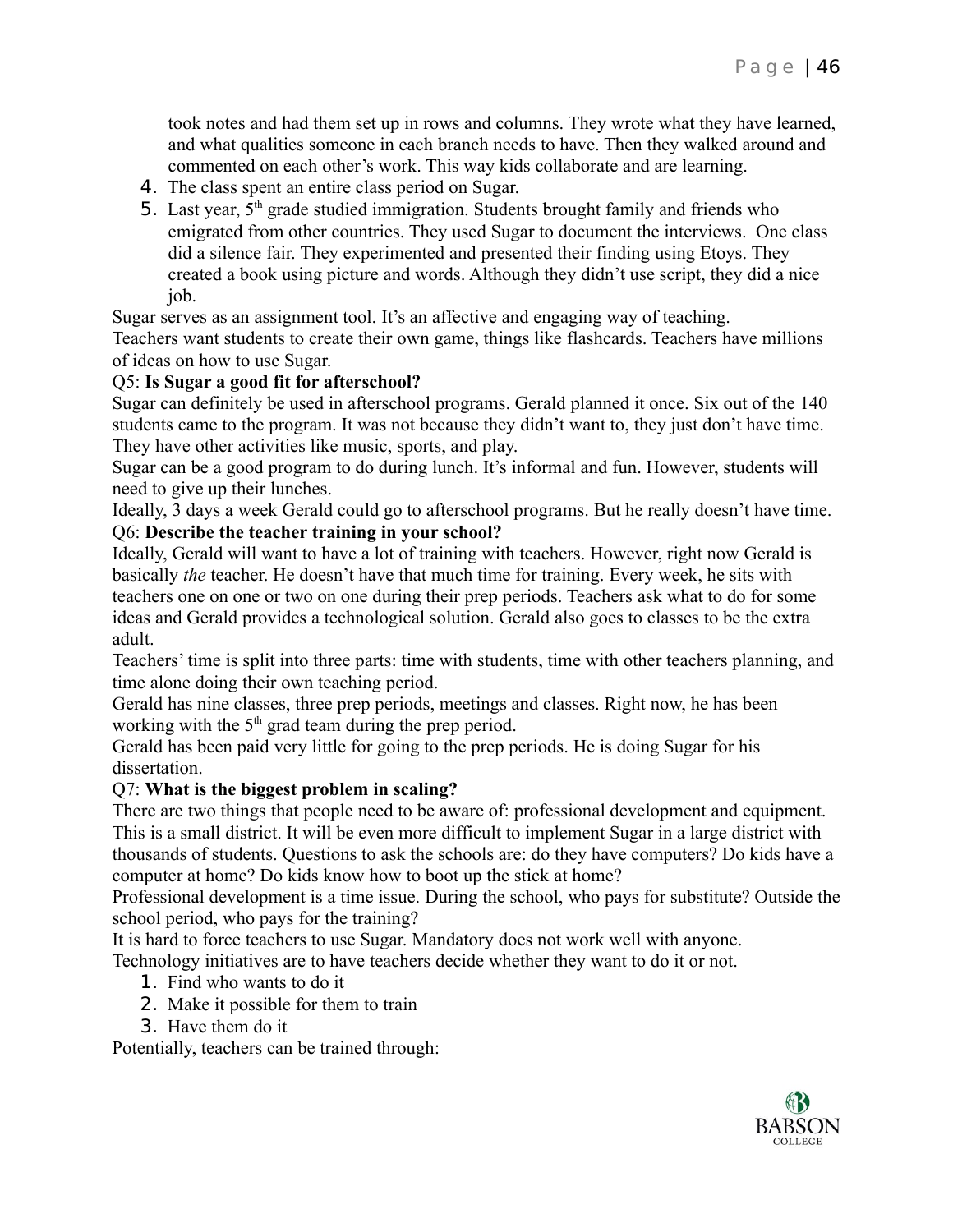- 1. Give them professional development credit
- 2. Actually compensate them

## Q 8: **Do schools have budget or find grants?**

Many grants don't pay salaries. It is not impossible for teachers to volunteer. The teachers that Gerald works with are passionate about Sugar. However, one needs to keep in mind that: they teach four core subjects, they are with students on average for six hours a day and they have a standard test strain. As a result, spending one hour a week on Sugar is a lot of time!

## Q9: **How feasible is it to incentivize?**

It would be a local decision for the district, not a global issue. Elementary schools are local. Sugar needs to start from the bottom up.

For example, the NY state mandates a certain number of hours of profession development time. Teachers can decide whether they want to be trained to use Sugar or take courses for credit.

## Q10: **Recommendations for Sugar?**

What is fundamentally different about Sugar is that: it is incredibly customizable to one's need. With Sugar, first question is "what do I want to do" "what am I interested in" "playing with it is a part of the design". What comes to mind is: "I have this curriculum and how can I marry the two".

Sugar could improve by: "reflecting and walking around", having a collection of best practices, as well as lesson plans. The Peru teacher's book on Sugar, "that's IT"!!! Thus, it would be better if Sugar could explain each application and what it does. Another idea is to find a grant to host a conference for people who use Sugar. During this conference, a group of educators with developers would spend a weekend creating a lesson plan and best practices. It would be beneficial to have teachers take ownership of Sugar: ask teachers what they need and empower teachers with an ability to modify and customize Sugar to suit individual needs. For schools it would be useful to know what teachers can do and what they shouldn't do. Here comes also the idea of a guide. The guide shouldn't be too specific because each activity can be used in different classes. All tools are integrative.

## Q11**. Have you come into contact with the blog?**

A blog would be great. If a teacher needs to find a way to teach multiplication next day, it would be good if he could find a specific plan in the blog written by another teacher. Otherwise the blog is inefficient. Because Sugar has only been used a year and a half, the blog could help teachers form relationships and help each other. The website would be used as a repository for teachers, including lesson plans, kind of like a task based blog. The social piece matters, but conferences come before.

Papert is the best person to work with, he started Logo. Walter walked in with background, "he is very smart, he has been developing this for many years and sugar is an expression of everything that has been worked in the last 20 years". Now there are "Sugar parties" all over the place, could be adults and kids, that represent bundles of people interested in Sugar and are passionate about it.

## Q12: **What do you think of targeting the principals as the first step of an implementation plan?**

That model is wrong, because in Gerald's opinion the targeting should start with the teachers. They are easy to reach, from bottom up! Starting that way, rather than the "Soviet approach", will produce results for them.

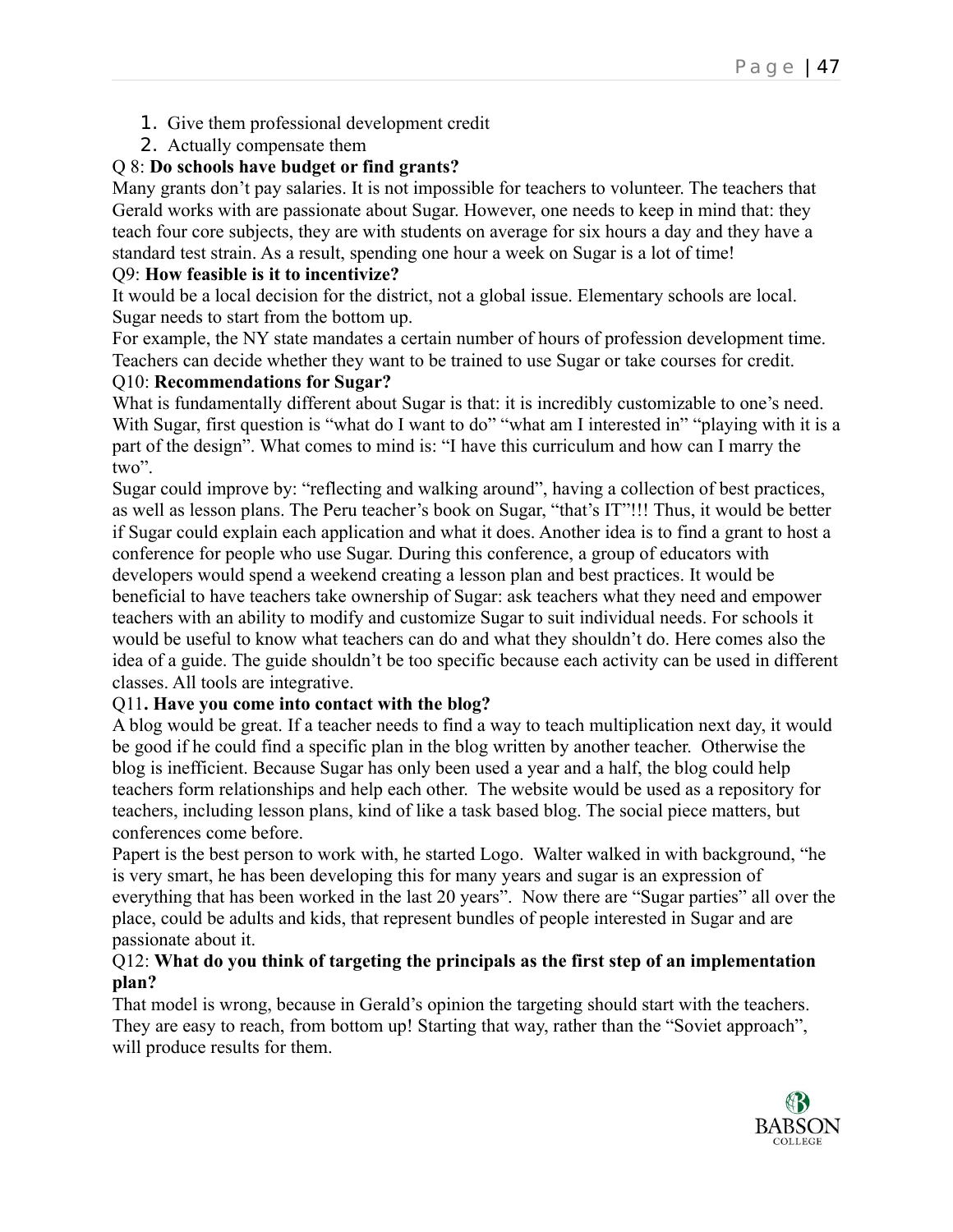## Q13: **How do you reach teachers like you?**

They can be reached through mailing lists and through conferences, where Sugar can target those teachers that are interested. For example the NECC (National Education Conference) held in Denver in June. All those teachers like Gerald go there. There is another Canadian conference called "EDUCAN", held in Philly.

On the other side, Sugar can advertise in magazines (ISTE members of ISTE organization, The National Society of Technology Educators) and through publications, not scholarly journals. The reason why it is good to target conferences is because the teachers who attend go there on their own time. "These are the people you want! Bring 100 sticks and LET THEM PLAY, invite students to play, or go to a school and videoconference it directly to NECC."

Gerald already proposed a presentation at NECC in June of next year, where he is going to talk about his dissertation. They invite you to submit a long abstract and then the committee decides whether it is important and worth being a part of the conference.

## Q14: **How much is Sugar known right now?**

"Right now there is Buzz like a good restaurant, teachers buzz a bit about Sugar. It is more like a large party, but not a town, not a society YET!"

"I know teachers would like to participate, get with other teachers"

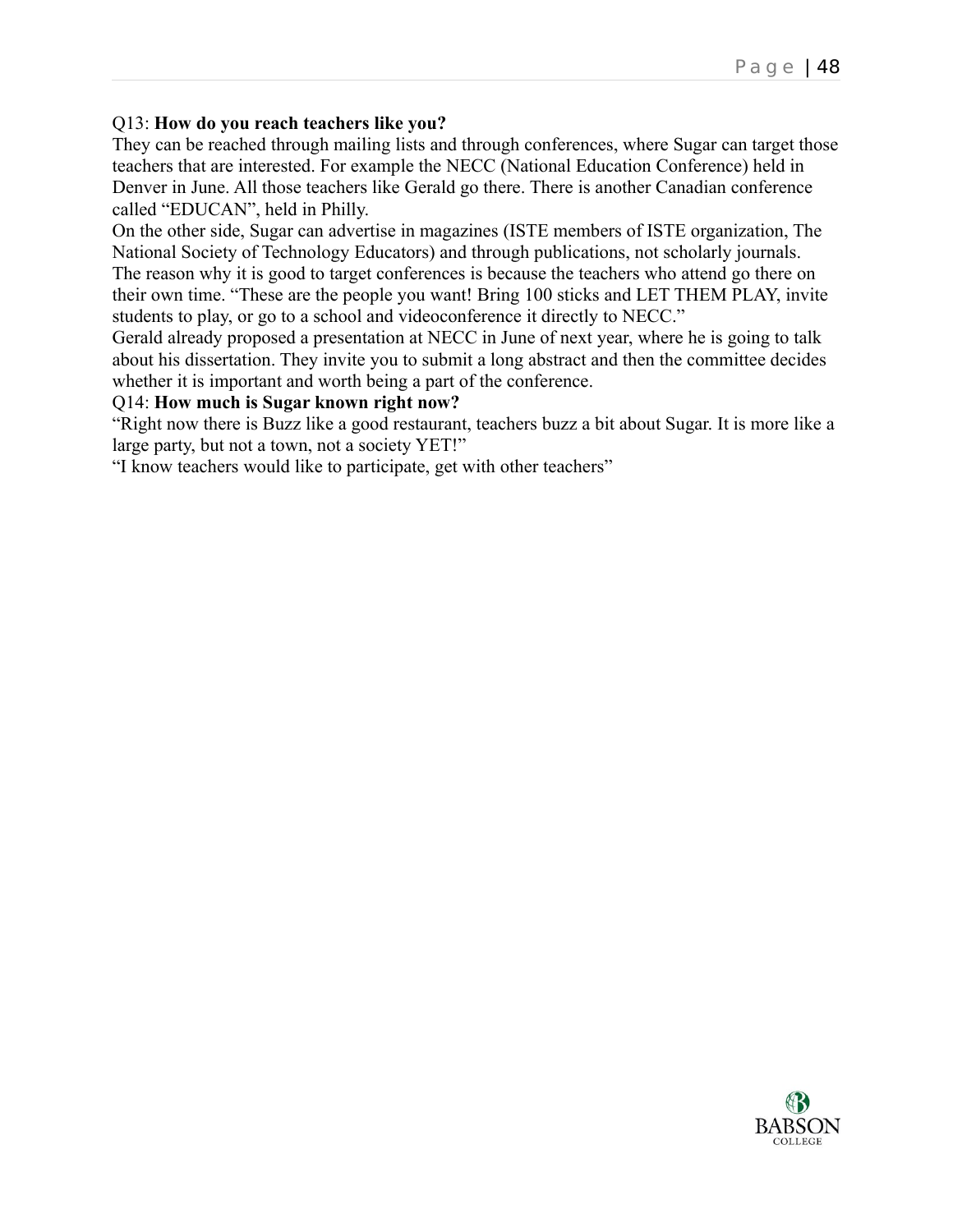# Appendix IV – **Interview with Michael O'Keefe**

## *The Assistant Head of Rising Tide Charter School in Plymouth, MA, October 28, 2009*

Rising Tide Charter School in Plymouth, MA is an elementary school for grade 5-8. Students are age 10 to 14. There are three hundred students in the school. Most areas in the US have charter schools. This school started in 1998. The major difference between a charter school and a public school is that charter school doesn't run off a traditional model in which students go to local schools where they live. In addition, charter schools operate independently. It has its own district. It reports to the state like a district.

## Q1. **How does the charter school purchase software**?

It depends. Although the charter school operates independently, the State can still mandate certain programs. For example, they still follow the State standards for teacher qualification and for standard testing. Sometimes states will provide new technology, but often times those technologies are less than desirable. For example, a few years ago the states implemented math-related software as an online data warehouse. The problem was that it was too basic. It's not easy to use and therefore the teachers did not see it being beneficial.

## Q2: **Does a charter school follow MCAS**?

Yes, in fact, the charter school is held accountable for the same or even stricter standard than the average district.

## Q3: **What software or technology does the school use now and why**?

As a small organization with about 300 students, we listen to what teachers need and provide resources they need. That may not be the case for bigger school. The technology director is usually the person that comes up with software and tells us what to do with them.

One Laptop Per Child share many philosophies with the school such as be engaged, be curious, be willing to explore. The first thought on One Laptop Per Child is that it is a wonderful supplement to classroom. It is highly individualized.

## Q4: **What staff development system does the school have now?**

The biggest challenge in any business is that there is never enough time. The Charter school is already focusing so much trying to structure things and to provide time. Our staff development is a lot of collaboration with one another. One teacher may initiate ideas related to curriculum/technology/software.

If Sugar were to be implemented, the school will run workshop internally after the school. Either Michael or the technology director will run it.

The staff development is very structured. Teachers get together twice a month for 2-3 hours. Sometimes the training will be as a group. Sometimes it will be split up by academic disciplines, grades, technology, etc.

One thing about implementing new software is to plan far in advance. The school can't implement anything right away especially once the school year starts.

Another difference between a small and a big school is that a small school has a faster turnaround time. It responds faster to changes than big schools. If Sugar requires tons of

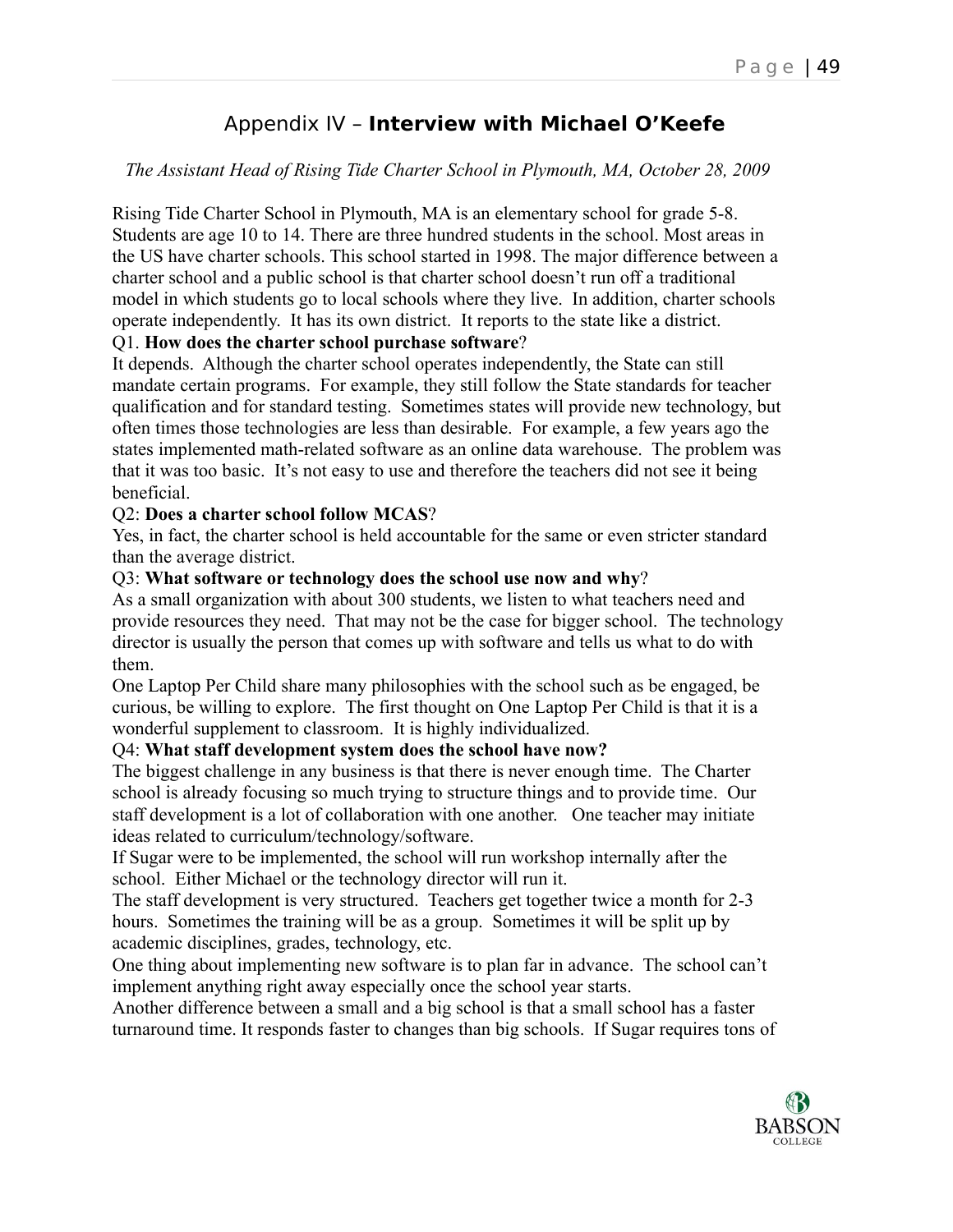training, it will take longer to be implemented. But if teachers or students can play around on their own, Sugar is more likely to be implemented.

It is important that a teacher takes initiatives. For example, a teacher came up with brain pop (a website) and introduced the website to other teachers. Another example is the type-to-learn. Fifth and sixth graders have a direct instruction on typing once a week. Type-to-Learn is a great program for it.

## Q5: **What do you think of the idea of having workshops during the summer?**

It's definitely possible. We use summer time for some professional development. It is on a volunteer basis. We get people together one week before school. Everyone is involved. We do not have a big budget for it however many teachers are very supportive. On the other hand, we can compensate teachers for a week long institute or workshop. If Sugar only needs a one-week workshop, we can compensate a teacher for it.

#### Q6: **Are teachers encouraged to go to technology conferences?**

There are so many conferences out there and we can't afford to have all teachers go. The technology director can definitely go. And a math teacher just went to the math conference in Boston. Teachers have opportunities.

## Q7: **Which grade is the best to pilot**?

For our school, it is the 6th grade because the 5th graders just had the transition from elementary schools where they all sit in one classroom.

## Q8: **Who should Sugar target, principals, teachers, education technologists?**

The answer is different for different schools. For this school, it can be any. Teachers can have this conversation and they will report to us. We will check Sugar out. However, the best way is to go after the technology directors. They have more leadership, specifically technology leadership. The school always listens to their technology director. Teachers are hard because they can be discouraging. Teachers can buy in the idea but feel powerless because schools may not pay for it.

## Q9: **Does the school have enough computers?**

Yes, certainly. There are 150 computers in the school and 2 full labs. Many classrooms have computers. There are no laptop carts. The school only desktop PC's because 1). Laptops are hard to maintain; 2). There is no need to have laptops because there are enough computers in classrooms. Some classrooms have 10 computers. The average class size is 20 students. Meanwhile, the two full class labs are used in a regular basis.

#### Q10: **What do kids do with the computers?**

Mostly students have very little independent time in the computer labs. The teachers always have students work on something that is more directly related to the subject. Computers are integrated parts of teaching. Most tools used are Microsoft and web-based games.

## Q11: **What do you think of afterschool programs**?

The Charter school does not have an afterschool program everyday because students have a much longer school day than students from public schools. Students get out at 3:10pm instead of 2:30pm. If they were to expand school hours by adding afterschool programs, parents won't like it.

Michael recommended Citizen Schools. They are afterschool programs in a lot of Boston public schools.

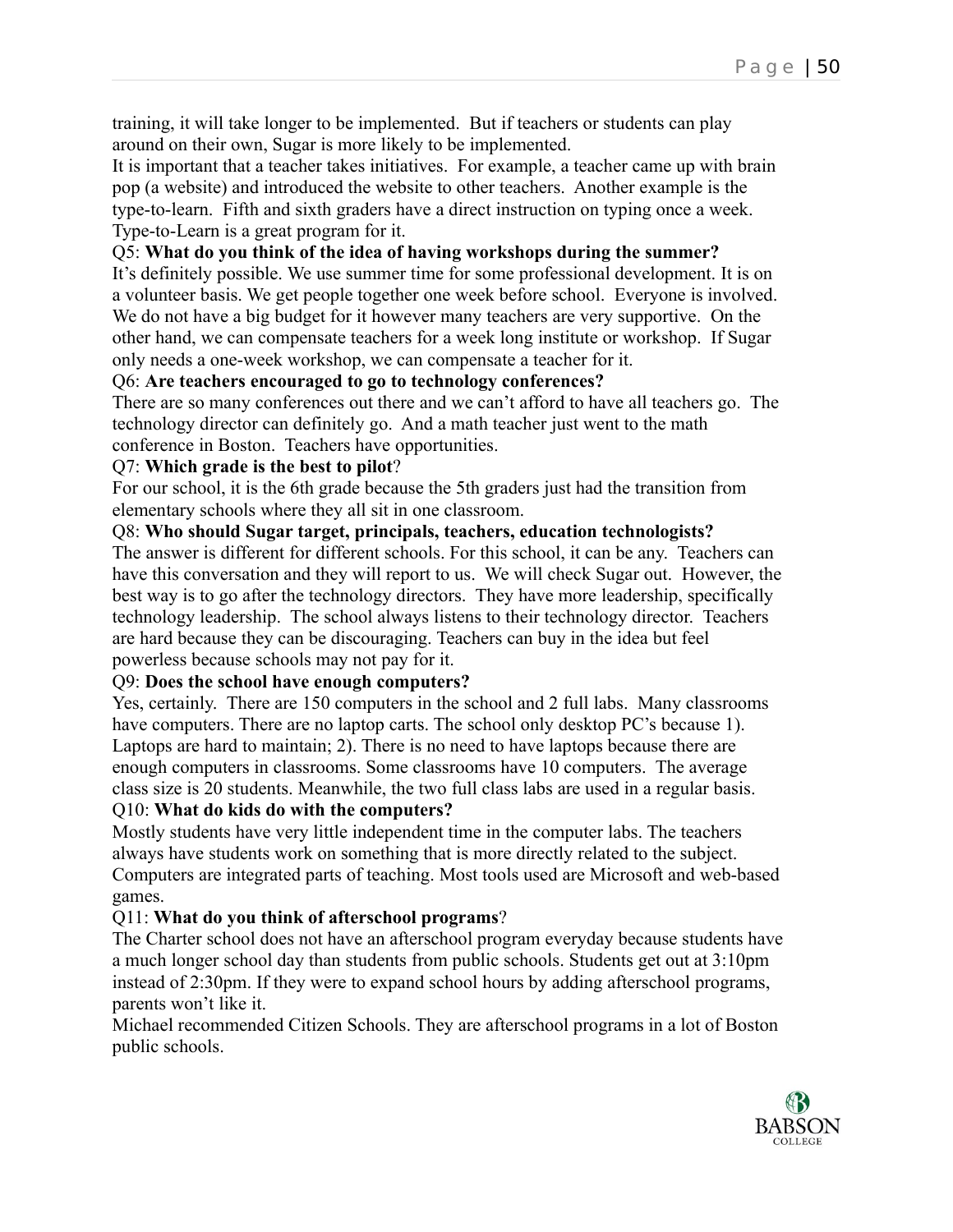Michael used to run an afterschool program. This kind of program allows students to explore and is extremely desirable for an afterschool setting. There are many teachers who want to work with kids. There are enough budgets for training.

## Q12: **What classes do you see Sugar being used in?**

Michael sees Sugar being used in science and math classes. He sees that the American education system needs to improve on math. The State-average for English is 80% pass rate but only 40-45% for math. Any tools that allow students to practice and engage in math will be great.

## Q13: **Do you see any pluses and minuses of this program**?

Michael needs to really play around and get familiar with the software. He believes that teachers will be able to figure out the software pretty quickly. Unless Sugar is very complex, they can implement it with only some internal training. They will only need one or two people in the school that is professionally trained by experts.

## Q14: **What do you think of the idea of having college students involved in the training process?**

That will be great! Any extra support will be cool. It answers my question on what might be available for ongoing support.

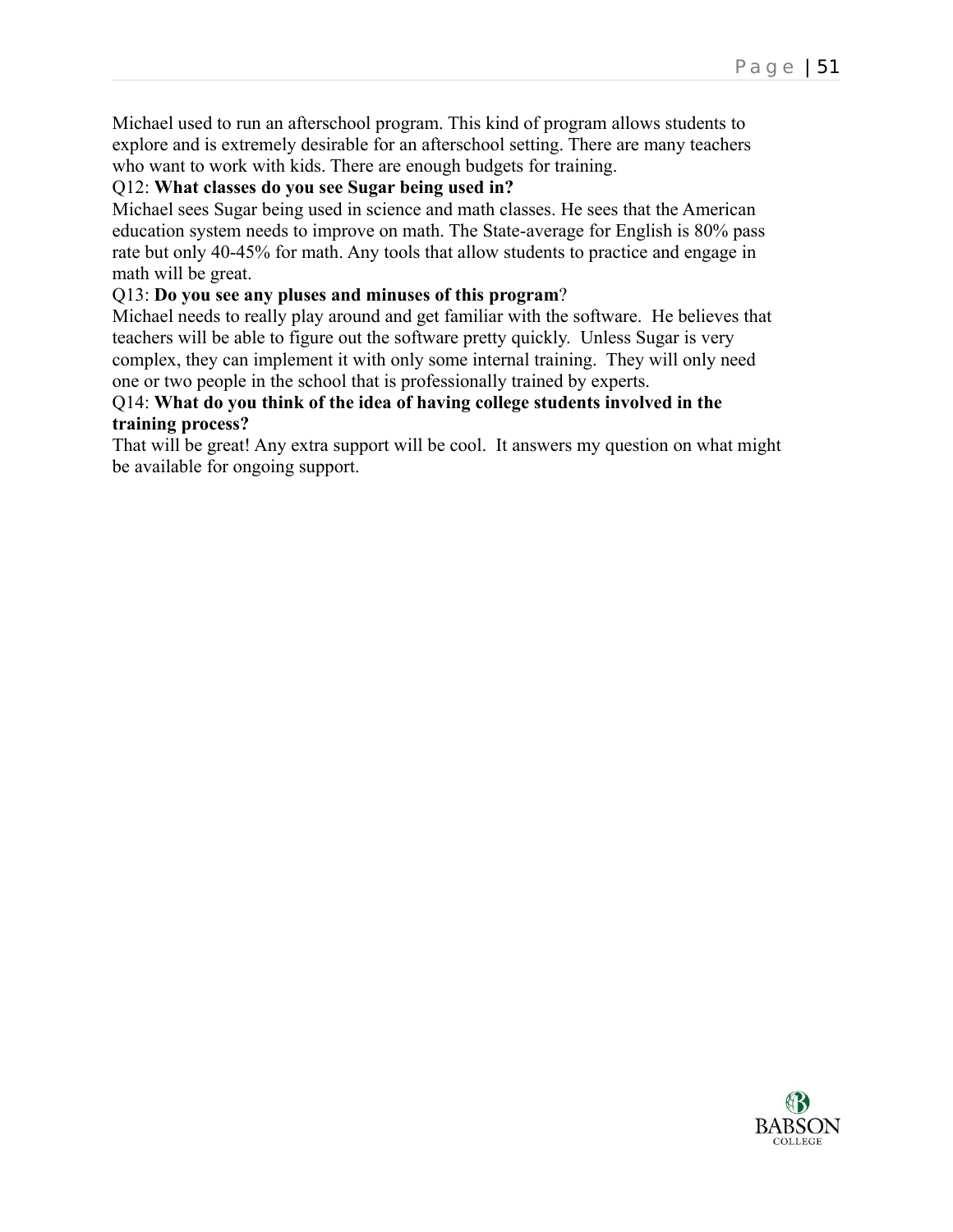# Appendix V- **Interview with Robert McKenna**

*Coordinator of the XO Sugar Implementation, Birmingham, AL, November 3, 2009*

"The Birmingham Schools' XO laptops are 15,000 laptop computers designed for collaborative education which are being purchased from the One Laptop Per Child Foundation for use by first- through eighthgraders in [Birmingham City Schools.](http://www.bhamwiki.com/w/Birmingham_City_Schools)

In February 2008 Langford created the [Birmingham Education](http://www.bhamwiki.com/w/Birmingham_Education_Initiative) [Initiative,](http://www.bhamwiki.com/w/Birmingham_Education_Initiative) a non-profit foundation that would receive the city's program funds and solicit private donations in order to purchase and distribute the laptops to students and administer the laptop program on behalf of the city. After Councilor [Valerie Abbott](http://www.bhamwiki.com/w/Valerie_Abbott) protested the involvement of former [Computers for Kids](http://www.bhamwiki.com/wiki/index.php?title=Computers_for_Kids&action=edit) chair [John Katopodis](http://www.bhamwiki.com/w/John_Katopodis) in the foundation, Langford dissolved the group and encouraged the Council to form an independent agency to solicit private donations. In approving the purchase of the laptops in its [March 11](http://www.bhamwiki.com/w/March_11) meeting, the Council declined to do so, instead transferring the \$500,000 from its previouslyaccepted \$3.5 million budget to the [Birmingham Board of Education](http://www.bhamwiki.com/w/Birmingham_Board_of_Education) for technology improvements needed for the new laptops to have internet access."

## (Taken from [http://www.bhamwiki.com/w/Birmingham\\_Schools](http://www.bhamwiki.com/w/Birmingham_Schools)  $%27$  XO laptops )

## Q1**: Describe Birmingham's history and involvement with Sugar?**

Robert has been involved with XO because of Caroline. The project was brought to the city by the Mayor at the time who had great enthusiasm for the cause. He was watching 60 minutes and thought Birmingham had similar demographic to developing nations. The town is known for its civil right and the Mayor wanted Birmingham to be the first American city to have XO laptop. He came in the office and convinced the team that everybody needed laptop. In reaction to the presentation, \$3.5 million was budgeted into this program for the first year by the city council out of local taxes fund/city budget. The budget split into \$3mil to purchas15, 000 laptops and \$0.5mil into deployment, training and students. (Get breakdown from Robert)

 Everyone had hoped the Mayor would be the spokes person for the XO program in the US. The matter is out of the question now that the Mayor has been convicted for bribery and is no longer the boss.

## Q2: **How big is your school system? How many students?**

The schools involved are all elementary schools in Birmingham. This year, implementation moves to the incoming  $1<sup>st</sup>$  grade and every new student in the school. Q3: **Please describe the process of implementation of Sugar in your school system? What steps did you go through? What stage are you at in the program?**

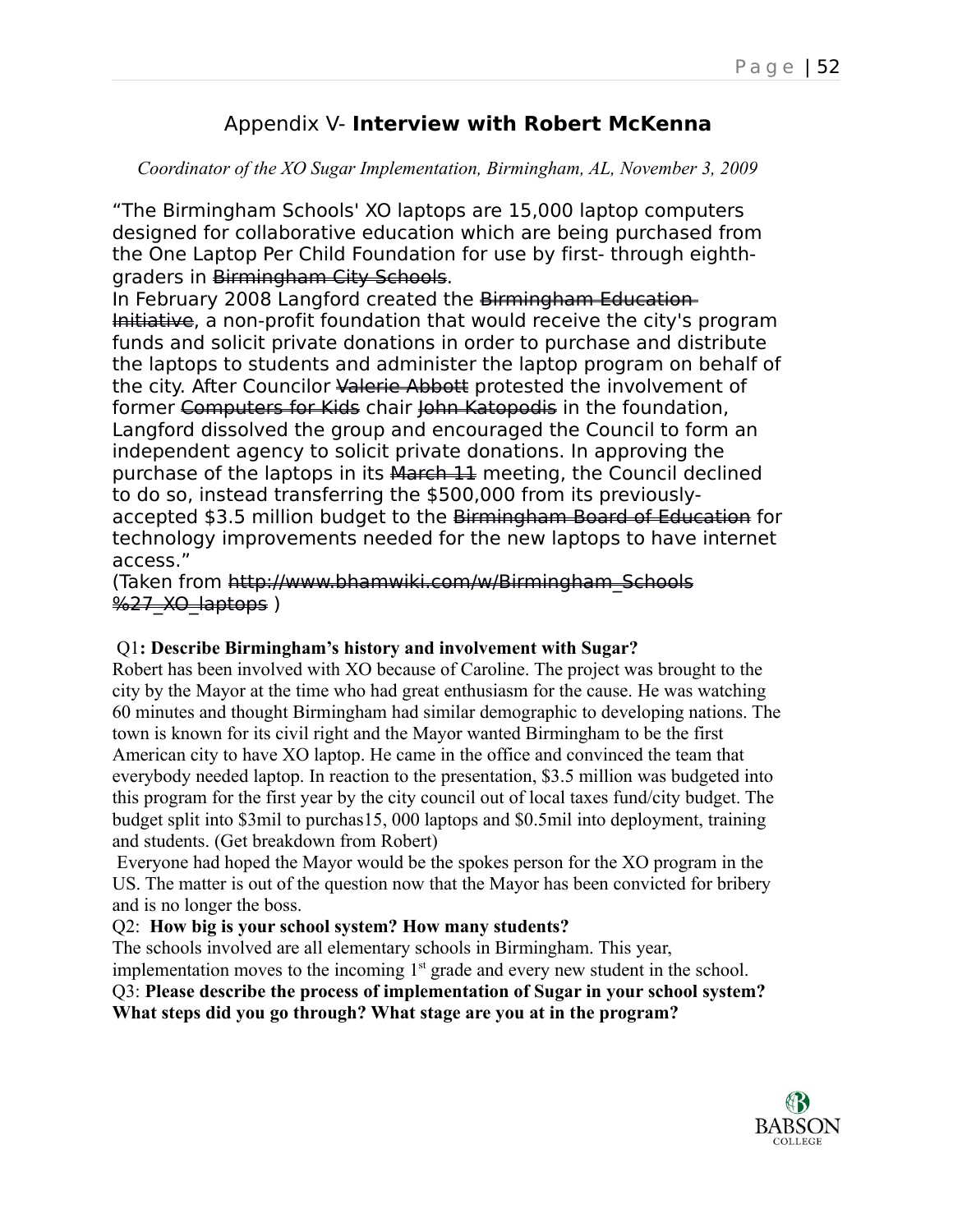The implementation took place in one school  $1<sup>st</sup>$  through  $5<sup>th</sup>$  grade. Robert did not want to deal with the jealousy of one child having the laptop and another not having it. The XO's were implemented in the spring semester, followed by a full year deployment.

Q4: **How much time do you spend using Sugar software per class/per week? Why?**  The results have not come in for those metrics yet. During the first year, teachers received out of the box training and not all implemented Sugar regularly. This year, Birmingham will have to create standards organized by the superintendents and principals.

## Q5: **How many teachers buy into the idea of Sugar initially?**

Teachers exhibited some hesitance towards using the software at first until the first day of school when students started asking, "Are you going to give us more homework on the XO?"

## Q6: **Why do you think some other teachers may not want to try Sugar?**

Robert believes some teachers see the computers as a distraction and expect the test scores to go down.

## Q7: **Has the training changed?**

Initially, last year, Birmingham hired Gate 4 Consulting (g8four.com/keep). Julian Daily from the company worked on OLPC implementation from Cambridge and eventually moved down to Birmingham. During the first wave teachers only got 2 hrs of training each.

This year more training is incorporated so that teachers can implement Sugar better into the class.

The second wave of training includes a National Science Foundation grant of \$2mil as well as collaboration with the University of Alabama to track the changes in study patterns.

Training upgrades are still in progress, however, as the school just received the money and hasn't hired a consultant yet. Robert believes Birmingham needs to figure out how to use the money wiser and change training to save teachers time, incorporate better incorporation of Sugar into the curriculum that will leave students more prepared. Benefits of Sugar should be highlighted: that the homework is pre- corrected saving teachers' time. Training should promote interaction. Teacher can email students help so that feedback doesn't have to wait till next day.

Birmingham has been working with David Zarowin from the Harvard School of Education program WIDE World to help will help Birmingham tailor Sugar to subject. \$850,000 of the second wave money was dedicated to training with David Zarowin and other trainers to develop programs, alter existing curriculum, put it in the computercomputer at home tutor.

## Q8: **Is there a way to standardize the training methods you have discovered to implement in all elementary school in the US?**

Robert believes that that would be ideal. Using their methods they have learned allows the teachers to teach more flexibly and, most importantly, add their own personalities and teaching style to the use of the technology. This will bring them across from the precomputer mentality to the second-nature of computers their students feel.

Q9: **What process do you use to measure the success of Sugar software?**

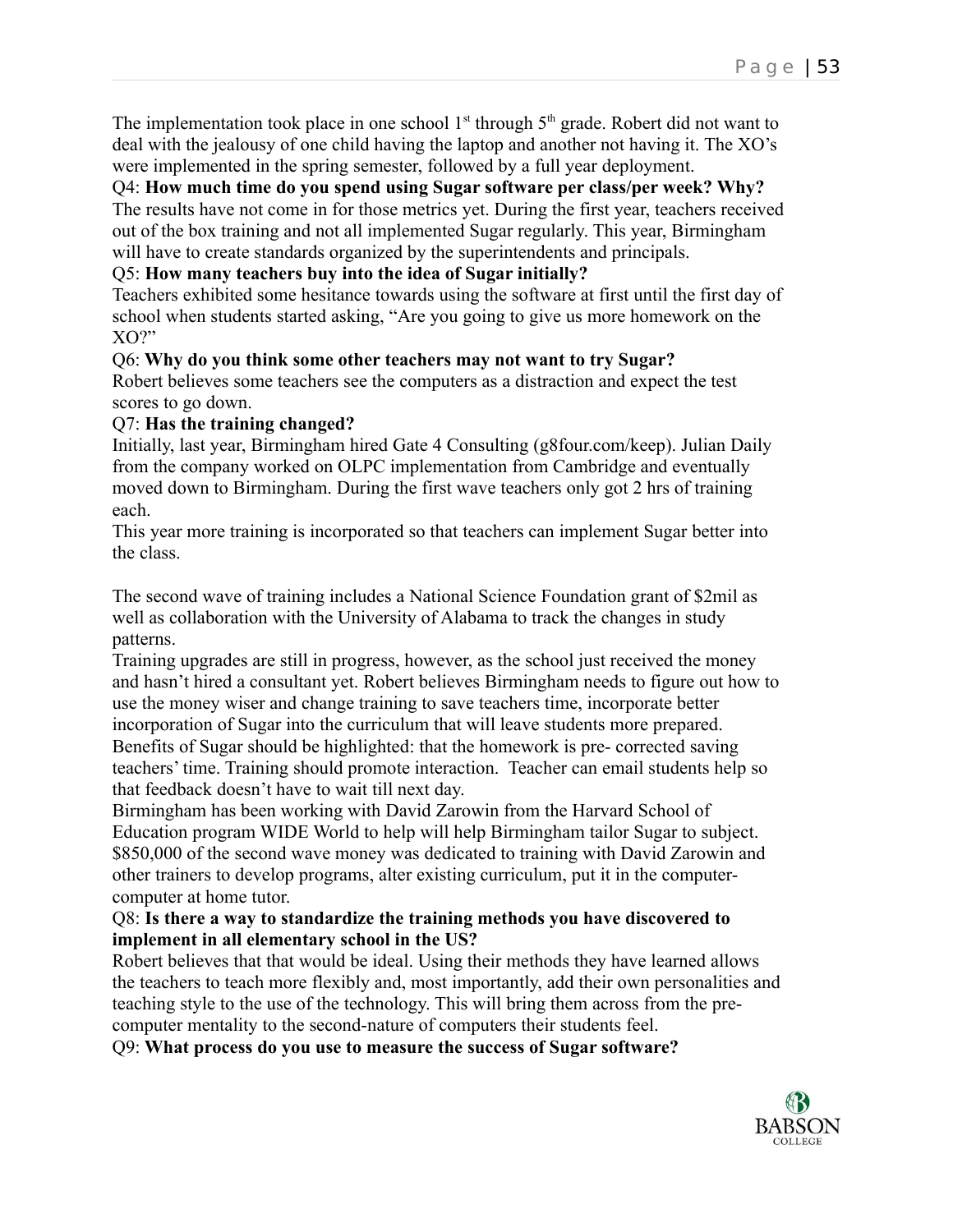The metrics to come are being tracked by University of Alabama (UAB.com). Another grant allowed them to conduct a study of student and teacher behavior before the XO implementation with set criteria. The effect of Sugar on study patterns, parent/student interactions, and homework time should be witnessed later on in the study.

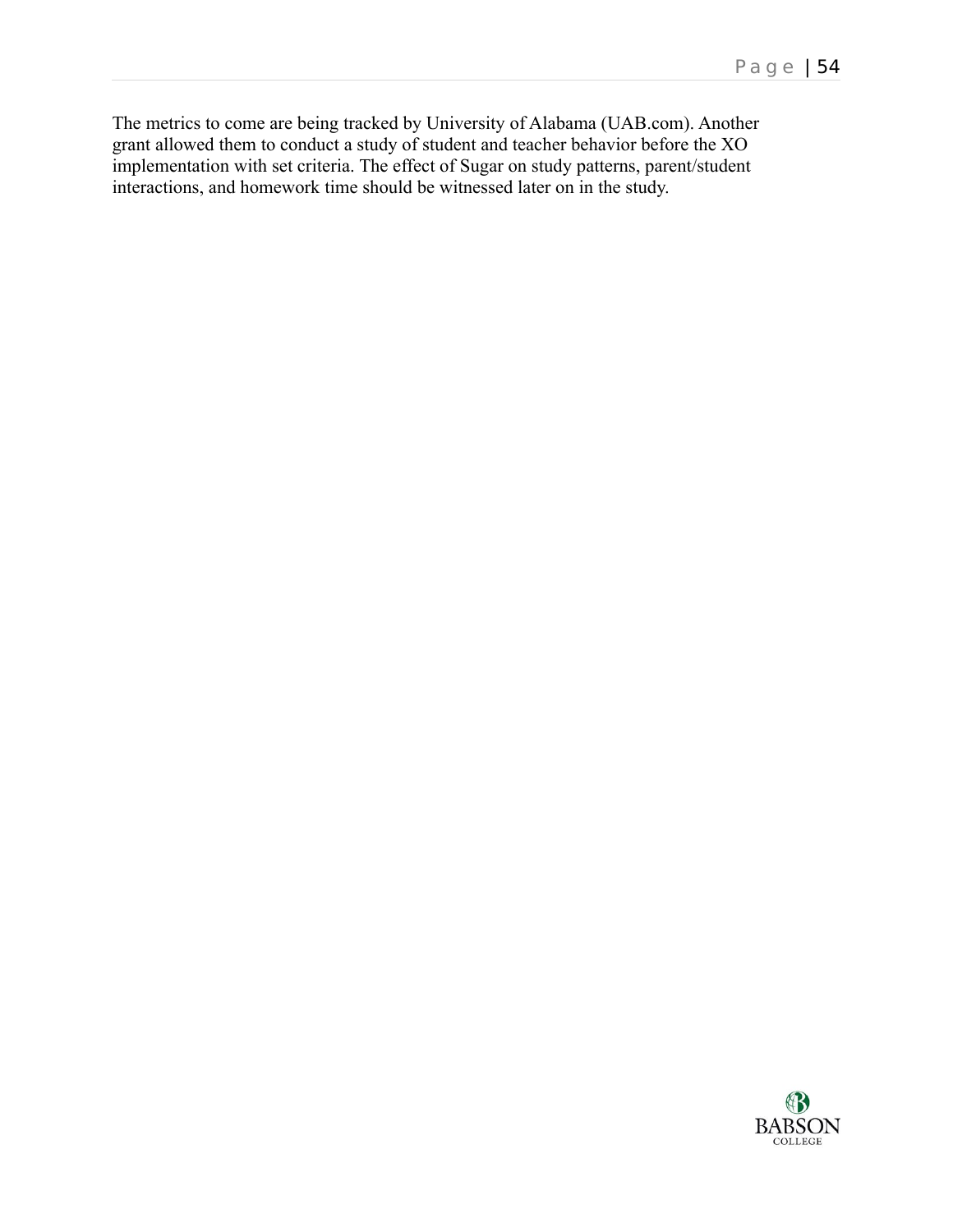# Appendix VI – **Interview with Barbara Vincent**

*Assistant Head of the Meadowbrook School of Weston, MA, November 13, 2009*

## [Introduction to Sugar]

The school is currently integrating social networking.

## Q1: **How did the school start XO**?

The Meadowbrook School was involved with the first generation XO. One of the teachers instituted it. In fact, several students designed a video. There problem with Xo is that there is no power. There are so much free software out there right now that the school don't for any more. The XO software cannot provide many functions such as videos.

## Q2: **What kinds of schools would Sugar fit in**?

Barbara envisions schools in third world countries, such as Israel and Afghanistan. Sugar is a cheap and relatively easy way to start students. A good marketing for sugar is to become a place with cheap access to the Internet.

## Q3: **Did you remember the cost of owning the XO laptops?**

The laptops cost \$200. Barbara does not remember the exact cost. But it did take hours of training. For example, even though she is quite technology oriented, Barbara could not open the XO. It was a student who showed her how to open it.

## Q4: **How do teacher react to new software in general?**

There is a huge difference between independent school teachers and public school teachers. At Barbara's school, teachers go to summer school program and get pay \$100/day (limited to 10 days). There will be a program starting this summer that pays teacher a lot more than \$100/day. However, teachers have to apply with a proposal on how they look at 21<sup>st</sup> century skills as well as new ways to teach school curriculum. It is a one week long program. Teachers collaborate with others. They are also encouraged to bring in experts from outside.

## Q5: **How does new software get introduced in your school? How do software companies approach the school?**

Everything at the school come from bottom up not top down. They have tried the top down approach and didn't work. In terms of how software gets implemented, Barbara gives an example of a new program call "Fraction Nation." She will probably look at the program and evaluate the cost. She will introduce the software to her class (she teachers  $5<sup>th</sup>$  grade). Then she will go to  $5<sup>th</sup>$  grade teachers and say to them, "oh my god, you are not going to believe this." Otherwise, she will send the software back and do nothing with it. Q6: **Why didn't the top down approach work?**

Especially in independent school, the top down approach won't work because teachers have control. In terms of change, if a teacher doesn't want to change, she will not. For example, there is a teacher who is terrible at adapting. It took Barbara two years to get a new program to the teacher's classroom.

## Q7: **What do you think of a misconception that young kids are not good with technology**?

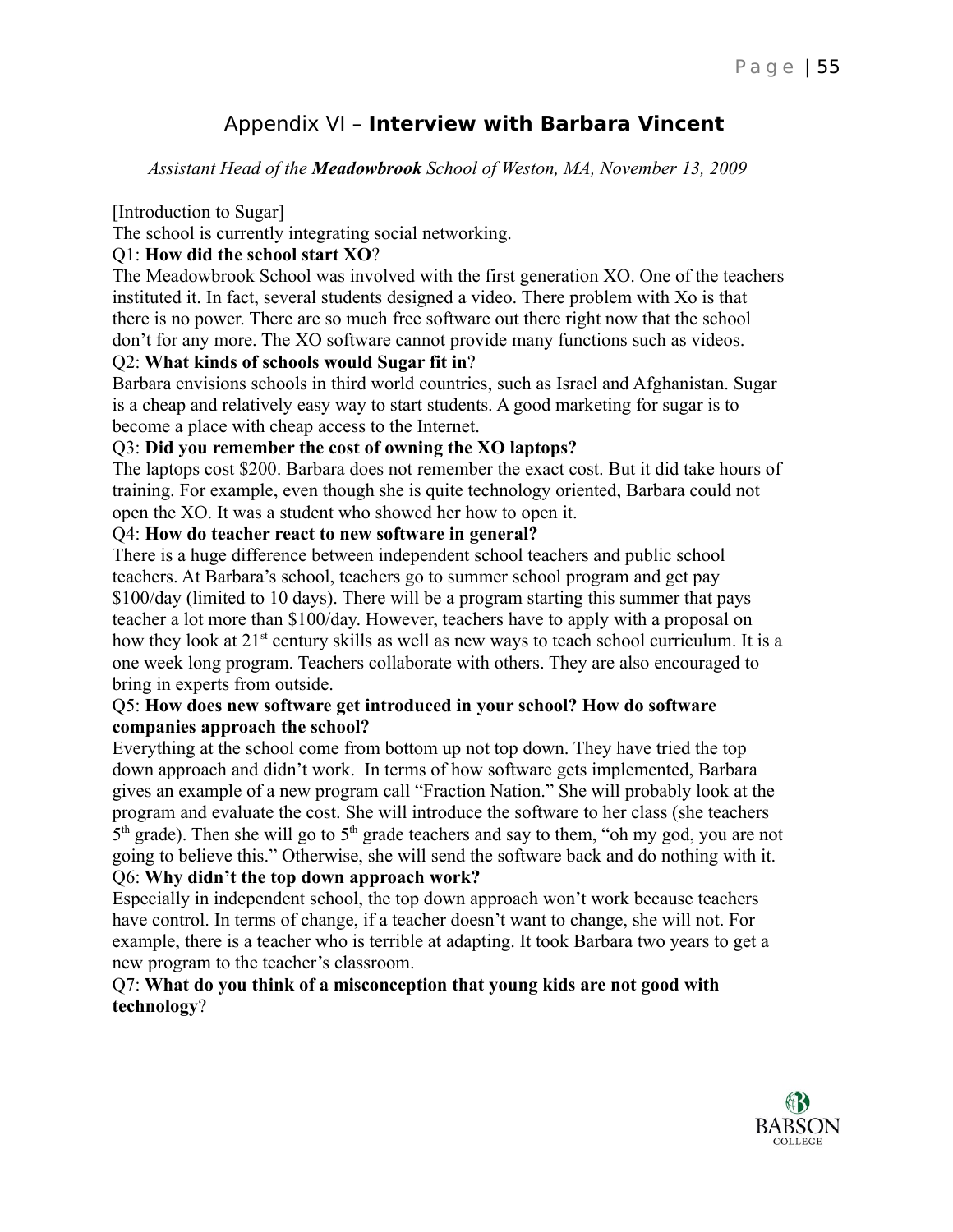That is wrong. There is program called "Jelly Frog" that every letter has a signal. "S" is snake. When they go to computer room, the teacher says, "let's do your name". For a student name Sally, she will be "s" and she will know to draw a snake.

## Q8: **How is technology integrated in curriculum?**

It's a moving target. For JK 1-2 students, they only use computers during computer classes. For JK 3-5 students, the technology is semi integrated. There are 40 apple laptops that can be used in class periods to take test and do word processing (typing). The school itself provides dual platforms (Apple and Windows).

## Q9: **Why dual platform?**

The school believes that they have no idea in the next 5 years which platform will dominate -Apple or Windows. Therefore, they prepare kids for both. When kids do real database work, they use Windows. When they do arts, they use Apple.

## Q10: **How is the social networking implementation?**

The reason that the school decided to start integrating social networking software is that they see a need for a more effective communication between teachers and parents. Right now, they are figuring out the consequences of open communication between parents, students and schools. The school definitely wants to use social networking software but don't know how. Next Friday there will be a dialogue among teachers.

The school tries not to introduce software but instead, listen to faculties and their frustrations. Social networking is brought up because there have been a lot of concerns expressed by faculty in communicating with parents. The school wants to do it right and safely. Barbara thinks that this particular software may be right, so she goes to the faculties. She asks, "what do you think of this?" Because the request comes from faculties, it is a lot easier for the software to be implemented.

#### Q11: **How long does it take for implementation?**

If software is as good as it claims, it can be implemented over night. She would start with a pilot for 2 weeks.

At the school, it is usually the case that teachers will people come to her and drop articles on her desk. Teachers are anxious to find a better way to teach their students.

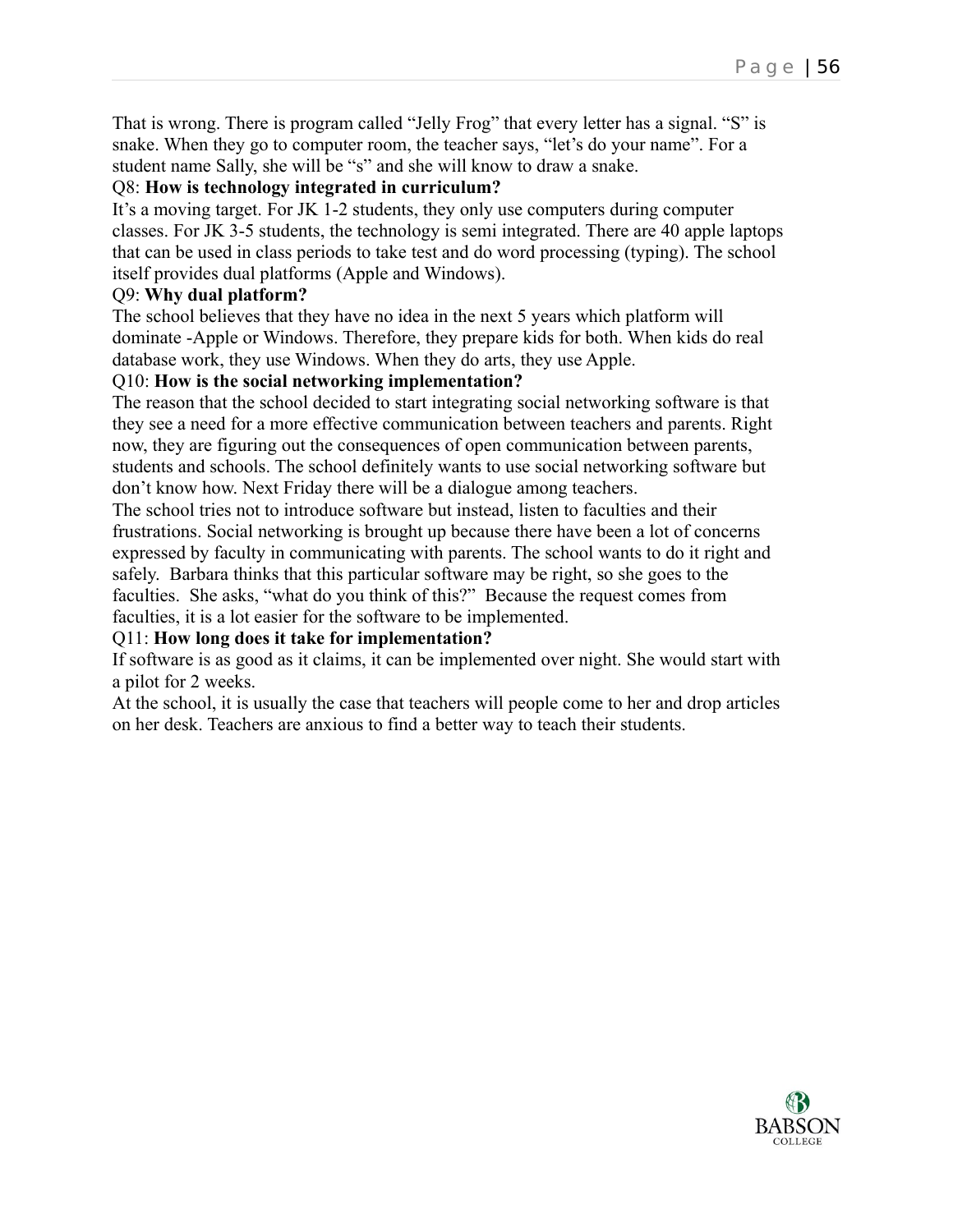# Appendix VII – **Interview with Rob Stergis**

*ESL Coordinator in Watertown, MA school district*

## Q1: **What was your first impression on Sugar?**

My first impression was that the program has considerable educational potential.

## Q2: **What would it take for** *Sugar on a Stick* **to successfully implemented in the Watertown school system?**

Successful implementation in Watertown Public Schools would involve sustained professional development and carefully planned implementation.

## Q3: **What would be the three biggest potential obstacles for** *Sugar on a Stick* **to be implemented?**

Obstacles would be insufficient training and follow-up support, perception of staff that the program is not valuable or worth the time and commitment to learn and implement. Q4: **What kind of training do you think teachers at your school need?**

Staff who will use the program will need a series of workshops, online support and follow-up assistance in the classroom.

## Q5: **Any additional comments and suggestions?**

I am interested in learning more.

# Appendix VIII - **Phone Interview Cold Calls**

**Anne Sudbay**: *Lowell Instructional Tech Teacher, Watertown, MA, November 13, 2009* Q1: **What was your first impression on Sugar?**

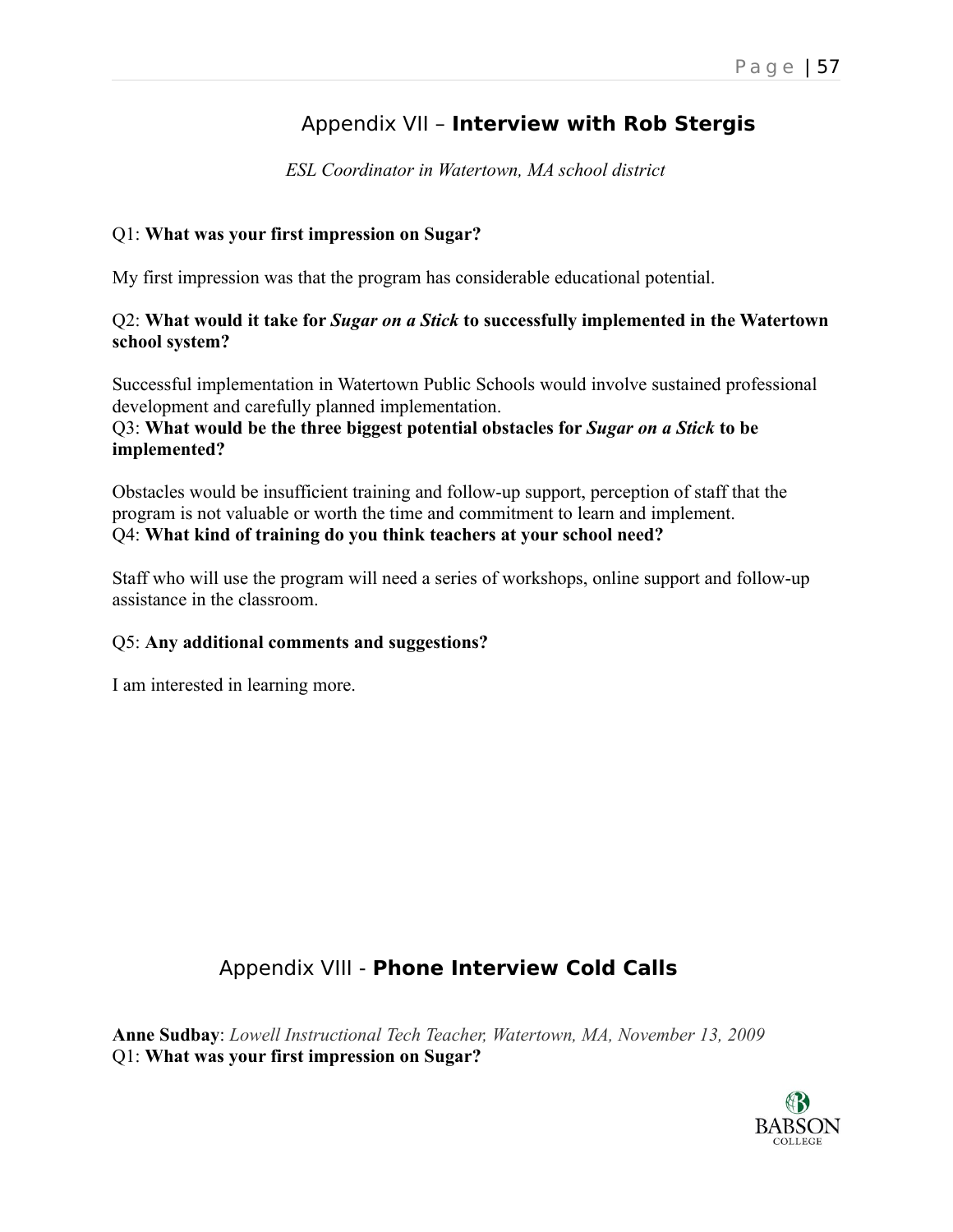She liked the applications and the amount of resources sugar is able to give. The Watertown school system has a lot of hardware, but not so much software. She like that Sugar is free and is customizable for students.

## Q2: **What would it take for** *Sugar on a Stick* **to successfully implemented in the Watertown school system?**

The Watertown people need to first get familiar with the program, and most important find ways to connect Sugar with the curriculum.

## Q3: **What would be the three biggest potential obstacles for** *Sugar on a Stick* **to be implemented?**

Any implementation is hard. Sugar is so different. Finding the right curriculum connection is crucial. Second, although Sugar doesn't require a lot of financial support, it is important to make sure all students have a stick. Finally, the school needs to make sure that Sugar has all the technical supports. All technical issues need to be addressed. Q4: **Any additional comments and suggestions?**

Nothing is done since the Lowell Library meeting. At this moment, Superintendent Ann Koufman is putting together a team of teachers to do more research on Sugar.

## **Michael McDermott**: *Vice-Headmaster, Watertown, MA, November 13, 2009* Q1: **What was your first impression on Sugar?**

Sugar is very interesting. It is certainly a tool for young students. He is not sure how Sugar will work for secondary schools.

## Q2: **What would it take for** *Sugar on a Stick* **to successfully implemented in the Watertown school system?**

He is not sure the overall plan, but he thinks that Superintendent Ann Koufman will put the plan together.

## Q3: **What would be the three biggest potential obstacles for** *Sugar on a Stick* **to be implemented?**

The biggest obstacle is financing the program. But Watertown will be fine because Superintendent Ann Koufman is very supportive. He is not concerned about teachers because he believes if teachers get enough professional training, they will be fine. Q4: **What kind of training do you think teachers at your school need?**

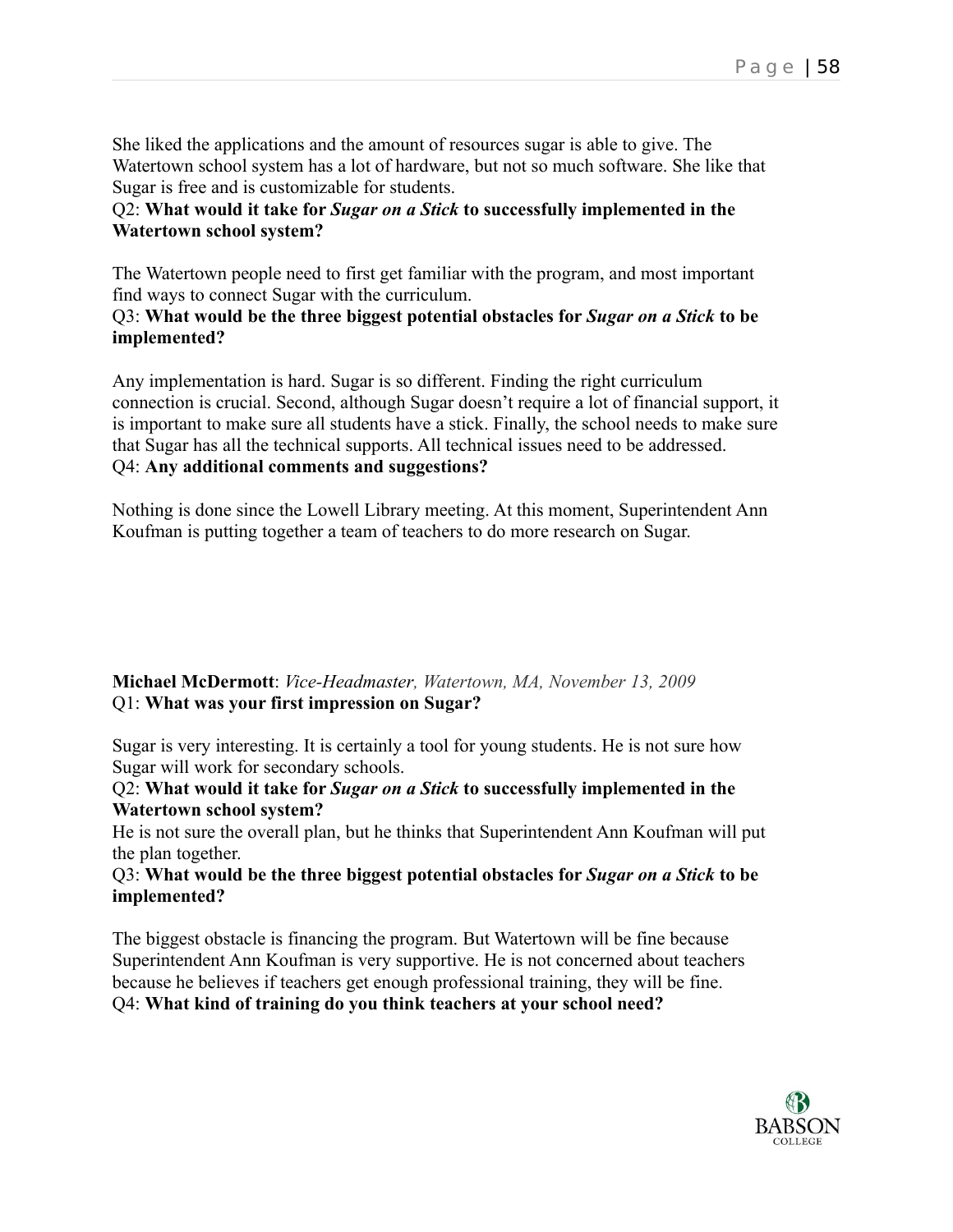He values the  $1/2/3$  hour training that demonstrates Sugar, similar to what Walter did few weeks ago. He is not sure how much training teachers will need because he is not a user.

Q5: **Any additional comments and suggestions?**  $N/A$ 

# Appendix IX – **Summary of the Lowell School Principals' Meeting**

**Watertown School Principals Meeting**: Walter Bender's Demonstration for School Principals in Watertown, MA

3pm – 5pm 10/27/09

Lowell School Library

Ann Koufman, Walter Bender, 17 School Principals and teachers and technology

educators; Wei Lin and George Lee (observers from Babson College)

Attendee introduction:

There were 18 people attending the meeting from the Watertown School District. There were nine Principals in the meeting, one Director of Athletics, one Music teacher, one Headmaster, one Director of Business Service, one Second Language teacher, and two technology educators.

Walter's Pitch:

"Computation should be on every child's low shelf." His goal for Sugar Labs is to give everyone the opportunity to live a rich life. This can be accomplished through a free software platform that facilitates exploring, collaborating and reflecting. The dream is to have high school kids write programs for elementary kids. In a few years, elementary kids may be able to write these programs themselves.

Sugar empowers students to "learn to learn," "a creative society" (for example the music program), "guided discovery," "get kids to debug and problem solving" and "modifying physics." Sugar is easy, cheap, and low risk. It also allows students to collaborate (similar to Google dots).

Walter then demonstrates turtle art. It came from Logo.

The latest version of Sugar on a Stick is called "Strawberry". In a month, the Blackberry version will be introduced. By the spring of next year, another new version will come out.

Attendees' Exploring Sugar:

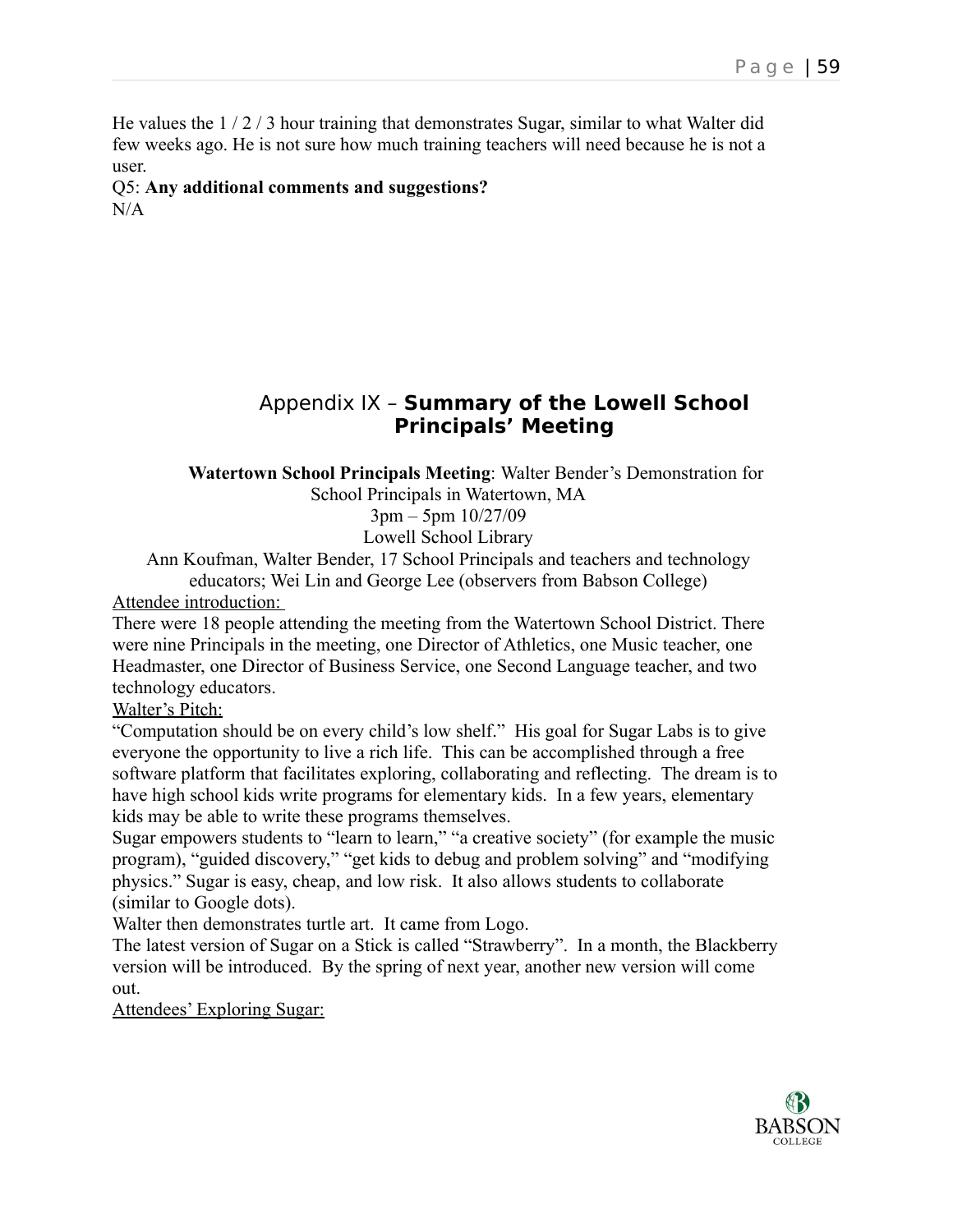Walter then encouraged all meeting participants to begin "playing" with Sugar to explore its features. Some of the activities that attendees tried were the Journal, the Puzzle, Turtle Art, Speaker, a math game, and a basketball game.

They were all interested and were very engaging.

Walter talked with three teachers about how Sugar can be used in a language class. There is a team in Sugar that translates languages. Walter suggested that the students from different language classes can be part of the team. Meanwhile, students can play with the memory game (teachers create them on their own). They can also play with turtle art. They could use turtle art to create a map of Watertown.

One high school teacher thought that Turtle Art was too complicated. Especially for high school students when they have been using Microsoft. Walter responded by saying that it is not an "either-or" – Sugar Labs and Microsoft can be used together. They are both tools for students. In fact, if students master Sugar activities, Microsoft will be easier to manage.

Teachers' Feedback:

They thought Sugar is very inspiring. These different games gave them many ideas for classroom teaching. They especially liked the story recording, MaMaMedia, Puzzle Maker, Scratch and Journal.

The group discussed possible next steps. First, they need to find a small group of teachers to play with it and further explore its possibilities. Then Sugar can be run as a server for students to log into. Sugar can also be run inside Windows but it will not run as efficiently. In addition, Watertown can make Sugar as *the* server on the computer (as a side note, there are 22 Apple computers in the nearby computer lab).

For Mac system, the newer computers will run Sugar just fine. But the older versions (based on the PowerBook Motorola chips) can't. However, Sugar can be run in a CD (with a drawback of no journal entry for students).

The software update aspect of Sugar is very easy.

Walter also demonstrated the Calculator. He showed how the calculator can be used to plot graphs.

Ann Koufman discussed with one language teacher, Rob Stergis, about whether Sugar will be good for K-6, K- to 12, or grades 8-12. Sugar is essentially replacing the wide, large screen with small, personal computer screens.

Later during the meeting, a teacher approached me and told me that he was very impressed by Sugar. However, he and the rest of the team needed more time to learn about Sugar.

Ann also suggested first introduce Sugar to the Summer School (K-12) program. There will be 40 teachers, many of whom also teach during the regular school year. They are the ones that are willing to try new things.

Good Follow-Up Contacts

Michael Noftsker, Headmaster, Watertown HS

PH: 617-926-7760

E-Mail: [pnoftsker@watertown.k12.ma.us](mailto:pnoftsker@watertown.k12.ma.us)

Dan Wulf, Tech Leader from Watertown HS E-Mail: DWulf@watertown.k12.ma.us

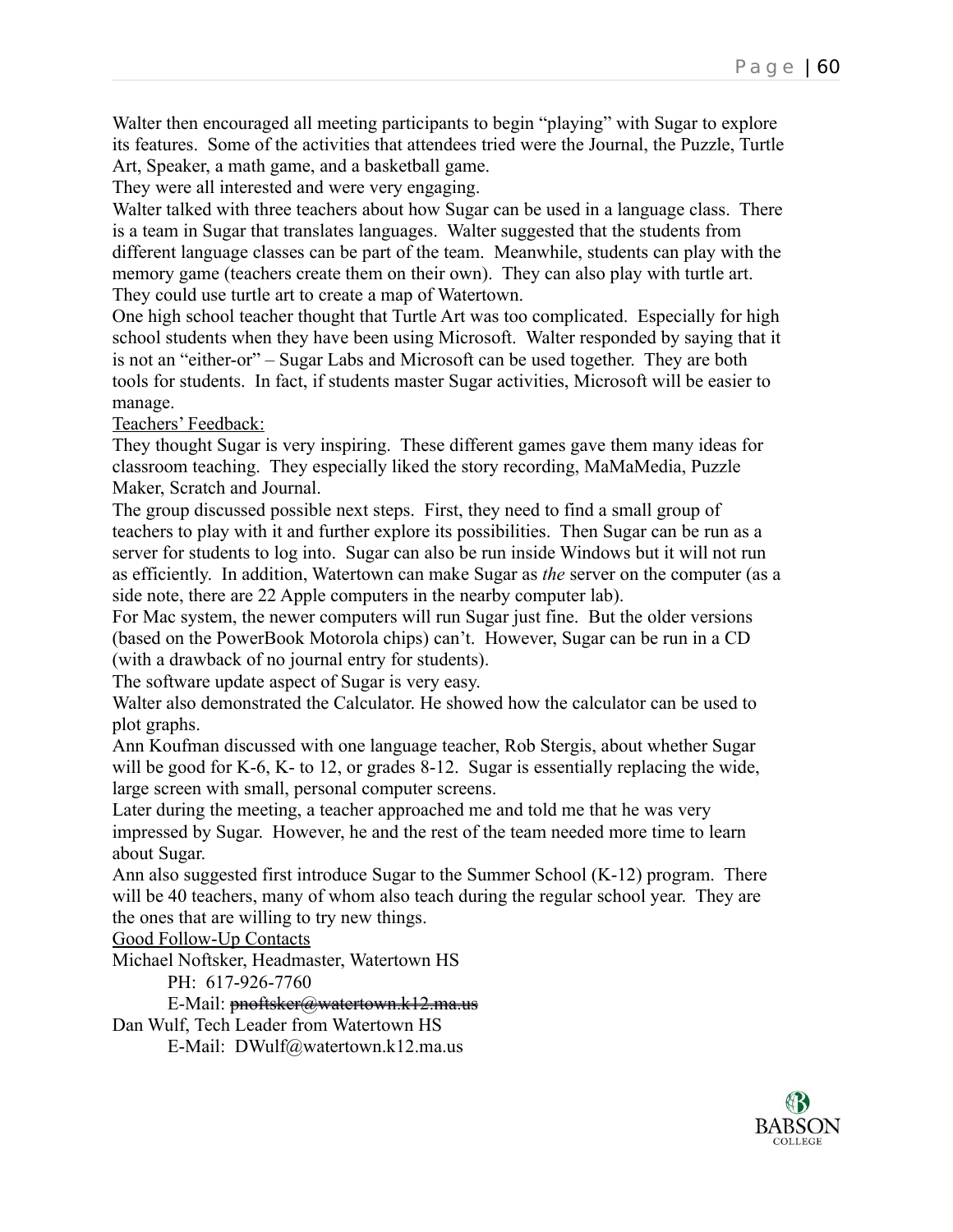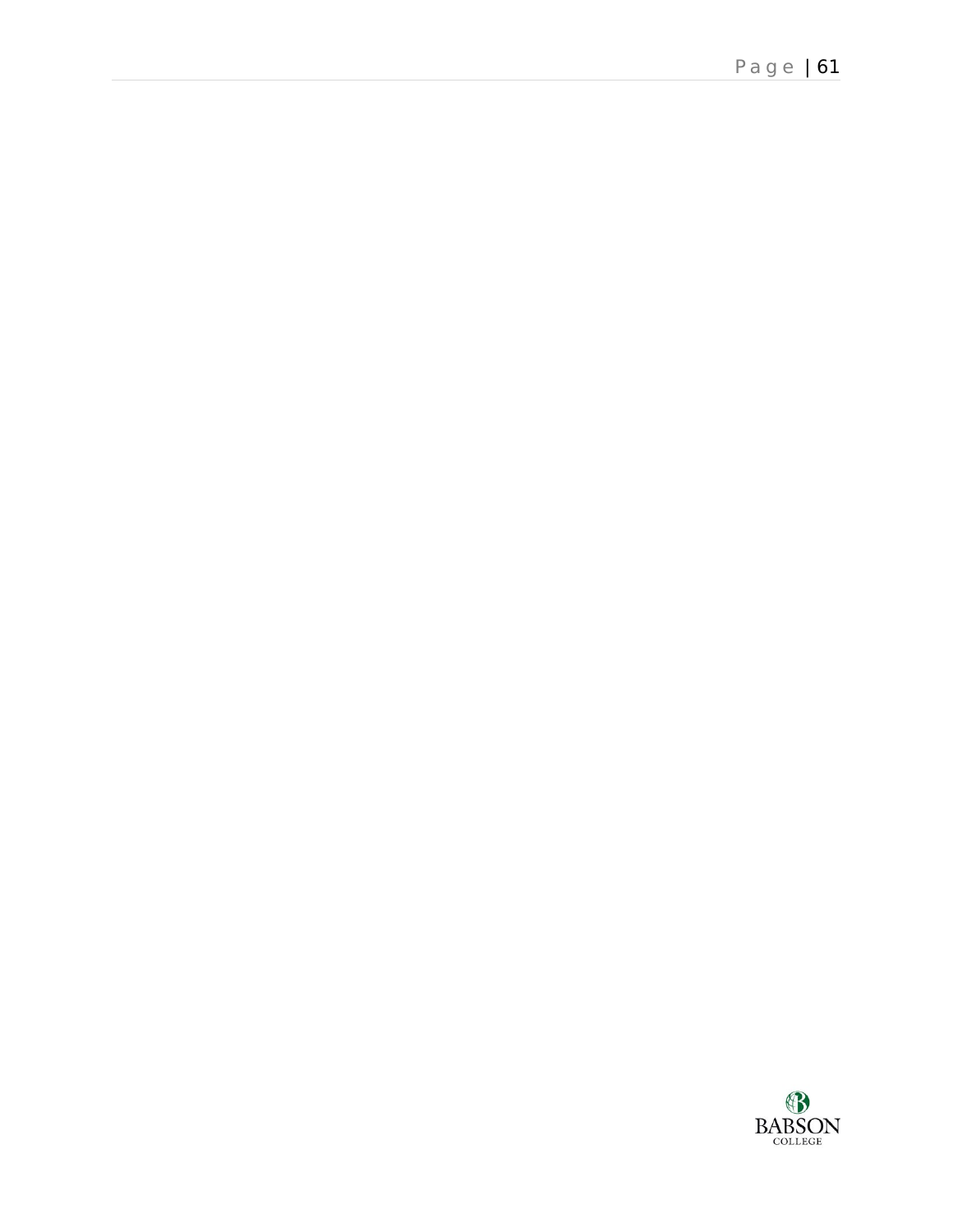|                   | Appendix XI - Excel Spreadsheet Analysis of |  |
|-------------------|---------------------------------------------|--|
| <b>Interviews</b> |                                             |  |

|              | <b>Caroline Meeks</b>                                                                                                                                                                                                                                                                                          | <b>Ann Koufman</b>                                                                                                       | <b>Gerald Ardito</b>                                                                                                                                                                                                                                                                                                                                                                     | Michael O'Keefe                                                                                                                                                                                          |
|--------------|----------------------------------------------------------------------------------------------------------------------------------------------------------------------------------------------------------------------------------------------------------------------------------------------------------------|--------------------------------------------------------------------------------------------------------------------------|------------------------------------------------------------------------------------------------------------------------------------------------------------------------------------------------------------------------------------------------------------------------------------------------------------------------------------------------------------------------------------------|----------------------------------------------------------------------------------------------------------------------------------------------------------------------------------------------------------|
|              | 1. Sugar's<br>differentiation and<br>classroom experience; 2.<br>Capability to work with<br>disability and different<br>learning styles; 3.<br>Extending time spent on<br>homework by students;<br>4. Assisting teachers on<br>teaching standards and<br>tests; 4. Providing                                   | 1. Its ability for<br>student to network<br>and play<br>educational<br>games; 2. Journal<br>and different<br>languages   | 1. The organization of games<br>and the idea of having more<br>collaboration among students; 2.<br>Interested in what Sugar is trying<br>to be accomplished; 3. Sugar on<br>a Stick is a solution-kids can<br>take Sugar home; 4. Sugar on a<br>stick flies; 5. Education games:<br>turtle art, Etoy, scratch are very<br>challenging; 6. Sugar serves as<br>an assignment tool. It's an | 1. A charter school<br>shares the same<br>philosophy: be<br>engaged, curious,<br>exploring; 2. Sugar<br>is a great<br>supplement to<br>classroom; 3. Sugar<br>can improve<br>science and math<br>scores. |
| <b>Sugar</b> | students $21st$ century<br>skills.                                                                                                                                                                                                                                                                             |                                                                                                                          | affective and engaging way of<br>teaching.                                                                                                                                                                                                                                                                                                                                               |                                                                                                                                                                                                          |
| Advantage    | <b>Robert McKenna</b>                                                                                                                                                                                                                                                                                          | <b>Barbara Vincent</b>                                                                                                   | <b>Rob Stergis</b>                                                                                                                                                                                                                                                                                                                                                                       |                                                                                                                                                                                                          |
|              | 1. Efficient Interactive<br>Process; 2. Kids come to<br>class more prepared; 3.<br>Computer becomes a<br>learning tool rather than<br>an electronic writing<br>device; 4. Pull out your<br>XO and kids are focused<br>immediately. Great way<br>to keep kids interested<br>and so they do their<br>assignment. | 1. Integrated<br>Social<br>Networking; 2.<br>Good platform for<br>using; 3. Involved<br>with first version<br>with OLPC. | 1. The program has considerable<br>educational potential                                                                                                                                                                                                                                                                                                                                 |                                                                                                                                                                                                          |

|                         | <b>Caroline Meeks</b>                                                                                                                                                            | Michael O'Keefe                                                                                                                                             | <b>Gerald Ardito</b>                                                                                                                                                                                                                                                     |
|-------------------------|----------------------------------------------------------------------------------------------------------------------------------------------------------------------------------|-------------------------------------------------------------------------------------------------------------------------------------------------------------|--------------------------------------------------------------------------------------------------------------------------------------------------------------------------------------------------------------------------------------------------------------------------|
| <b>Sugar</b>            | 1. Sugar lacks of<br>traditional content; 2.<br>Sugar requires much<br>longer training than other<br>programs; 3. It is hard to<br>get students use Sugar on a<br>Stick at home. | 1. Sugar is complicated. It<br>will take a long time to<br>train teachers.                                                                                  | 1. Kids seems to love laptops more than<br>the program itself; 2. Teachers can't use<br>Sugar for video and audience podcasts -<br>can't import video-in certain sense it is a<br>step down; 3. Sugar is missing a<br>collection of best practices and lessons<br>plans. |
| <b>Disadvantag</b><br>e | <b>Robert McKenna</b>                                                                                                                                                            | <b>Barbara Vincent</b>                                                                                                                                      | <b>Rob Stergis</b>                                                                                                                                                                                                                                                       |
|                         | 1. Teachers are afraid that<br>computers distract students<br>and take away class time.<br>Teachers' biggest priority is<br>to keep students' test<br>grades up.                 | 1. There is no power in the<br>XO's because it does not<br>have video or advanced<br>features. 2. There is so<br>much free software out<br>there right now. | Obstacles would be 1. insufficient<br>training and follow-up support, 2.<br>perception of staff that the program is<br>not valuable or worth the time and<br>commitment to learn and implement                                                                           |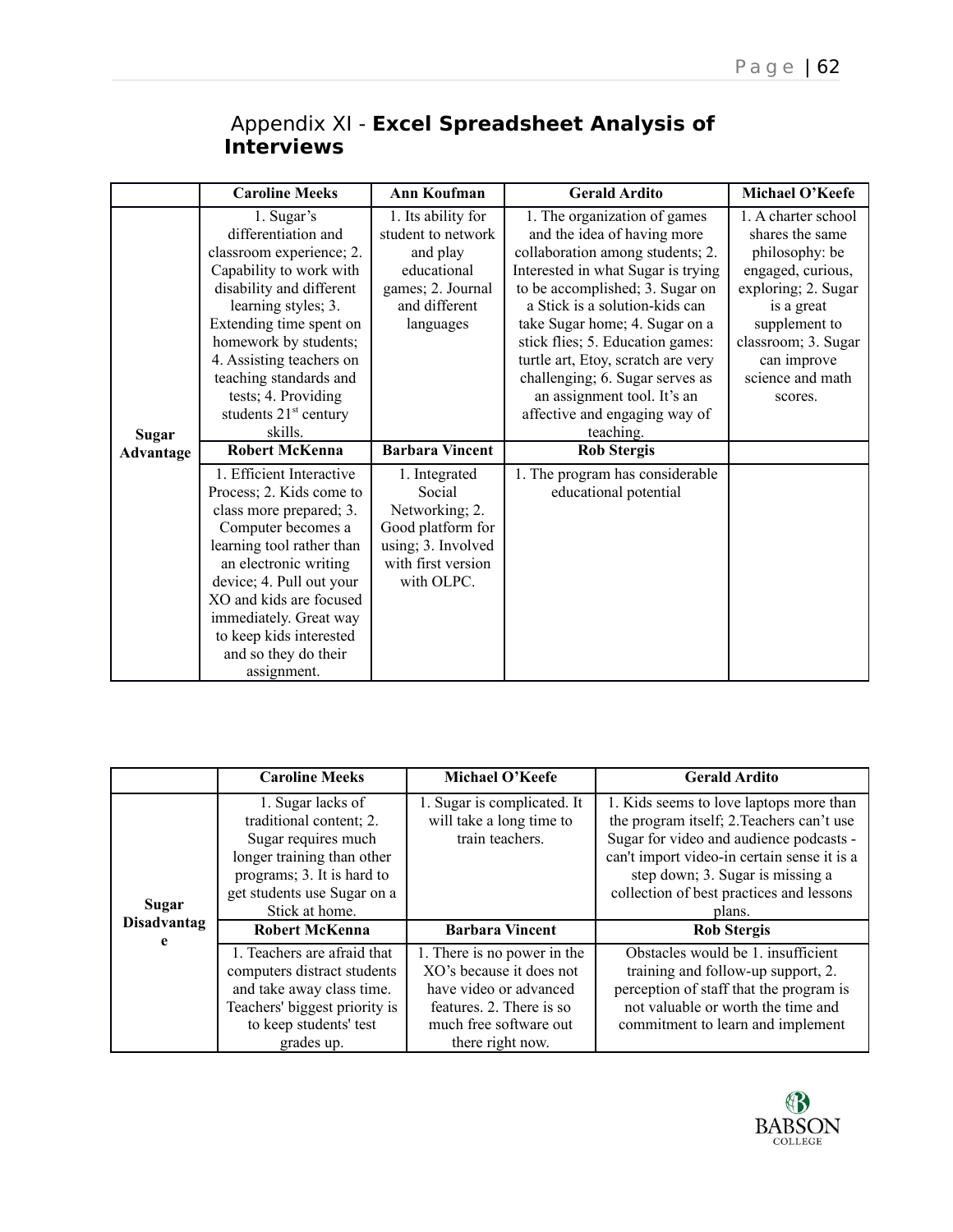|                                   | <b>Caroline Meeks</b>                                                                                                                                                                                                                                                                                                                                                                                                                                                                           | <b>Ann Koufman</b>                                                                                                                                                                                                                                                                                                                                                                                                                                                                              | Rob Stergis                                                                                                                                 |
|-----------------------------------|-------------------------------------------------------------------------------------------------------------------------------------------------------------------------------------------------------------------------------------------------------------------------------------------------------------------------------------------------------------------------------------------------------------------------------------------------------------------------------------------------|-------------------------------------------------------------------------------------------------------------------------------------------------------------------------------------------------------------------------------------------------------------------------------------------------------------------------------------------------------------------------------------------------------------------------------------------------------------------------------------------------|---------------------------------------------------------------------------------------------------------------------------------------------|
|                                   | 1. A manual such as the one made by<br>a woman in Peru is great; 2. One day<br>of personal training, 12-14 weeks of<br>online training (10 hours every 2<br>weeks);                                                                                                                                                                                                                                                                                                                             | 1. Teachers have one year long TIP<br>training that has 15 to 20 mini courses. 2.<br>Teachers at Watertown meet face to face<br>and online and have been using online<br>technologies; 3. Teachers should teacher<br>each other.                                                                                                                                                                                                                                                                | $1.$ Staff who will<br>use Sugar will need<br>a series of<br>workshops, online<br>support and follow-<br>up assistance in the<br>classroom. |
|                                   | Robert McKenna                                                                                                                                                                                                                                                                                                                                                                                                                                                                                  | Barbara Vincent                                                                                                                                                                                                                                                                                                                                                                                                                                                                                 |                                                                                                                                             |
| <b>Teacher</b><br><b>Training</b> | 1. First year, Birmingham spent 2<br>hours of training on each teacher.<br>This year, teachers will get more<br>training. 2. Kids and parents are<br>enthusiastic and ask teachers to do<br>more.                                                                                                                                                                                                                                                                                               | 1. At my school, teachers are paid \$100 per<br>day during the summer; 2. There is a<br>program this summer, and will pay<br>teachers a lot more; 3. Teachers need to<br>apply with a proposal. 4. Schools look at<br>21st century skills and new ways to teach;<br>5. Trainings are usually one week long.                                                                                                                                                                                     |                                                                                                                                             |
|                                   | Michael O'Keefe                                                                                                                                                                                                                                                                                                                                                                                                                                                                                 | <b>Gerald Ardito</b>                                                                                                                                                                                                                                                                                                                                                                                                                                                                            |                                                                                                                                             |
|                                   | 1. Teacher development is based on<br>collaboration with one another; 2.<br>Staff development is very structured.<br>3. Teachers get together twice a<br>month for 2-3 hours. Sometimes it<br>will be split up by academic<br>disciplines, grades, technology, etc; 4.<br>It will be good to run a workshop<br>internally after school by Michael or<br>the technology director; 5. Summer<br>training is on volunteer basis, but<br>school can compensate teachers for a<br>one-week workshop. | 1. Students learned to re-image laptops. 2.<br>Gerald decided to hire a consultant called<br>Teaching Matters. The company has been<br>working with 3-4 schools in New York.<br>They have done more training with XO<br>than any other groups in the United States;<br>4. He sits with teachers one-on-one or two-<br>on-one during their prep periods. Teachers<br>present problems and Gerald provides<br>technology solutions; 4. Gerald also goes to<br>classes and acts as an extra adult. |                                                                                                                                             |

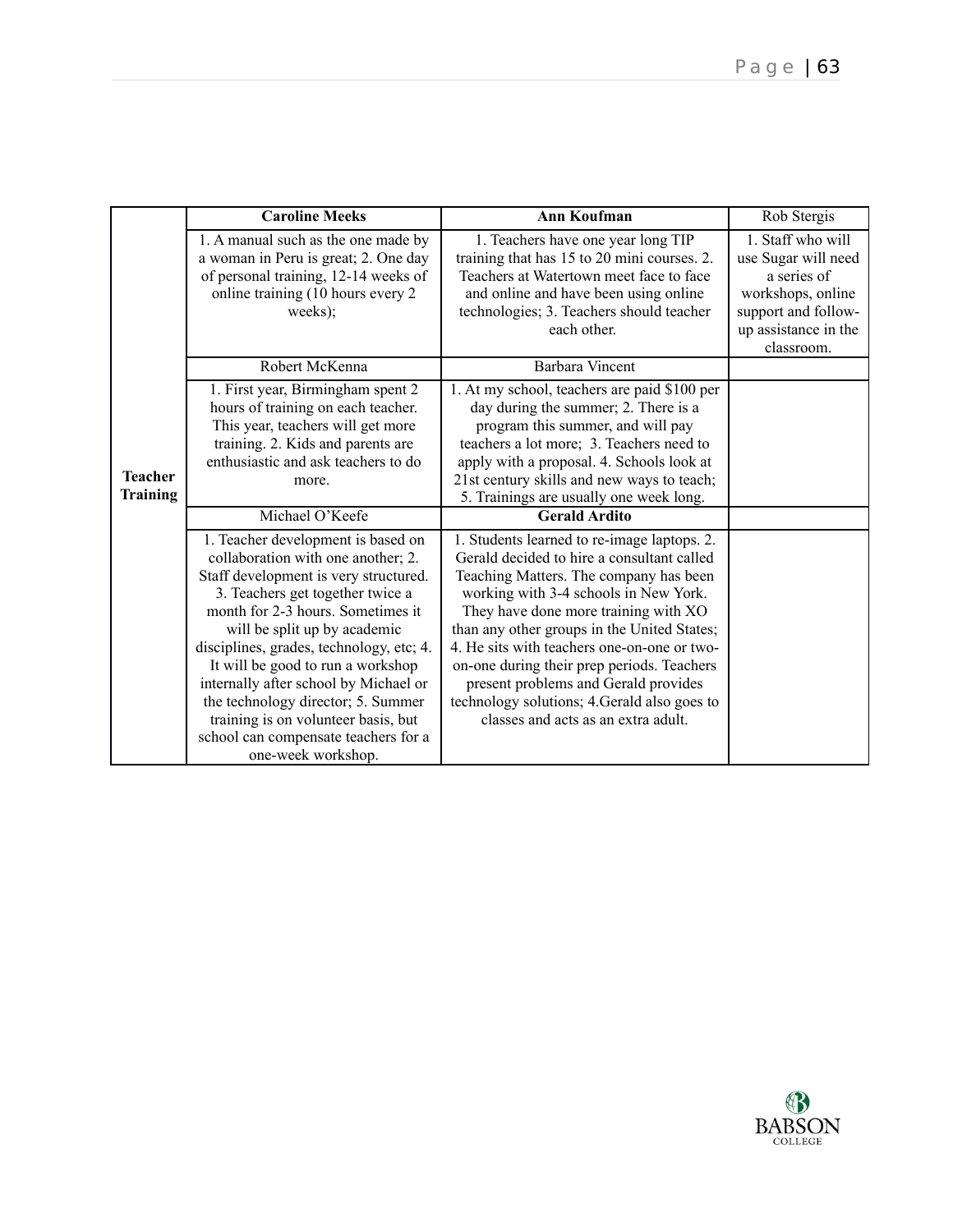|                                    | <b>Caroline Meeks</b>                                                                                                                                                                                         | Ann Koufman                                                                                                                                                                                     | <b>Gerald Ardito</b>                                                                                                                                                                                                                                                                                                                                              |
|------------------------------------|---------------------------------------------------------------------------------------------------------------------------------------------------------------------------------------------------------------|-------------------------------------------------------------------------------------------------------------------------------------------------------------------------------------------------|-------------------------------------------------------------------------------------------------------------------------------------------------------------------------------------------------------------------------------------------------------------------------------------------------------------------------------------------------------------------|
| <b>Biggest</b><br><b>Potential</b> | 1. One biggest lesson from<br>Gardner Pilot Academy is<br>that content on Sugar is too<br>hard to align with teachers'<br>curriculum. Because there is<br>no linkage, teachers don't<br>use sugar effectively | 1. Things to figure out<br>before implementation are:<br>what activity should the<br>Pilot program focuses on?<br>What is a good pilot subject<br>or grade?                                     | 1. Sugar requires a lot of enthusiasm from<br>teachers. Teachers don't consider<br>themselves great with technology; 2. For<br>now there is no structure in the training;<br>3. Kids can't take laptops home; 4. Last<br>year, the way technology is pushed in<br>classrooms was that technology<br>dominated the curriculum. It created a<br>burden on teachers. |
| <b>Obstacle</b>                    | <b>Barbara Vincent</b>                                                                                                                                                                                        | <b>Robert McKenna</b>                                                                                                                                                                           | Michael O'Keefe                                                                                                                                                                                                                                                                                                                                                   |
| s                                  | 1. Teachers are ready for<br>technology, but there's a lot<br>of free technology already<br>in existence.                                                                                                     | 1. Sugar needs to show<br>teachers how to integrate<br>Sugar into curriculum; 2.<br>This is going to be a<br>challenge. Sugar has to<br>integrate because students<br>have to meet test scores. | 1. The charter schools follow stricter<br>standards regarding MCAS scores; 2.<br>There is never enough time; 3. Schools<br>can't implement anything once the school<br>year starts; 4. Teachers are good entry<br>points for Sugar. However, they can be<br>powerless in the school system.                                                                       |

| What            | <b>Caroline Meeks</b>          | Ann Koufman       | <b>Gerald Ardito</b>                 | <b>Rob Stergis</b>    |
|-----------------|--------------------------------|-------------------|--------------------------------------|-----------------------|
| <b>Would It</b> | 1. Sugar needs to be           | 1. Third grade is | 1. There are two things that people  | 1. Successful         |
| <b>Take to</b>  | comfortable for students and   | the best grade to | need to be aware of: professional    | implementation        |
| Implemen        | teachers to use; 2. There      | do pilot on; 2.   | development and equipment; 2. It     | in Watertown          |
| t Sugar?        | needs to be a sufficient       | Sugar needs to    | is difficult to implement Sugar in a | <b>Public Schools</b> |
|                 | market share and brand         | be constructive.  | large district with thousands of     | would involve         |
|                 | recognition; 3. Sugar needs to | fun, subject      | students. 3. Questions to ask the    | sustained             |
|                 | align with teachers'           | related, make     | school are: do they have             | professional          |
|                 | curriculums; 4. Sugar needs    | math and          | computers, do kids have computer     | development           |
|                 | support from top and bottom    | programming       | at home, do kids know how to boot    | and carefully         |
|                 | of a school system; 5. Parents | fun.              | up the stick at home? 4.             | planned               |
|                 | and principles are good ways   |                   | Professional development is a time   | implementation        |
|                 | for Sugar to approach a        |                   | issue. 5. Sugar needs to figure out  |                       |
|                 | school system                  |                   | funding.                             |                       |
|                 | <b>Robert McKenna</b>          | <b>Barbara</b>    | Michael O'Keefe                      |                       |
|                 |                                | <b>Vincent</b>    |                                      |                       |

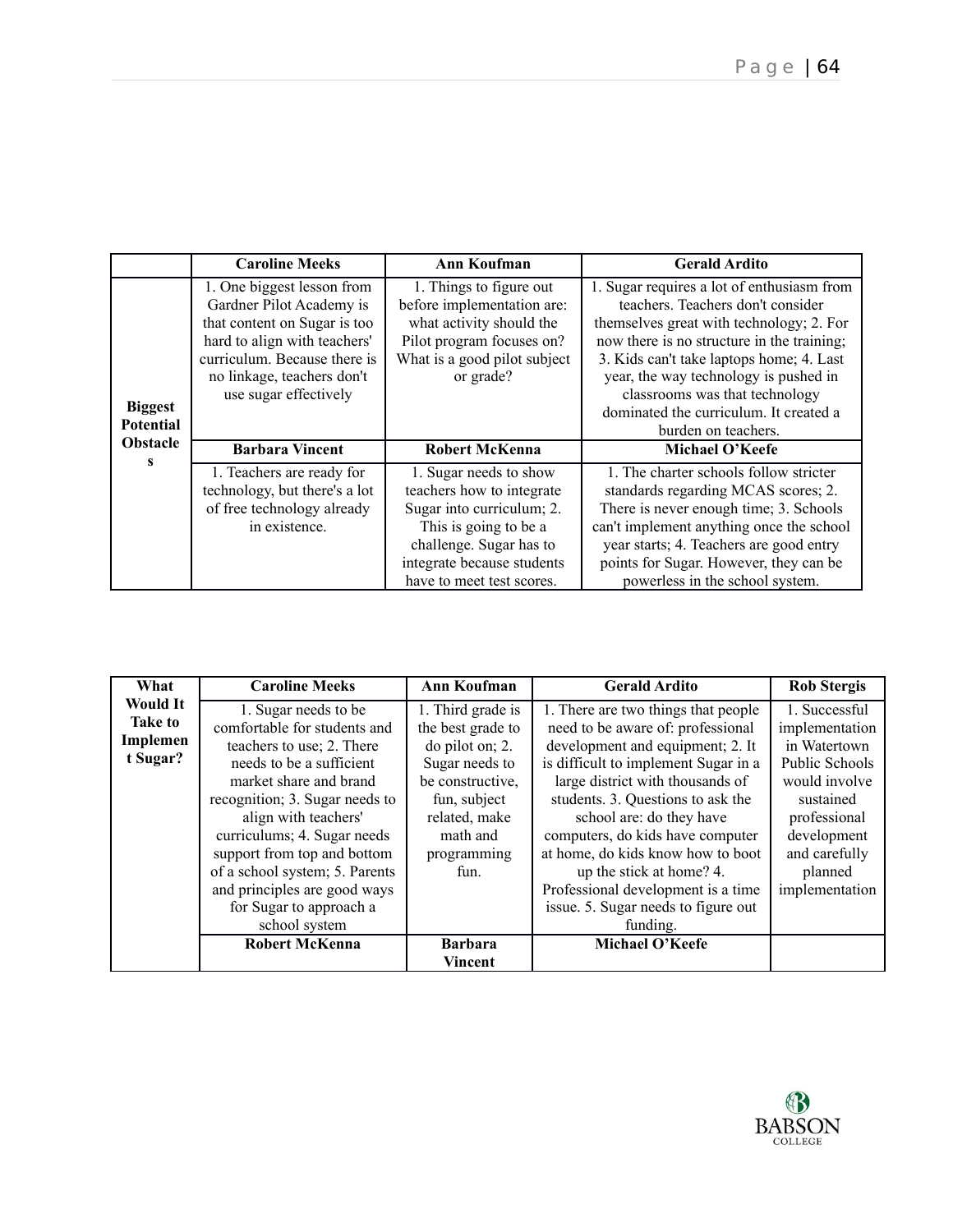| 1. Sugar needs to standardize<br>the training methods; 2.<br>Teachers need to be able to<br>add their own personalities<br>and teaching styles to the use<br>of Sugar. | 1. Sugar is only<br>good for an<br>underdeveloped<br>area that does<br>not have<br>resources. | 1 Charter schools listen to what<br>teachers need; 2. Teachers are good<br>approaches to a school system; 3.<br>Plan in advance; 4. Besides<br>training, teachers can teach other<br>teachers; 5. For our school, it is the<br>6th grade because the 5th graders<br>just had the transition from<br>elementary schools where they all |  |
|------------------------------------------------------------------------------------------------------------------------------------------------------------------------|-----------------------------------------------------------------------------------------------|---------------------------------------------------------------------------------------------------------------------------------------------------------------------------------------------------------------------------------------------------------------------------------------------------------------------------------------|--|
|                                                                                                                                                                        |                                                                                               | sit in one classroom.                                                                                                                                                                                                                                                                                                                 |  |

|                  | <b>Caroline Meeks</b>         | Ann Koufman               | <b>Gerald Ardito</b>   | <b>Rob Stergis</b>   |
|------------------|-------------------------------|---------------------------|------------------------|----------------------|
|                  | Allston Gardner Pilot         | 1.80% of the teachers at  | 1. Teachers have       | 1. Rob is interested |
|                  | Academy doesn't go well       | Watertown are willing to  | millions of ideas on   | in learning more     |
|                  | because: 1. non-profit        | try new technology and    | how to use Sugar.      |                      |
|                  | approach is not good; 2. the  | are not resistant to      | They have a blog on    |                      |
|                  | school is resistant to        | integrate technology into | line.                  |                      |
|                  | change; 3. there are a lot of | their classrooms; 2. Ann  |                        |                      |
|                  | problems with Strawberry;     | does not know how         |                        |                      |
|                  | 4. teachers are not given     | much training is needed   |                        |                      |
| <b>Additiona</b> | administration support; 5.    | for Sugar.                |                        |                      |
|                  | teachers don't have time to   |                           |                        |                      |
| <b>Comment</b>   | use Sugar.                    |                           |                        |                      |
| (a)              | Michael O'Keefe               | <b>Robert McKenna</b>     | <b>Barbara Vincent</b> |                      |
|                  | 1. Michael recommended        | 1. It is important to     | 1. There is a huge     |                      |
|                  | Citizen schools. They are     | measure progresses.       | difference between     |                      |
|                  | afterschool programs that     |                           | independent school     |                      |
|                  | allow students to explore.    |                           | teachers and public    |                      |
|                  | There are many teachers in    |                           | school teachers.       |                      |
|                  | afterschool programs who      |                           | Sugar will have a      |                      |
|                  | are willing to try new things |                           | hard time selling to   |                      |
|                  | and have enough budget for    |                           | US private schools.    |                      |
|                  | training.                     |                           |                        |                      |

| $\cdots$<br>$\sim$ $\sim$ | aroline.<br>Meeks<br>____ | $\mathbf{m}$<br>tman | $\blacksquare$<br>.rdito<br>$^{\circ}$ $\alpha$ . $\alpha$ |
|---------------------------|---------------------------|----------------------|------------------------------------------------------------|
|                           |                           |                      |                                                            |